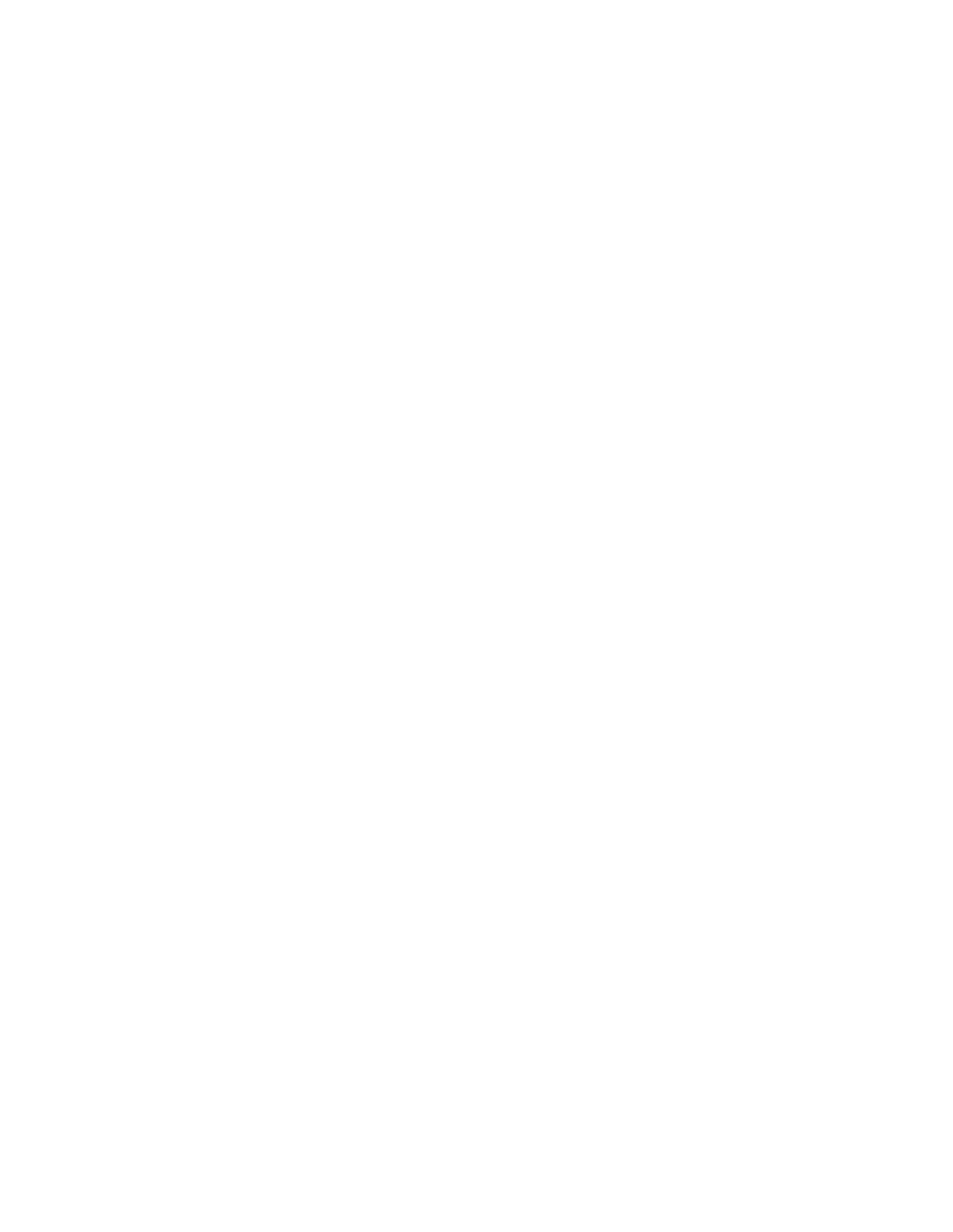## **ABOUT THIS BOOKLET...**

The Emergency Planning and Community Right-to-Know Act of 1986 **L** (EPCRA) calls for the establishment of local emergency planning committees (LEPCs). LEPCs are to have broad-based membership whose primary work is to receive information from local facilities about chemicals in the community, use that information to develop a comprehensive emergency plan for the community, and respond to public inquiries about local chemical hazards and releases. There are now more than 3,500 LEPCs, and they reflect the diversity of our country. Most LEPCs are organized to serve a county; some are for a single large city; others cover the better part of an entire state.

We are publishing this booklet in anticipation of the impact a new regulation will have on LEPCs. The regulation implementing section 112(r) of the Clean Air Act requires facilities to develop a risk management program to prevent and mitigate the effects of chemical accidents, and to document the program in a Risk Management Plan (RMP). These RMPs will be available to state and local agencies and to the public. Therefore, LEPCs will have access to more detailed information about chemical hazards in their communities. LEPCs can use this information to improve emergency response plans, inform the public about chemical accident hazards and risks, and work with industry and the public to reduce risks and improve chemical safety.

This booklet will not teach you everything about the RMP regulation. Rather, the purpose of this booklet is to describe how LEPCs and similar local agencies can take advantage of the risk management program to build on their existing planning and right-to-know activities under EPCRA. We intend this booklet to follow the style of and replace *It's Not Over in October,* a document that EPA and other groups published in 1988 to encourage new LEPCs not to stop working once they had completed their emergency plans by the October 1988 deadline. For more detailed information about the RMP regulation, consult EPA's *General Guidance for Risk Management Programs* (http://www.epa.gov/ceppo).

The RMP regulation contains a deadline for industry: June 21, 1999. By that date, covered facilities were required to have in place a risk management program and must have submitted an RMP to EPA. This deadline for industry is an opportunity for LEPCs. June 1999 can be a beginning, a time to update existing emergency plans with the new RMP information, a time to better understand chemical hazards in your community and share your understanding with the public, a time to declare in word and deed that you will promote chemical safety in your community by focusing on preventing accidents.

RMPs are on the way! We hope that this booklet helps you and your LEPC in your important work of protecting human life and the environment where you live.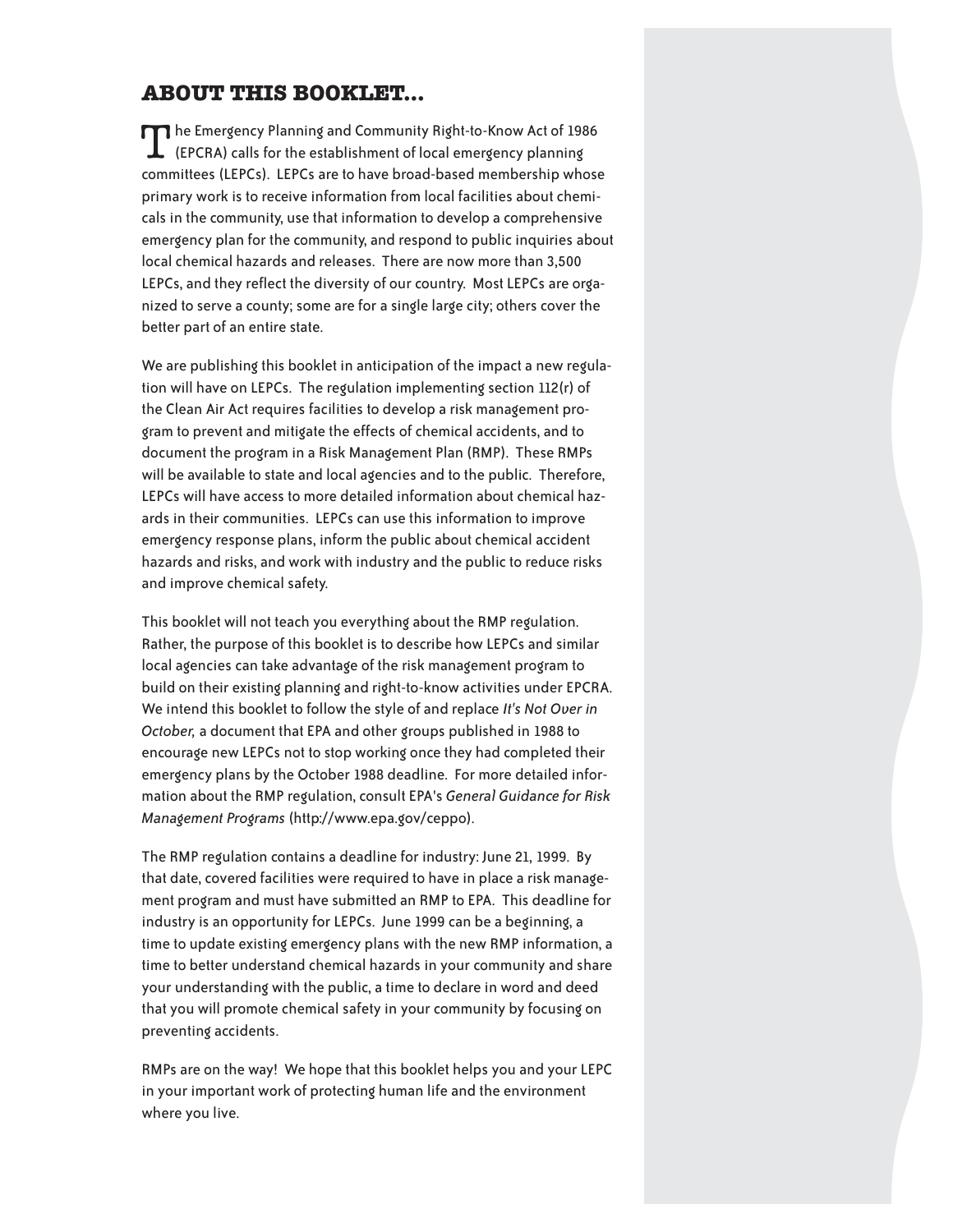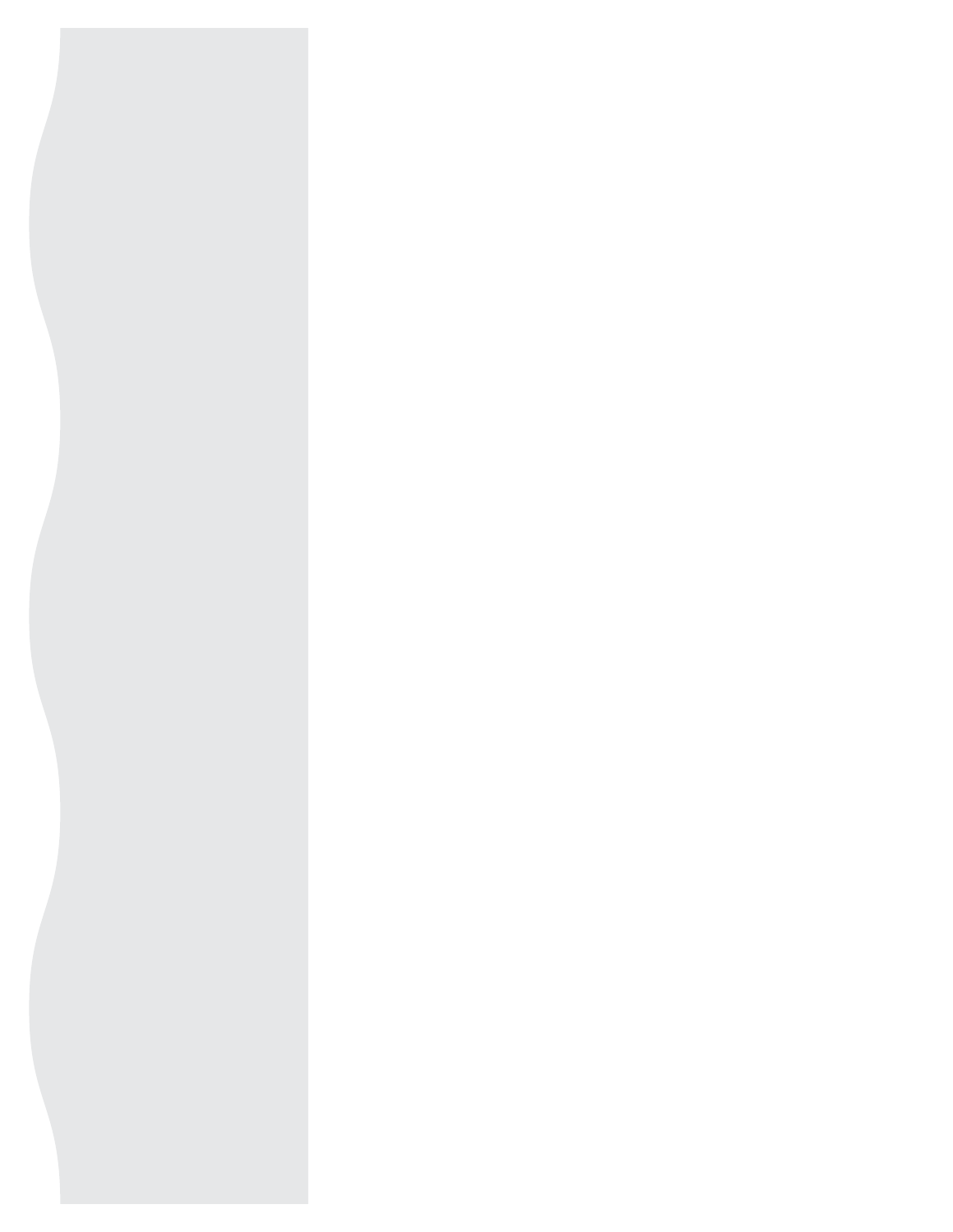## **WHAT'S INSIDE?**

| <b>New Information Is Becoming Available</b><br>about Chemicals in Your Community |
|-----------------------------------------------------------------------------------|
|                                                                                   |
|                                                                                   |
|                                                                                   |
| A Role for Everyone in Chemical Safety 3                                          |
|                                                                                   |
|                                                                                   |
|                                                                                   |
|                                                                                   |
|                                                                                   |
|                                                                                   |
|                                                                                   |
|                                                                                   |
| Different Requirements for Different Kinds of Facilities  9                       |
|                                                                                   |
|                                                                                   |
|                                                                                   |
|                                                                                   |
|                                                                                   |
|                                                                                   |
|                                                                                   |
|                                                                                   |
|                                                                                   |
|                                                                                   |
| <b>More on Offsite Consequence Analysis 14</b>                                    |
| <b>LEPCs Coordinate Chemical Safety</b>                                           |
|                                                                                   |
|                                                                                   |
| Enhancing LEPC-Industry Relations; Encouraging Compliance 18                      |
|                                                                                   |
|                                                                                   |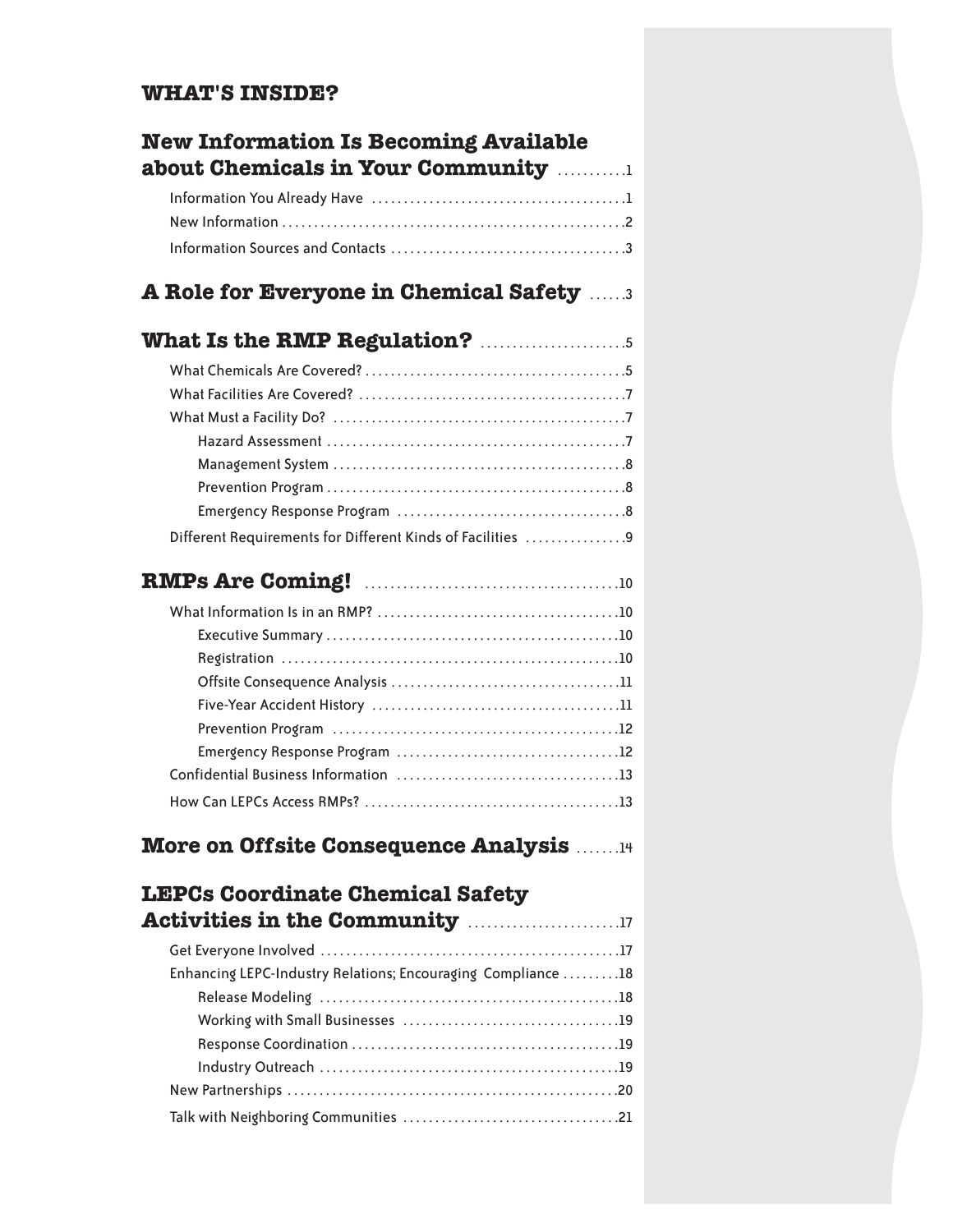## **Risk Communication: LEPCs Are a Bridge between the Public and Local Industry**  $\ldots$  **.22**

| A Special Case: Dealing with Worst-Case Scenarios 26 |  |
|------------------------------------------------------|--|
|                                                      |  |
|                                                      |  |

## **Improving Your Emergency Plans** . . . . . . . . . . . . . . .28

## **Working with Industry to Prevent**

|--|--|--|

## **Appendices and Attachments**

Appendix A: Checklist – Ideas for Action

Appendix B: EPA Regional Office Contacts for EPCRA and RMP Programs

Appendix C: Some Background Information: Comparison of Green Book and RMP Offsite Consequence Analysis (OCA) Guidance Methodology

Appendix D: Regulated Substances: Chemicals Covered by the RMP Regulation and Their Threshold Quantities

Y2K Alert

Customer Satisfaction Survey: RMPs Are on the Way!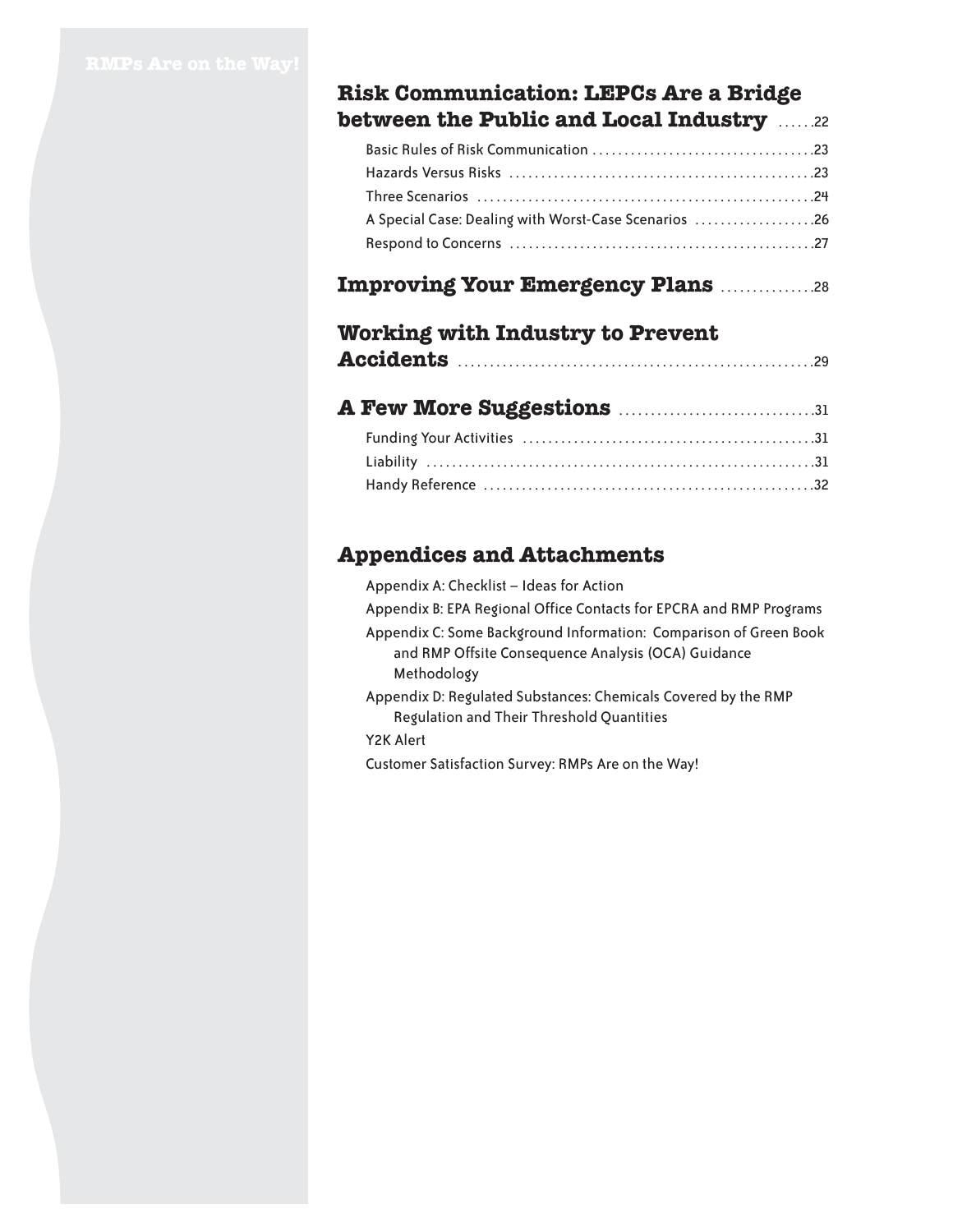## **NEW INFORMATION IS BECOMING AVAILABLE ABOUT CHEMICALS IN YOUR COMMUNITY**

In 1990, section 112(r) was added to the Clean Air Act (CAA). Section 112(r) calls on EPA to establish requirements for facilities to reduce the likelihood and severity of accidental chemical releases, using hazard assessments, prevention programs, and emergency response planning. EPA implemented section 112(r) in its Risk Management Program regulation. Facilities that are covered by the Risk Management Program will summarize their program activities in Risk Management Plans (RMPs). Facilities were required to submit their RMPs to EPA by June 21, 1999, and EPA has made the RMPs available to the public. A host of new information is now available to you!

The provisions for accidental release prevention in CAA section 112(r) and the Risk Management Program regulation build on the planning and preparedness foundation laid by the Emergency Planning and Community Right-to-Know Act of 1986 (EPCRA—also known as SARA Title III). EPCRA is intended to encourage emergency planning efforts at state and local levels and to increase public awareness and understanding of potential chemical hazards present in the community. EPCRA sets up a framework for emergency planning at the state and local levels and provides the authority to collect chemical information that is important to communities. The CAA section 112(r) program provides a complementary approach to chemical safety—it requires that facilities take steps to identify and control on-site hazards. It also provides for public access to information about the actions facilities are taking to prevent and mitigate the potential offsite effects of these hazards.

## **Information You Already Have**

Under EPCRA, you currently receive information from covered facilities on the chemicals they have, the quantities of chemicals stored, the hazards associated with those chemicals, and information on storage locations and conditions. Specifically, the EPCRA program provides you with the following information:

• Notification from facilities that have extremely hazardous substances (EHSs) in excess of threshold planning quantity amounts. This information is reported directly to the local emergency planning committee (LEPC). (EPCRA sections 302 and 303)

#### terms\'tarms\n.

CAA section 112(r) is entitled Prevention of Accidental Releases. This booklet speaks about the Risk Management Program rule (40 CFR part 68) that EPA published to implement section 112(r). The rule established the requirements of the Risk Management Program.

Another term you will want to become familiar with is "Risk Management Plan," which refers to the document a facility must prepare to summarize its risk management program. In this booklet, we use "RMP" to refer to the Risk Management Plan.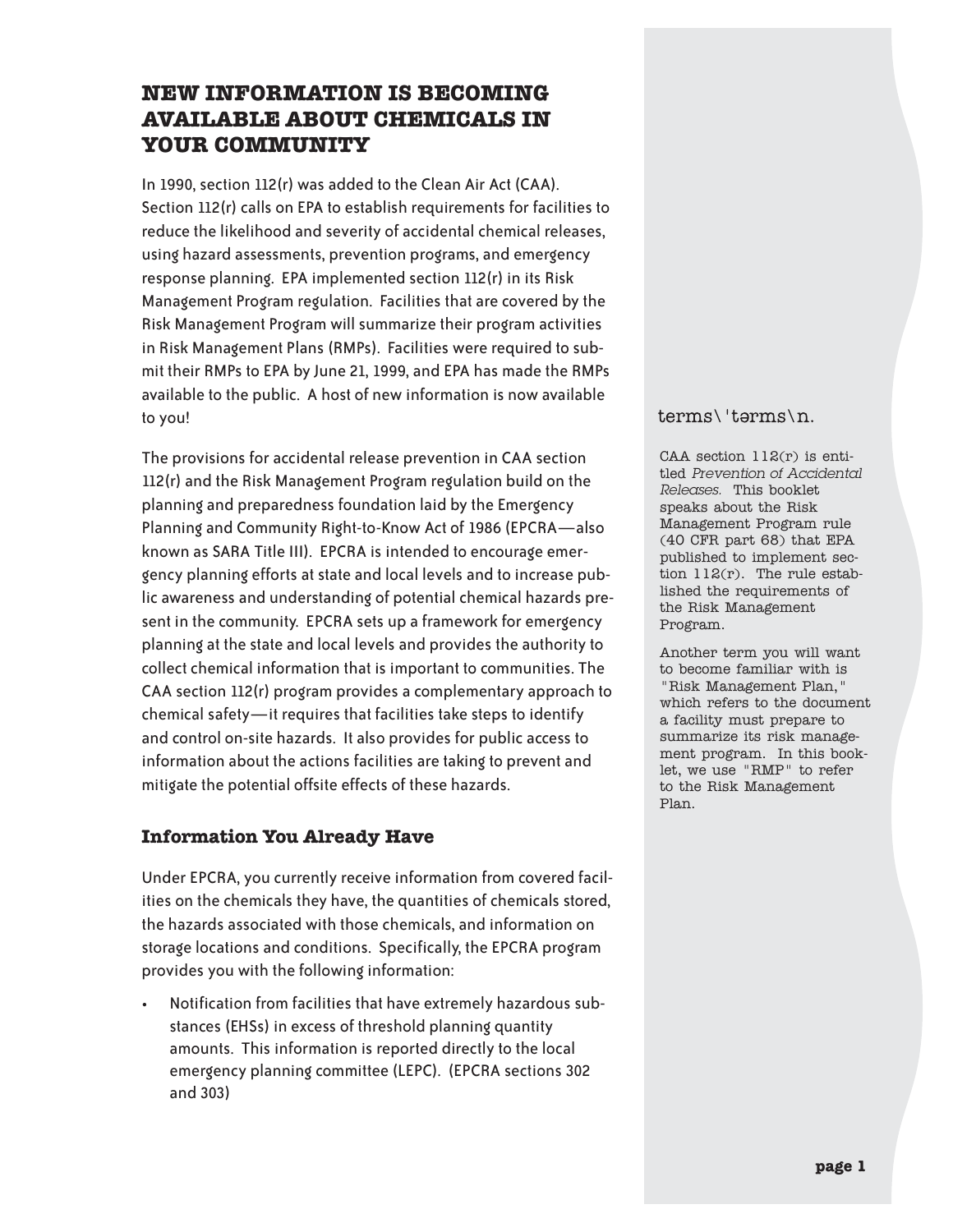- Notification of emergency information about accidental releases of reportable quantities of EHSs and substances regulated under CERCLA (CERCLA hazardous substances). This information is reported to the LEPC's community emergency coordinator. (EPCRA section 304)
- Material Safety Data Sheets (MSDSs) or lists of hazardous chemicals – from facilities that have threshold quantities of hazardous chemicals and that must have an MSDS under the Occupational Safety and Health Act, and annual inventory information on the quantity, hazard category, and location and storage conditions of hazardous chemicals at facilities at threshold levels. This information is reported directly to the LEPC. (EPCRA sections 311 and 312)
- Annual reports on total yearly releases of toxic chemicals from regulated facilities. This information is reported to EPA. EPA compiles this information in a database called the Toxics Release Inventory (TRI) and makes the information available to the public. (EPCRA section 313)

#### **New Information**

Under the CAA section 112(r) Risk Management Program, additional information is now available to you – in the RMPs that facilities submitted to EPA.

- Facility hazard assessments, including worst-case release and alternative release scenarios;
- Facility accident prevention activities, such as use of special safety equipment, employee safety training programs, and process hazards analyses conducted by the facility;
- Past chemical accidents at a facility; and
- Facility emergency response programs and plans.

Both EPCRA and the CAA section 112(r) Risk Management Program encourage communication between facilities and the surrounding communities about chemical safety and chemical risks. Regulatory requirements, by themselves, will not guarantee safety from chemical accidents. Information about hazards in a community will allow local emergency officials and the public to work with industry to prevent accidents.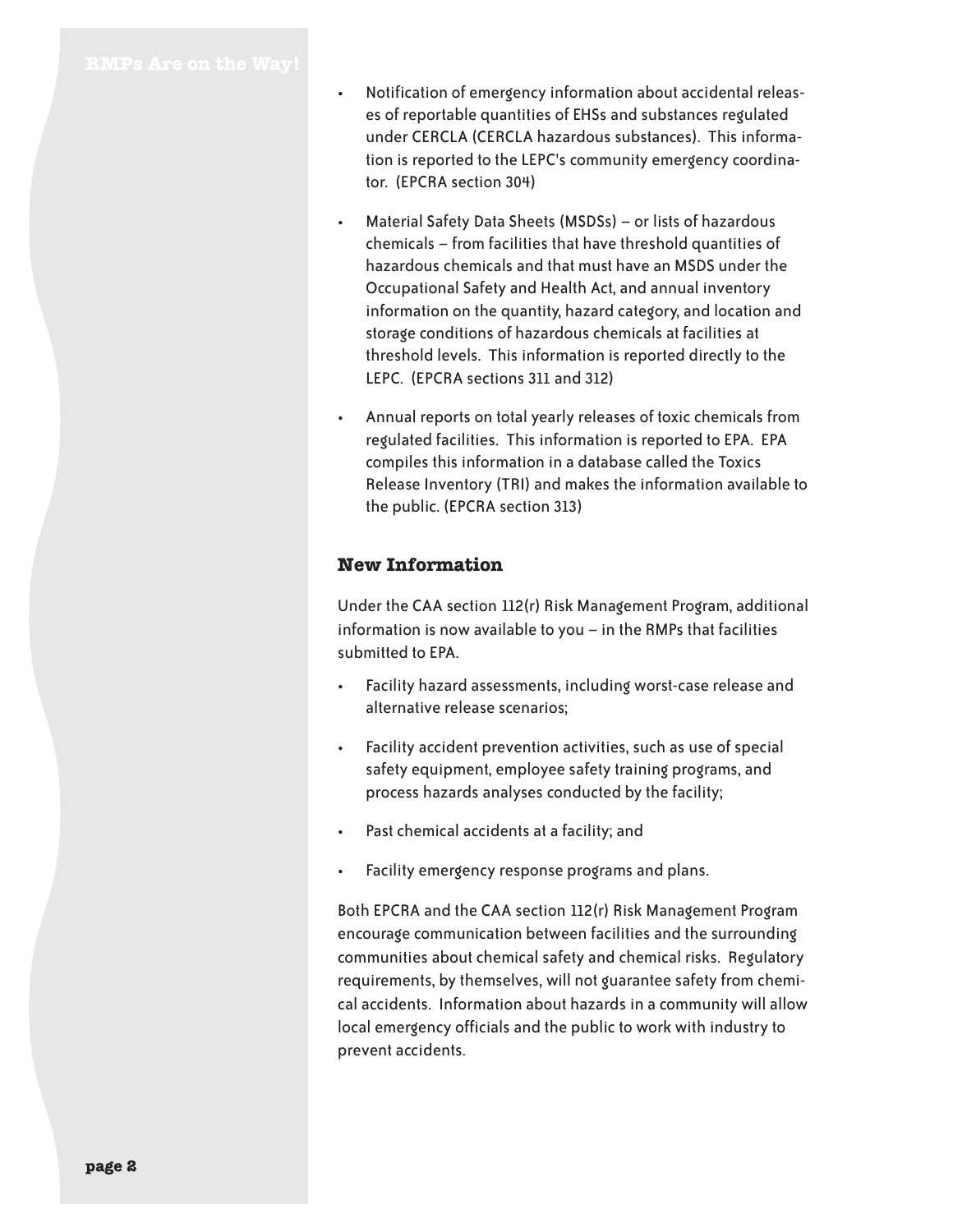For example, facilities are required to provide information about possible worst-case scenarios under the Risk Management Program – and officials and the public can use the information to understand the chemical hazards in the community and then engage in a dialogue with industry to reduce risk. In this way, accident prevention is focused primarily at the local level where the risk is found.

#### **Information Sources and Contacts**

- Q: Where can I get updates on the latest EPCRA and RMP guidance and program information?
- A: EPA's Chemical Emergency Preparedness and Prevention Internet Homepage at http://www.epa.gov/ceppo/
- Q: Where can I order copies of documents?
- A: National Service Center for Environmental Publications (NSCEP) Toll-Free: (800) 490-9198
- Q: Where can I get answers to my questions and order single copies of documents?
- A: The RCRA, Superfund and EPCRA Hotline Toll-Free: (800) 424-9346 TDD: (800) 553-7672 DC Area: (703) 412-9810 Fax: (202) 651-2061 Monday-Friday, 9:00 a.m. - 6:00 p.m. EST

## **A ROLE FOR EVERYONE IN CHEMICAL SAFETY**

**Industry** complies with EPCRA and RMP reporting requirements and participates actively with LEPCs and State Emergency Response Commissions (SERCs) to ensure that the public understands chemical hazards in the community and that community responders are prepared to take appropriate steps if an accident happens. In addition to the reporting requirements, the RMP regulation requires facilities to develop a risk management program to ensure that the facility has implemented accident prevention and emergency response programs that fit the chemical hazards at the facility. In addition to these specific requirements, CAA section 112(r)(1) establishes a general duty for industry to operate safely.

EPA's **federal** role is to provide national leadership, guidance, and technical assistance for implementing both EPCRA and the RMP reg-

## **Tips & Hints**

By combining RMP information with EPCRA data, your LEPC can enhance its role as a key player on issues that relate to the use of hazardous chemicals in the community. You can:

(1) Use accidental release scenarios to set realistic priorities among your local emergency preparedness activities.

(2) Serve as a resource for facilities and the public in promoting risk communication.

(3) Use accident histories and summaries of prevention activities to help you talk with facilities about steps to reduce risk.

(4) Provide compliance assistance to facilities on emergency response, accidental release scenarios, and other issues.

(5) Reach out to other community groups (for example, the local zoning board, environmental groups) who may be interested in elements of the RMP and help them understand the data and how the data could assist them.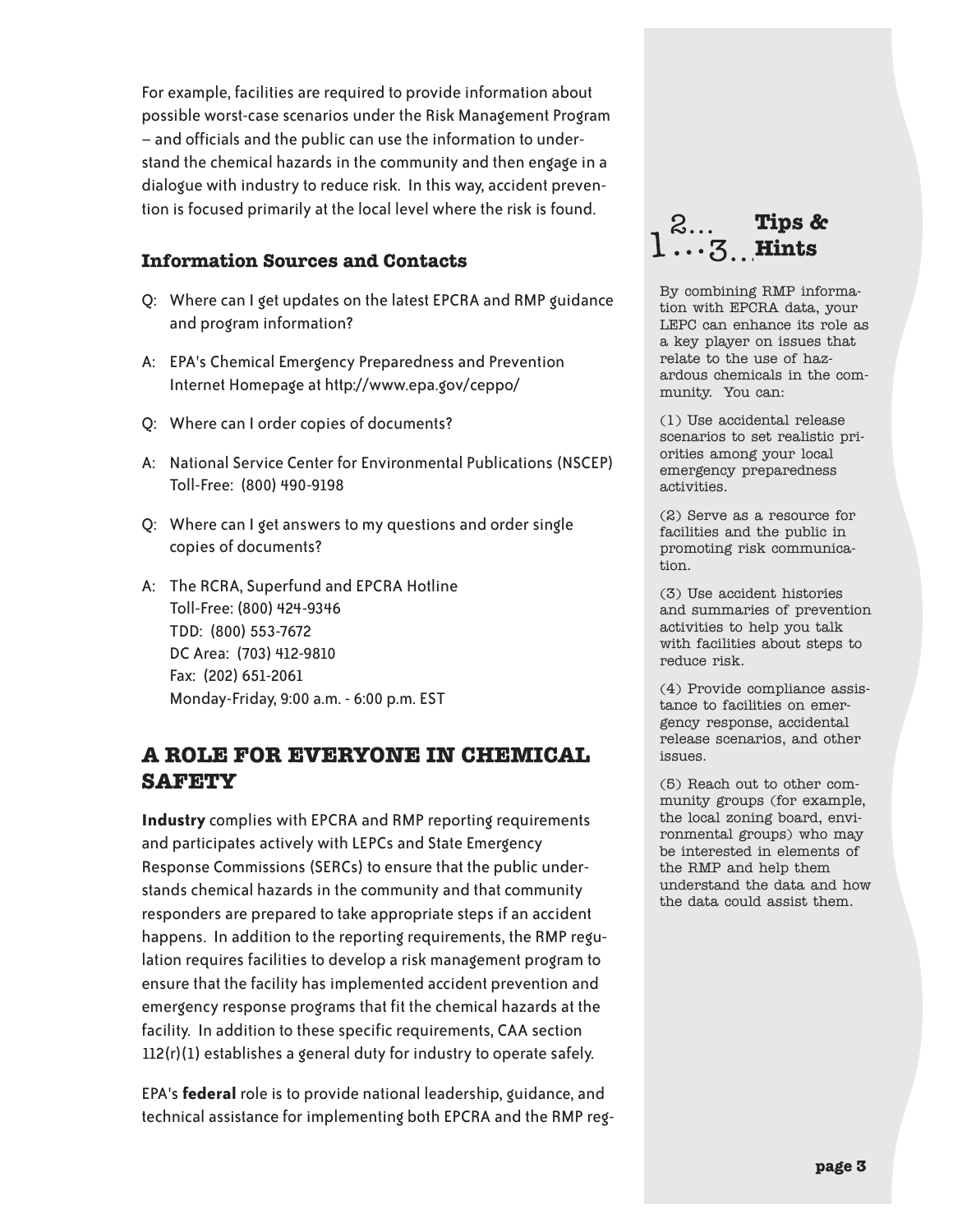# **Did you know?**

According to EPA's Emergency Response Notification System (ERNS), more than 402,000 accidents involving hazardous chemicals were reported in the United States in the 12 years from 1987 to 1998. These accidents resulted in nearly 4,000 deaths, 25,300 injuries, and 1,400 evacuations affecting 147,000 individuals. Eighty percent of these reported accidents occurred at industrial and commercial facilities.

#### **CAA Section 112(r) Implementing Agencies**

Agencies charged with implementing the RMP regulation will conduct outreach, technical assistance, training, reviews of RMPs, audits of RMPs, and inspection of risk management programs at facilities. In its *Guidance for Implementing Agencies*  (see table of resources for how to obtain a copy), EPA notes that each state and locality will have its own approach to encourag ing chemical safety. EPA will work with each interested state and/or local agency to develop an appropriate RMP implementation program.

To learn which agency is implementing the RMP regulation in your area, you can call your EPA Regional Office (see contact list at the back of this booklet), or visit the CEPPO website at http://www.epa.gov/ceppo.

ulation; provide access to TRI data about chemical releases (under EPCRA section 313); and receive risk management plans from industry and then make them available to state and local agencies and the general public. Additionally, EPA Regional offices will implement all or part of the risk management program in states that have chosen not to seek formal delegation from EPA to implement the RMP program.

The **states,** through the SERCs, provide EPCRA leadership to ensure that an emergency planning and EPCRA implementation structure is developed and to provide training and technical assistance to communities. Under the Clean Air Act, state (as well as local and regional) air permitting agencies issue permits to some facilities that are also covered by the RMP regulation. In addition, EPA will delegate to interested states and local agencies the authority to implement the RMP program – this is already happening in Georgia, Florida, North Carolina, South Carolina, New Jersey, California, Puerto Rico, and the Virgin Islands. Some SERCs are involved in implementing the RMP program.

At the **local** level, LEPCs carry out the emergency planning and community right-to-know requirements of EPCRA. First responders (who are typically represented on LEPCs) implement contingency plans when response to a chemical accident is necessary. LEPCs will increasingly be a source of information about chemical risks in the community, as information under the RMP regulation becomes available to the public.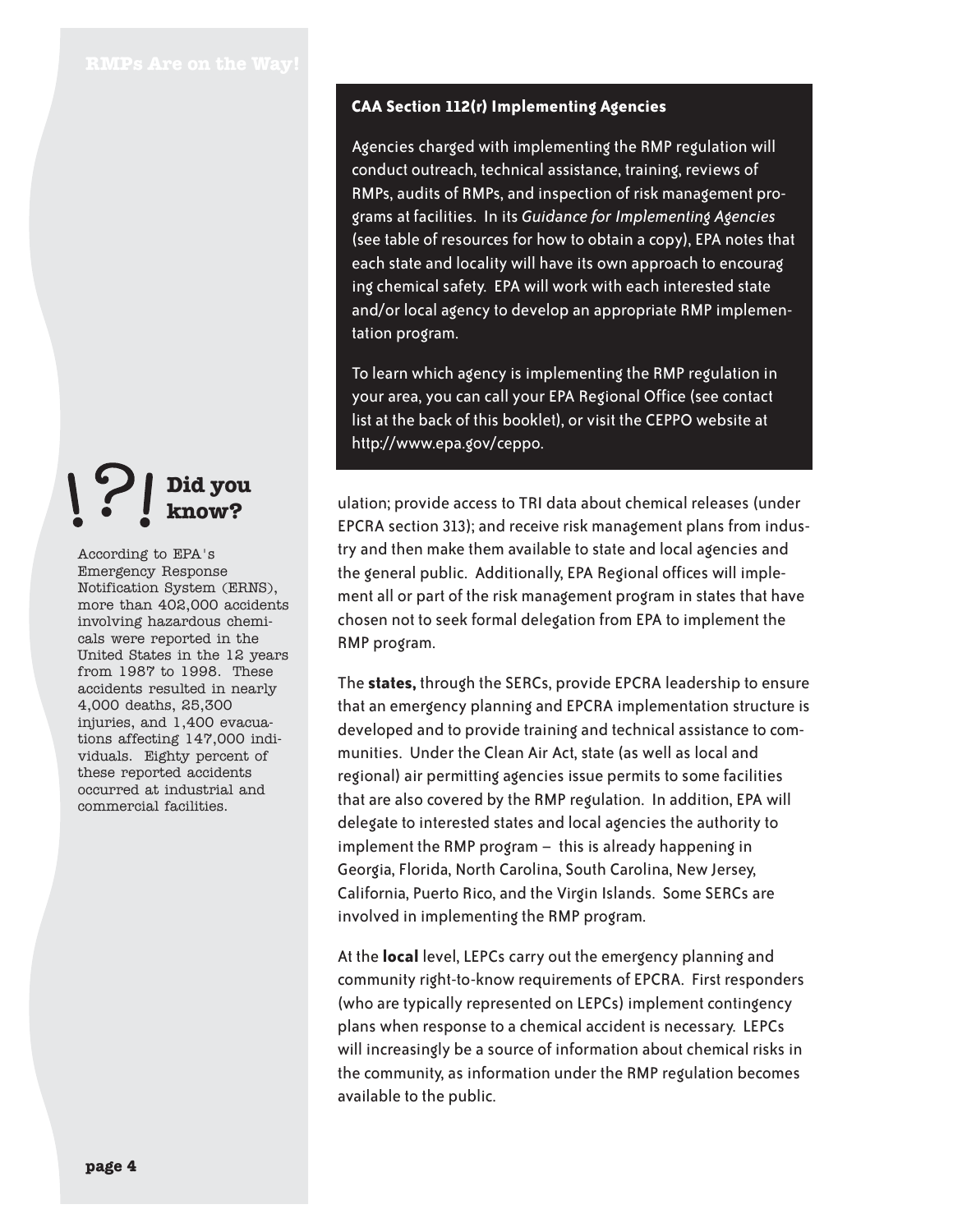*A major role for LEPCs is to work with industry and the interested public to encourage continuous attention to chemical safety, risk reduction, and accident prevention by each local stakeholder.* 

The **public** can get involved by increasing its awareness and understanding of chemical hazards and supporting actions to ensure public safety and protection of the environment.

## **WHAT IS THE RMP REGULATION?**

The RMP regulation (40 CFR part 68) is designed to prevent accidental releases to the air of substances that may cause immediate, serious harm to public health and the environment and to mitigate the effects of releases that do occur. The regulation is available from EPA. Call the RCRA, Superfund and EPCRA Hotline at (800) 424-9346 or visit EPA's website at http://www.epa.gov/ceppo .

## **What Chemicals Are Covered?**

The RMP regulation applies to processes at facilities that have more than a threshold quantity of any of 77 acutely toxic substances, such as chlorine and ammonia, and 63 highly volatile flammable substances, including propane. These substances are called "regulated substances" in this booklet to distinguish them from chemicals on other lists.

A new law excludes regulated flammable substances from the RMP program when those substances are used as fuel or held for sale as a fuel at a retail facility. The law defines retail facility as a facility at which more than one-half of the income is obtained from direct sales to end users or at which more than one-half of the fuel sold, by volume, is sold through a cylinder exchange program. The main effect of this provision is to exempt from RMP coverage all facilities that had previously been covered solely because they used flammable substances, particularly propane, for fuel (e.g., for heating, drying, etc.), and to exempt most propane distribution facilities. Propane distribution facilities that do not meet the criteria for "retail facility" are still covered by the RMP rule. Facilities such as oil refineries that manufacture listed flammable substances are still covered, as are facilities that use listed flammable substances for non-fuel purposes (e.g., as a chemical feedstock).

Most of the acutely toxic regulated substances are also extremely hazardous substances (EHSs) under EPCRA section 302. The flammable regulated substances are all subject to reporting under



#### terms\'terms\n.

A **facility** (called a "stationary source" in the regulation) is covered by the RMP regulation if:

(1) It has a regulated substance…

(2) …over the threshold quantity…

(3) …in a process.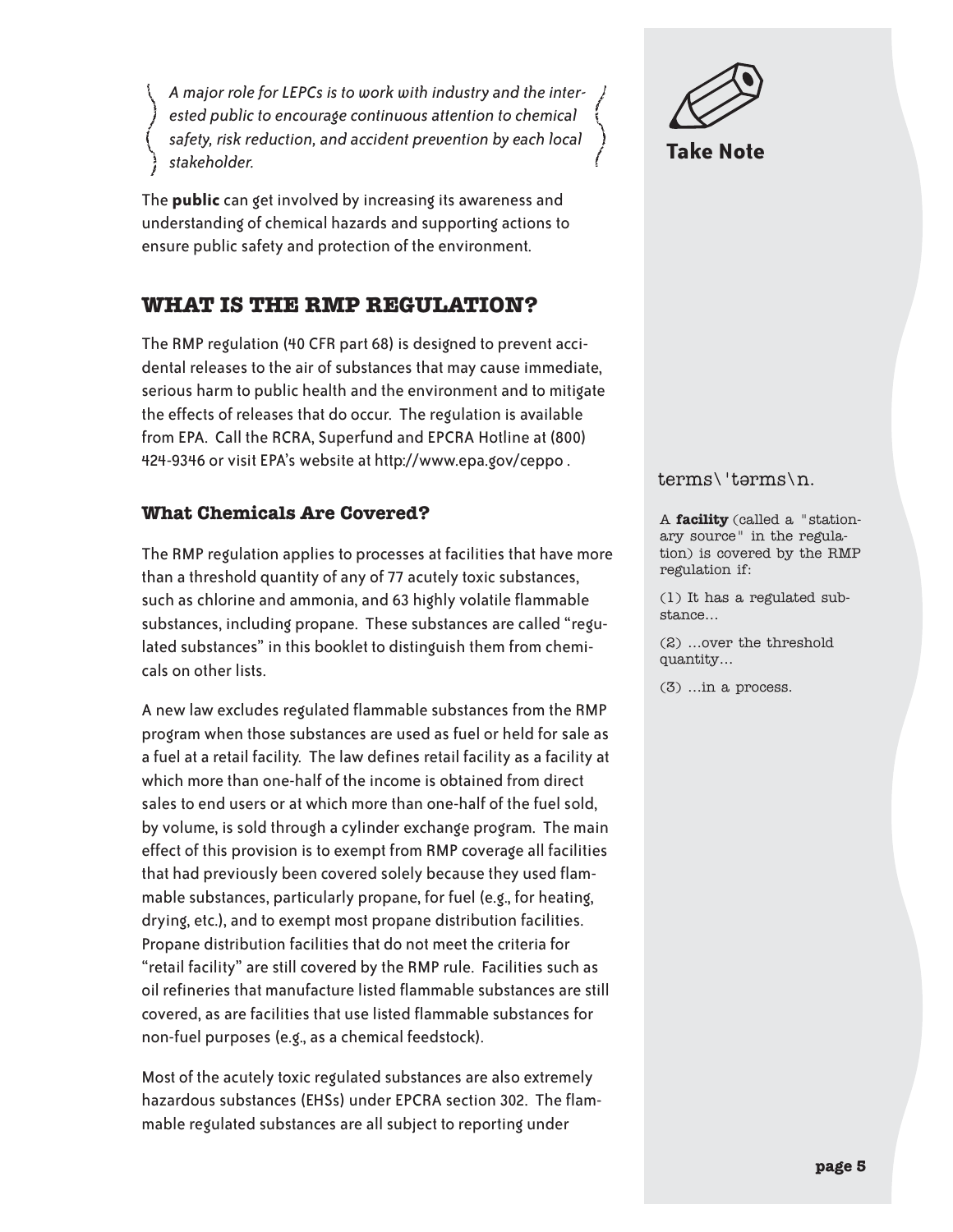## **Tips & Hints**

EPCRA section 312 reports will provide you with a list of local facilities potentially subject to the RMP regulation. However, remember that the EPCRA thresholds apply to the facility as a whole, rather than to an individual process, and thus the list of EPCRA facilities may include facilities not covered by the RMP regulation. In addition, the RMP thresholds for toxics are generally higher than the EPCRA thresholds.

EPCRA sections 311 and 312. Each toxic regulated substance is assigned a threshold quantity under the RMP regulation that is generally higher than the threshold planning quantity for the same substance under EPCRA. All flammable regulated substances have a threshold quantity of 10,000 pounds under the RMP regulation, the same as the threshold for these substances under EPCRA sections 311 and 312. The list of RMP regulated substances and thresholds is provided at the back of this booklet.

The RMP thresholds are applied to individual "processes" at a regulated facility, while EPCRA thresholds are applied to the site as a whole. A process, as defined by the RMP regulation, means any activity involving a regulated substance, including any use, storage, manufacturing, handling, or on-site movement of such substances, or combination of these activities. Any group of vessels that are interconnected, or separate vessels that are located such that a regulated substance could be involved in a potential release, is considered a single process. Consequently, there may be some facilities in your community that report under EPCRA for a specific substance and might appear to meet the threshold quantity under the RMP regulation as well, but in fact are not subject to the RMP rule because they do not have a threshold quantity in a single process.

#### *Examples of specific operations that may be regulated under the RMP rule:*

Manufacturers of inorganic chemicals and industrial gases

Manufacturers of plastics, resins, and organic chemicals

Manufacturers of agricultural chemicals

Petroleum refineries and gas processing plants

Metal and equipment manufacturers

Food businesses with large ammonia refrigeration systems

Propane retailers and distributors

Pulp and paper mills

Larger industrial facilities and institutions that store propane for use as fuel

Agricultural retailers who sell ammonia fertilizer

Larger water treatment and wastewater treatment systems

Refrigerated warehouses, warehouses that handle chemicals, and chemical distributors

Electric companies

Large U.S. military and Department of Energy installations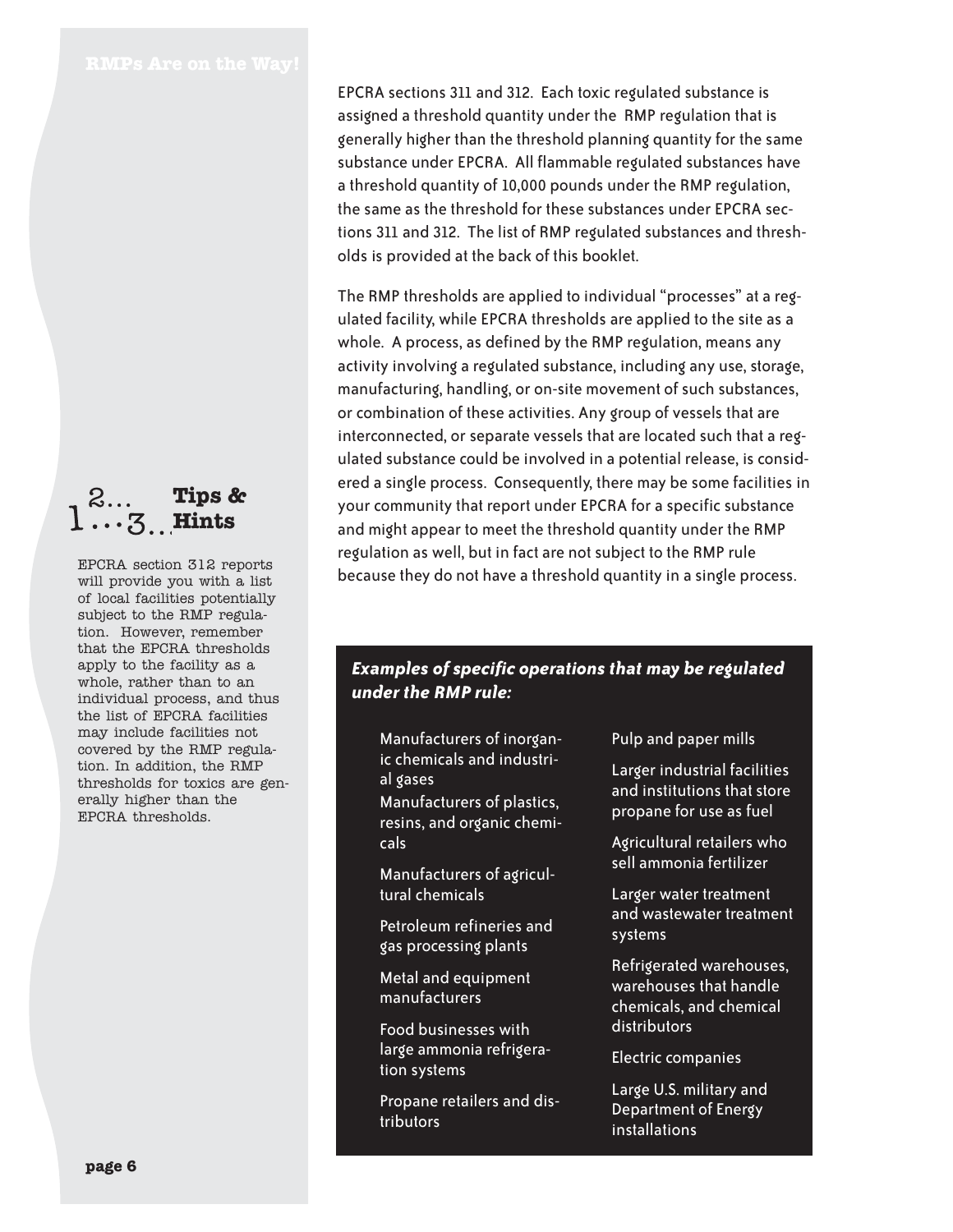#### **What Facilities Are Covered?**

EPA has estimated that thousands of facilities are potentially subject to the regulation, including manufacturers, warehouses, retail businesses, and public facilities. The rule does not apply to transportation, including pipelines. Regulated substances present in gasoline, when in distribution or related storage for use as fuel for internal combustion engines, also are not covered. In addition, the rule provides an exemption for the use of ammonia by farmers as a fertilizer (although not for those businesses that produce or sell ammonia to those farmers).

#### **What Must a Facility Do?**

There are five main elements of facility compliance with the RMP regulation:

- (1) A hazard assessment;
- (2) A management system;
- (3) A prevention program;
- (4) An emergency response program; and
- (5) A Risk Management Plan (RMP) that describes these activities.

The first four elements are described here. The Risk Management Plan is described in more detail in the next chapter.

#### *Hazard Assessment*

The hazard assessment consists of two components:

- (a) A five-year history of serious accidents involving the regulated substances. Every covered facility must provide detailed information on any serious accident that occurred in the previous five years and had specific impacts either on the site or in the surrounding community.
- (b) Descriptions of one or more potential accidental release scenarios involving the regulated substances. Every facility must analyze the potential offsite consequences of a worst-case (catastrophic) release.

EPA has defined the parameters of a worst-case scenario (such as atmospheric conditions, endpoints, and release criteria) for this analysis. In addition, if the worst-case scenario could impact the public, one or more alternative releases that are more likely to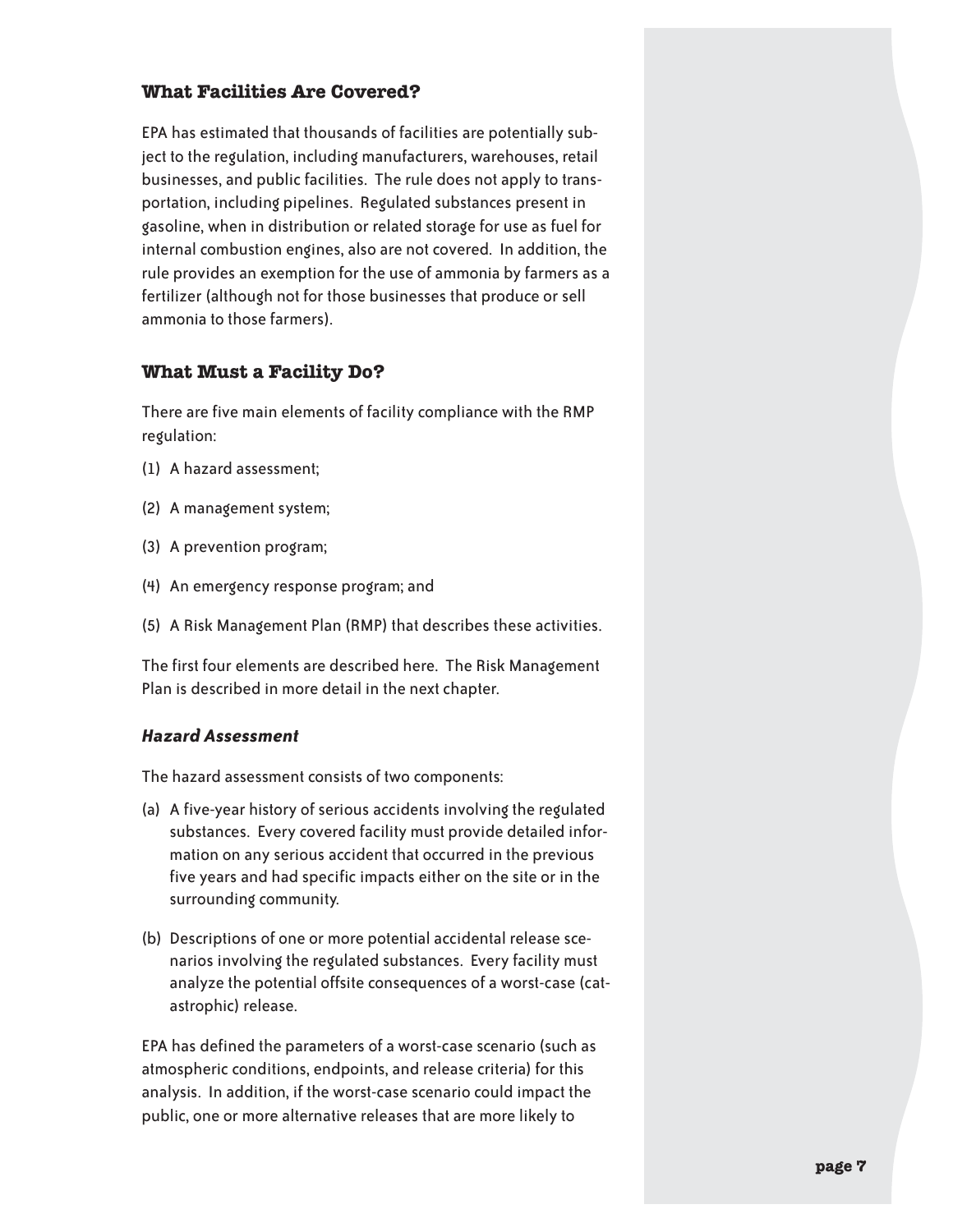#### $2...$ **Tips & Hints**

The RMP regulation requires every facility subject to the regulation to coordinate its response activities with the LEPC for its area or with local responders. This is an opportunity for you to:

- Ensure that you have in place a clear and quick method to notify neighbors when an accident happens
- Ensure that all call-down lists are consistent
- Coordinate operating procedures among community first responders and facility employees
- Review equipment lists to ensure you have the right equipment and that you know where it is when an accident happens
- Practice evacuation and shelter-in-place procedures with neighbors

occur must be examined. (Some of these special terms are explained in the section of this booklet called "More on Offsite Consequence Analysis.")

For each release scenario, the facility must estimate the greatest distance from the facility to a point beyond which no serious acute effects are anticipated. The facility must also identify the populations and environments potentially affected.

#### *Management System*

Every facility that has a worst-case analysis showing potential offsite impacts is required to develop a management system to oversee the implementation of the Risk Management Program elements. The management system provision also requires the facility to designate a qualified person or position with overall responsibility for the development and implementation of the risk management program elements and to document the names of people or positions and define lines of authority.

#### *Prevention Program*

The main objective of the Risk Management Program regulation is to prevent accidents from occurring, and this is done by ensuring that every covered facility implements a chemical accident prevention program. To do this, the facility must understand its hazards and integrate safety into all aspects of its processes and business. The facility must make safety a way of life so that the risk from chemical accidents to employees and the public is minimal. The prevention program must be implemented on a daily basis if it is to achieve its goal—no chemical accidents.

The prevention program is intended to formalize a series of management practices for identifying hazards and managing the risk of a chemical accident. A good prevention program focuses on hazard analysis, process controls, operating procedures, employee training, and maintenance activities. Not all facilities are required to develop a prevention program. A facility with only Program 1 processes (see box on next page) is not subject to prevention program requirements and will provide no data on its prevention activities.

#### *Emergency Response Program*

At a minimum, every facility subject to the regulation must coordinate its response activities with the LEPC for its area or with local responders.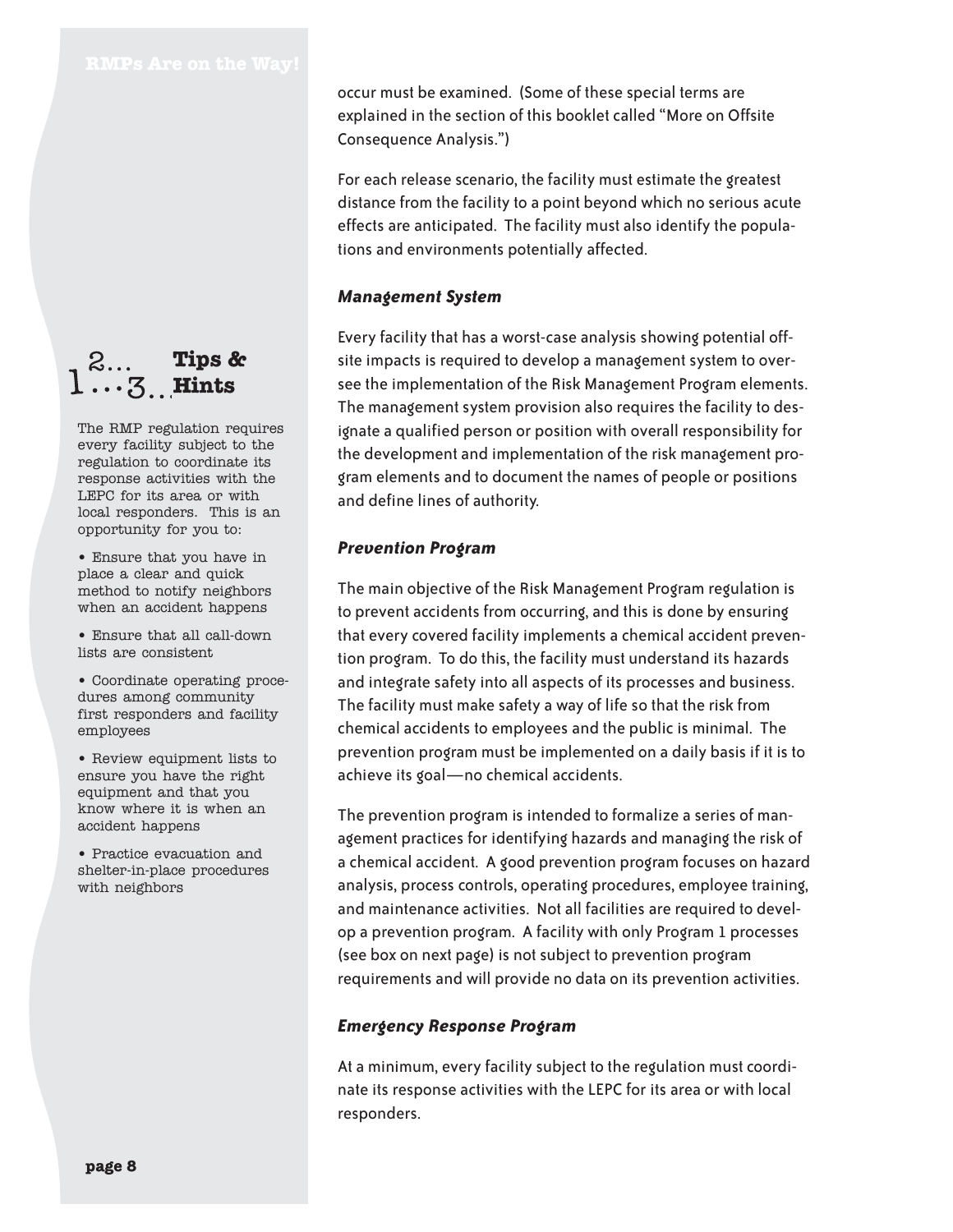## *Facilities May Have Processes Subject to Different Risk Management Requirements Based on the Different Risks They Present*  Program 1 Processes No accidental releases resulting in offsite impacts within five years of RMP submittal No public receptors in worst-case scenario zone and Emergency response procedures coordinated with local emergency organizations Program 2 Processes Not eligible for Program 1 or subject to Program 3 Program 3 Processes Not eligible for Program 1 and Subject to OSHA process safety management standard or in NAICS code 32211, 32411, 32511, 325181, 325188, 325192, 325199, 325211, 325311, or 32532

In addition, if a facility will use its own employees to respond to releases (for example, with a facility hazmat team), the facility must implement a full emergency response program that includes a plan, training, and plan review and updates. The facility may choose to develop one plan following National Response Team guidance (available at http://www.epa.gov/ceppo) as described on page 19. The facility must coordinate its plan with its LEPC plan.

## **Different Requirements for Different Kinds of Facilities**

Facility risk management programs will vary. The RMP regulation requires facilities to develop a program that reflects the different levels of risk and complexity that different processes pose. A process falls into one of three categories—Program 1, Program 2, or Program 3—based on accident history, worst-case scenario results, and industrial sector. In general, Program 1 processes are less complex, pose less risk to the public, and have had no accidents with offsite consequences. Program 2 and 3 processes are more complex and have worst-case scenarios that would impact the public. The compliance requirements for Program 1 processes are less stringent than are the requirements for Program 2 and 3 processes, which are also more formal.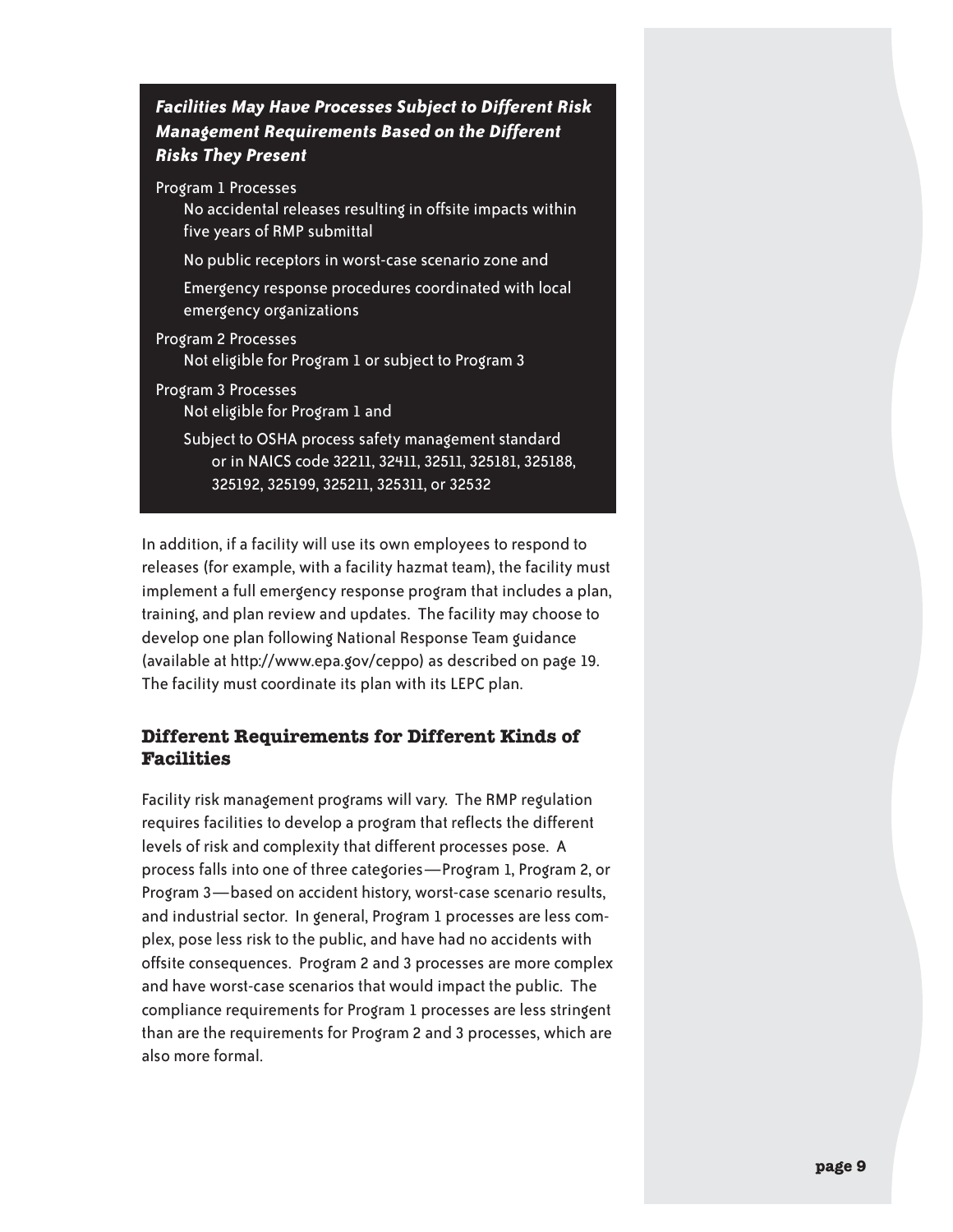#### $2...$ **Tips &**   $1...5$ . **Hints**

• The executive summary can be used by the community as a background piece for events involving the facility, such as developing exercises and contingency plans. In the Kanawha Valley in West Virginia and in Augusta, Georgia, the executive summaries have been used as a tool to provide information to the public.

• NAICS codes are a new industrial classification system that is replacing the Standard Industrial Codes (SIC).

• LEPCs can compare the new RMP registration information with existing EPCRA data about the facility. This is an opportunity to update "Facility" data in CAMEO.

• For alternative release scenarios, the facility can choose modeling parameters (e.g., typical weather and atmospheric stability information) that fit the local situation.

## **RMPS ARE COMING!**

The Risk Management Plan describes the activities that each facility is conducting to comply with the regulation, its "risk management program." Initial RMPs were submitted to EPA by June 21, 1999. The information in the RMP will be updated every five years or sooner under certain circumstances, including major changes to the facility or its covered processes. In addition, facilities will keep additional supporting documentation on their risk management program on site.

#### **What Information Is in an RMP?**

An RMP consists of an executive summary in text form as well as answers to a series of questions focusing on individual elements of the risk management program. The latter information is reported as data, such as names, dates, multiple choice selections, and "yes" or "no" answers.

Each RMP will contain information on the identity of the facility, its offsite consequence analysis, five-year accident history, prevention program, and emergency response program.

*The RMP is not like a contingency plan—even though we call it a "plan." The RMP is primarily a series of data fields with numbers, words and phrases, and yes/no answers to specific questions. You can use information in the data fields to understand steps the facility is taking to prevent or respond to a possible accident; for example, there will be information about employee safety training, inspections by non-facility personnel, equipment maintenance, and management oversight.* 

#### *Executive Summary*

The executive summary in the RMP is your introduction to the facility. This section includes a brief description of the facility, its primary operations and processes, and the regulated substance(s) handled. The executive summary also reviews the release scenarios from the offsite consequence analysis; general and chemicalspecific release prevention activities; the five-year accident history; the emergency response program; relevant facility response and prevention policies; and any planned changes to improve safety.

#### *Registration*

The registration section in the RMP provides information about the facility (e.g., street address and emergency contacts) and the processes in which regulated substances are found. The facility-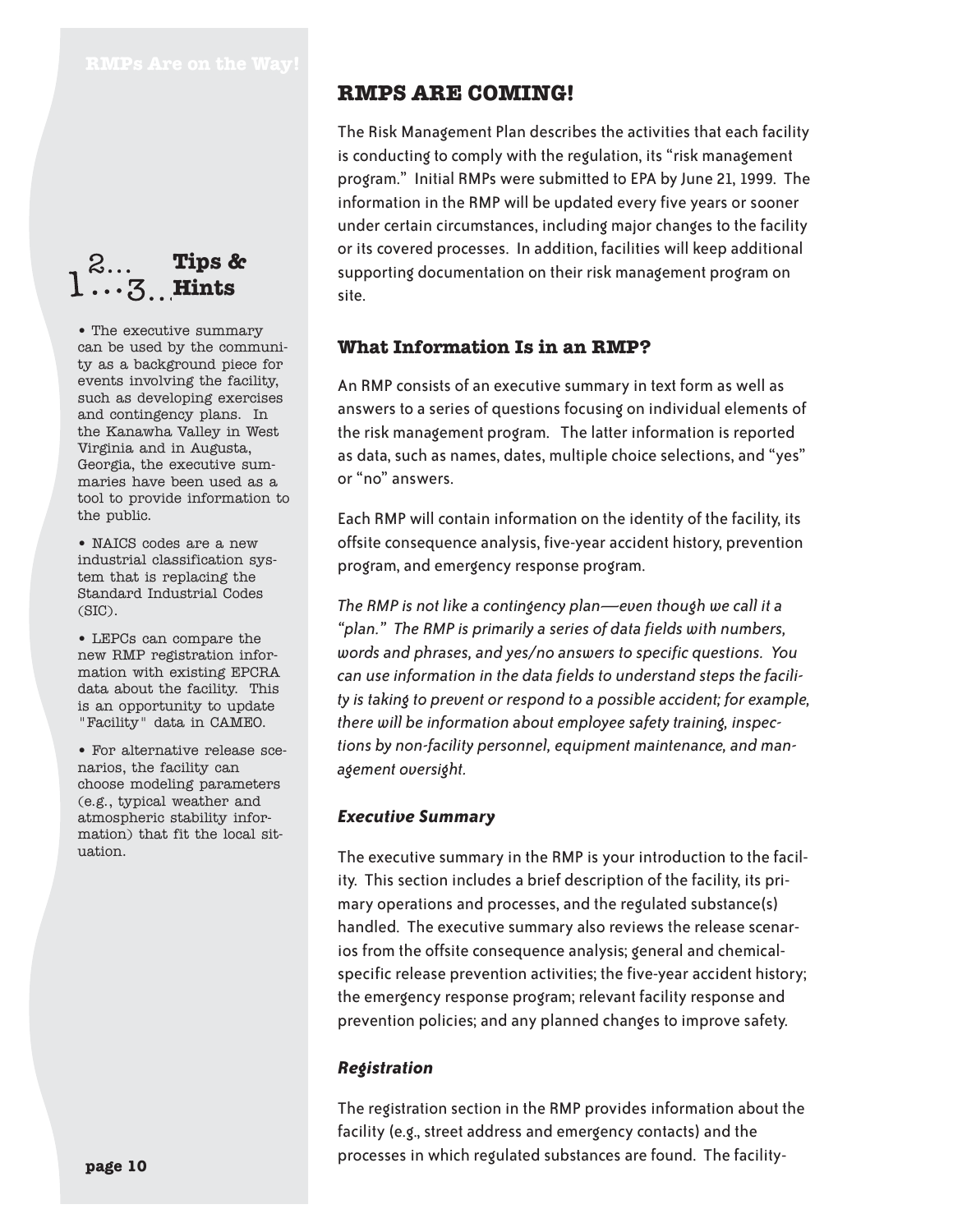specific data include points of contact for emergencies and risk management program questions as well as standard address information.

For each covered process, the registration section lists the regulated substances (and quantities) in the process, the program level of the process, and the North American Industry Classification System (NAICS) code for the process. The NAICS code identifies what the process does (for example, water treatment or metal plating). These data will help you identify specific operations at a facility or compare them with similar operations elsewhere.

#### *Offsite Consequence Analysis*

Facilities with any Program 1 processes must include at least one worst-case release scenario in their RMPs. Facilities with Program 2 or Program 3 processes must include in their RMPs information about both worst-case release and alternative release scenarios. The number of scenarios depends in part on the type and number of regulated substances in covered processes. EPA has defined many of the release modeling parameters for the scenarios, although some facility-specific data (for example, certain weather conditions) can be used.

In the RMP, facilities report the modeling parameters and dispersion model(s) that they used to do their offsite consequence analyses. You can use this information to "re-create" a facility's results, using CAMEO and ALOHA, EPA's *Offsite Consequence Analysis Guidance,* or RMP\*Comp (available at http://www.epa.gov/ceppo). For each release scenario, facilities report in the RMP the distance beyond which no serious, acute effects are anticipated; the residential population within that distance (in all directions from the point of release); and which categories of public receptors (for example, schools, residences, hospitals, commercial/industrial areas) or environmental receptors (national/state parks, wildlife sanctuaries, and federal wilderness areas) are located within that distance. Facilities may choose to submit a graphic file to illustrate each scenario on a local map.

#### *Five-Year Accident History*

The accident history that facilities report in their RMPs provides information on each accidental release from a regulated process that resulted in specific on-site or offsite impacts during the preceding five years, in greater detail than the EPCRA section 304 reports that you have received in the past. Releases from non-cov-

## **Tips & Hints**

• As you review the data about potential offsite consequences that facilities report in their RMPs, keep in mind that air modeling uncertainties are significant and different models are likely to produce different results. (For more information, including explanations of some of the special terms used when discussing offsite consequence analysis, see "More on Offsite Consequence Analysis" on page 13.)

• Workers at the facility and local residents may consult the accident history information as they try to understand previously unexplained odors and gas clouds coming from the facility. However, such events will only be included in the accident history if they meet the RMP rule's criteria for reporting an accident.

• LEPCs may want to compare the prevention program information for a local facility with that of a similar facility in the community, the state or even the nation. The LEPC might be able to work with facilities (privately, or through discussion at open meetings) to introduce safety practices that are effective at another facility.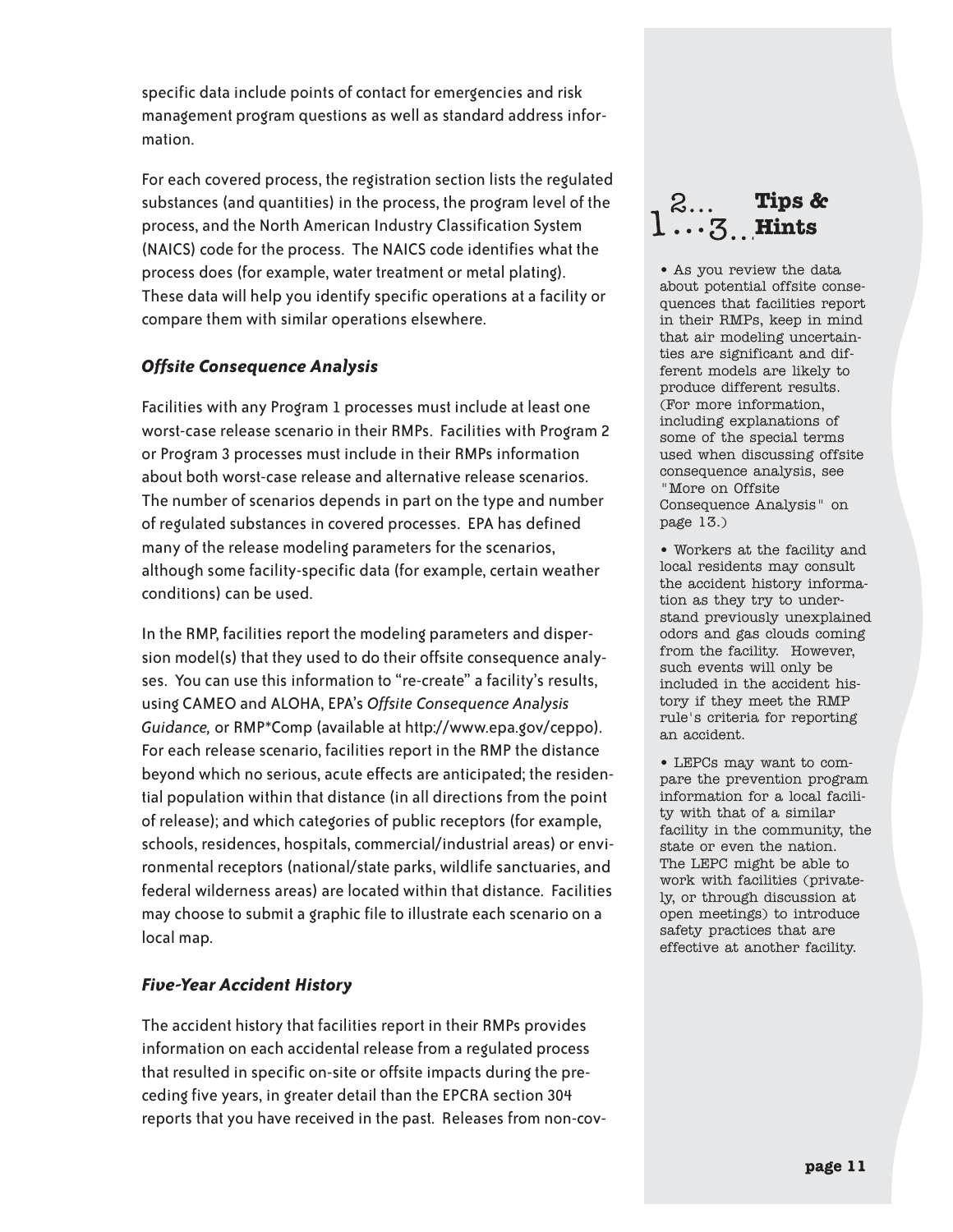ered processes, even if they involved regulated substances, or releases of non-listed substances from covered processes, are not included.

For each accidental release reported in the accident history section of the RMP, facilities report standard descriptive information, as well as some new information such as the weather conditions, onsite and known offsite impacts, the initiating event and contributing factors, whether offsite responders were notified, and any changes made at the facility as a result of the accident.

#### *Prevention Program*

In the RMP, facilities report prevention program information separately for each covered process. This section of the RMP identifies the major hazards for the process; the relevant process controls, mitigation systems, and detection and monitoring systems; and any changes made to the process since the last hazard evaluation. This section also provides dates indicating when specific prevention activities (for example, updates of procedures) were last conducted. This information provides a basis for comparing similar operations at different facilities.

Facilities must retain a substantial amount of supporting documentation to comply with program requirements of the RMP regulation. While facilities are required to make this documentation available to EPA or the state implementing agency, they are not required to make it available to the public. If certain items are of interest to you or to members of the public, you may want to talk to facilities about making this information available. Much prevention program documentation will relate to internal tracking or standard work records, but there will also be hazard review or PHA (process hazards analysis) recommendations, compliance audit reports, and accident investigation reports. EPA is encouraging facilities to make as much of this information as possible (or some form of summary) available to the public if requested. Because the RMP regulations expand the information collection authority granted to LEPCs under EPCRA section 303(d)(3) to apply to facilities with flammable regulated substances, the LEPC can get any of this information that is necessary to develop an emergency plan.

#### *Emergency Response Program*

The RMP does not provide detailed information on the facility emergency response program. There is a series of yes/no questions indicating whether the facility has a response program and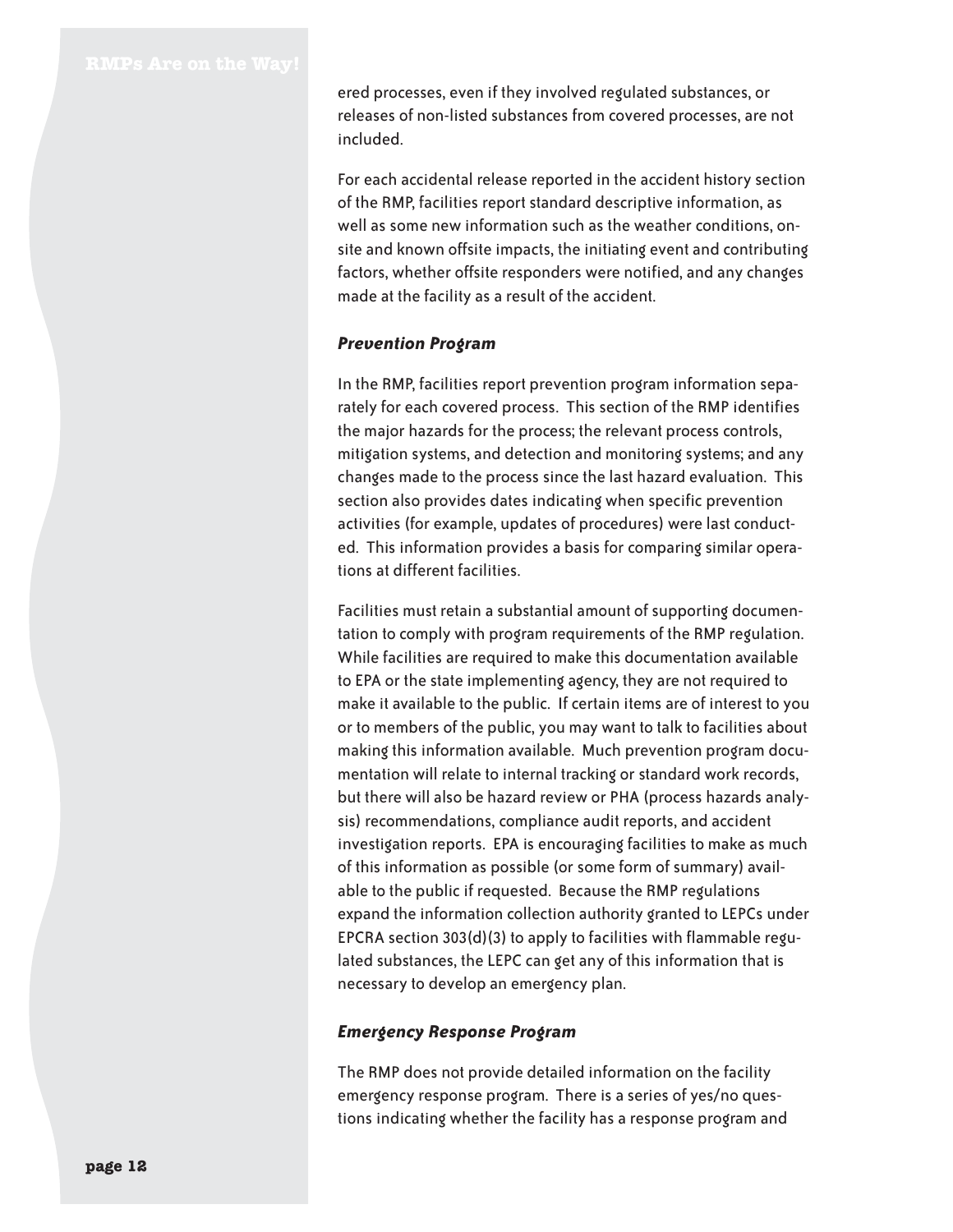also some dates indicating when specific activities (for example, drills or exercises, plan review) were last conducted. Facilities that have chosen to develop their own response capability will keep an emergency response plan and procedures on site. As noted above, the LEPC can request this information from all facilities subject to CAA section 112(r) in developing an emergency plan.

#### **Confidential Business Information**

Facilities can claim some RMP data as confidential business information (CBI). An LEPC interested in obtaining data claimed CBI may request that EPA determine whether the claim is valid. If EPA determines that the information is not CBI, and after EPA has notified the facility claiming CBI, the information may be released. If EPA determines that the information is CBI, an LEPC may nonetheless be able to obtain the information under 40 CFR 2.301(h)(3), which provides for sharing of CBI with state and local governmental agencies having responsibilities under the CAA or its implementing regulations. However, LEPCs can gain access to CBI data under this rule only if they can protect its confidentiality.

Under EPCRA section 303(d)(3), LEPCs may compel an EPCRA section 302 facility to provide any information necessary to enable the LEPC to develop and implement an emergency plan. An EPCRA section 302 facility must comply with such LEPC requests for information even if the facility has made a valid CBI claim under the RMP regulation.

#### **How Can LEPCs Access RMPs?**

EPA has placed RMPs, except for the offsite consequence analysis information, on the Internet in a format that allows the public to search them and download any that are of interest. This database, called RMP\*Info, is located with other EPA data in Envirofacts on the Internet at http://www.epa.gov/enviro.

To simplify access by state and local governments, EPA will set up separate databases containing the full RMPs for all of the facilities in each state. Additionally, EPA will provide software, called RMP\*Review, for use by implementing agencies, LEPCs, and others to manage their databases. Please contact your EPA Regional Office CEPP contact for details (see Appendix B).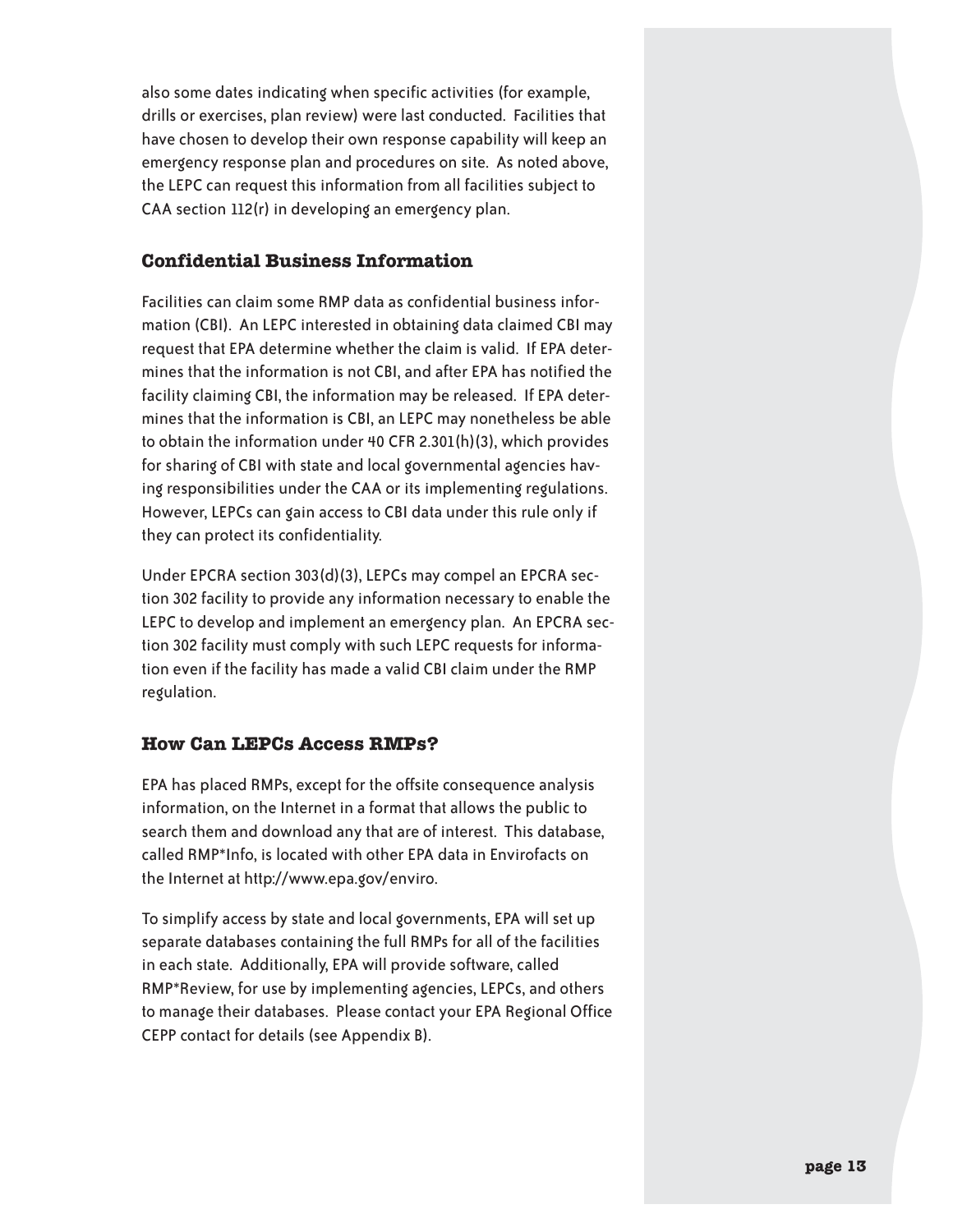#### terms\'terms\n.

#### **Worst-Case Modeling Parameters**

**Toxic endpoints:** as specified in the regulation for each regulated toxic substance

**Flammable endpoints:** 1 psi for all flammable substances

**Wind speed:** 1.5 meters/sec (unless the facility can prove this has not occurred in the last 3 years)

**Stability class:** F (unless facilities can prove this has not occurred in the last 3 years)

**Ambient temperature:** highest daily maximum temperature in past three years

**Humidity:** average humidity for the site

**Height of release:** ground level

**Surface roughness:** urban or rural

**Gas density:** model must account for whether or not gases are heavier than air

#### **Temperature of substance:**

highest daily maximum for past three years or process temperature, whichever is higher (for liquids only)

## **MORE ON OFFSITE CONSEQUENCE ANALYSIS**

Not all LEPC members may have an extensive technical background, but you will want to (1) understand how a facility derives its worstcase and alternative release scenarios and (2) be familiar with the underlying terminology. The following are answers to some of EPA's most frequently asked questions.

Q: What Is Meant by a Worst-case Release Scenario?

EPA has defined a worst-case release as the release of the largest quantity of a regulated substance from a single vessel or process line that results in the greatest distance from the point of release to a specified endpoint.

EPA requires that the worst-case release scenario incorporate certain parameters related to the chemical released, conditions of the release, atmospheric conditions, and health effects of concern ("toxic or flammable endpoints"). Facilities use these parameters to estimate the distance away from the location of a release beyond which no serious, acute effects are anticipated. These parameters are discussed in more detail below.

Q: What Is Meant by an Alternative Release Scenario?

The RMP regulation requires Program 2 and 3 facilities to project potential releases of regulated substances that are more likely to occur than worst-case scenarios and to predict the consequences of such releases. These are called alternative release scenarios. The RMP regulation provides information that facilities must use for such predictions as part of doing the offsite consequence analysis required for the risk management program at the facility.

Q: What Is a Toxic Endpoint?

A toxic endpoint is the endpoint for a regulated toxic substance. For a particular regulated substance, it is the concentration of that substance in air below which it is believed that most people could be exposed for up to one hour without serious health effects. EPA has determined toxic endpoints for each of the regulated toxic substances. The toxic endpoints are listed in the RMP regulation.

Q: What Is a Flammable Endpoint?

A flammable endpoint is the endpoint for a regulated flammable substance. How it is measured depends on the type of release considered. For example, the flammable endpoint for a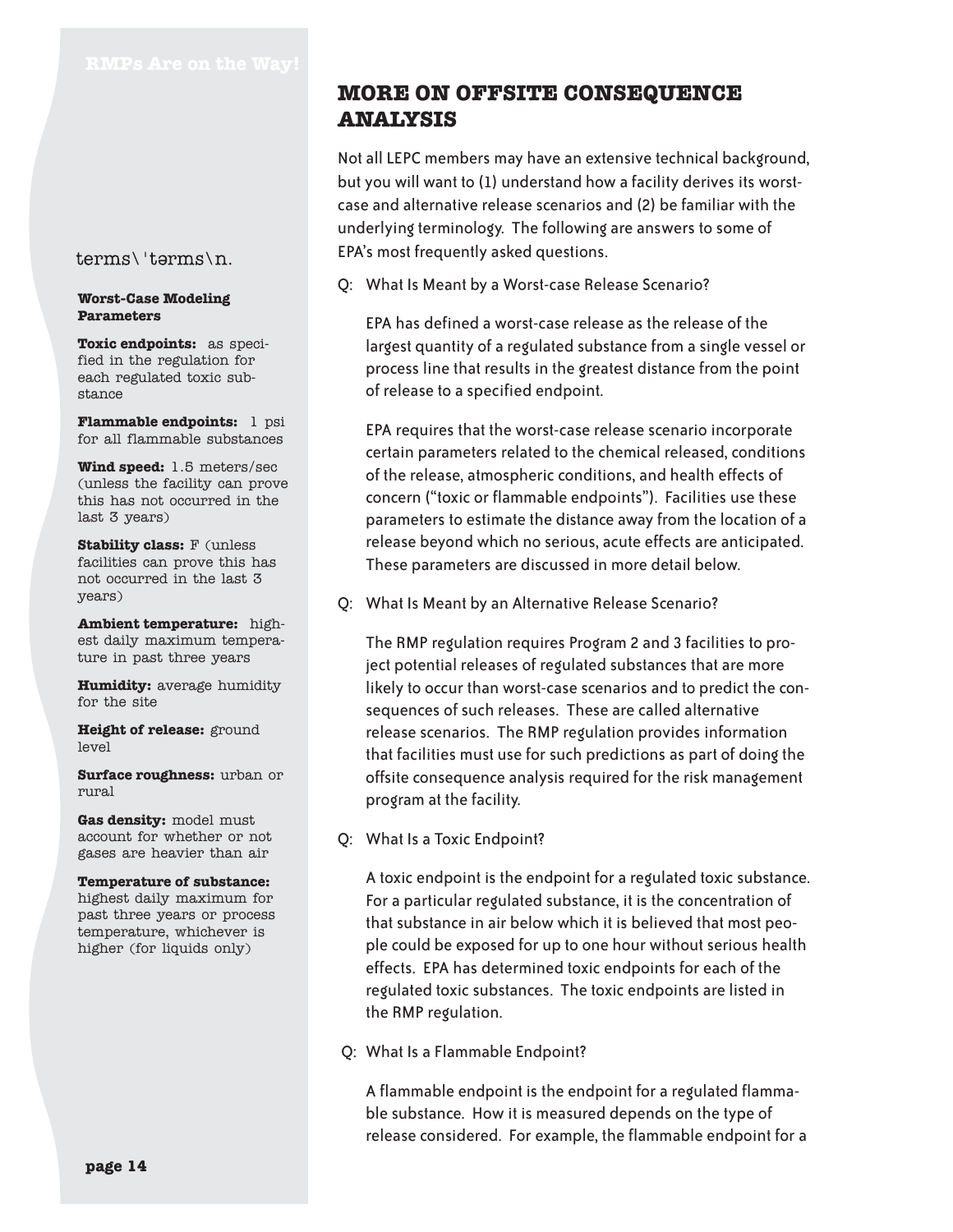vapor cloud explosion is based on the pressure from the resulting blast wave. The flammable endpoints to use for different types of releases are provided in the RMP regulation.

Q: What Is a Stability Class?

Pasquill stability classes (ranging from "A" to "F") are meteorological categories of atmospheric conditions. Pasquill stability class A represents unstable conditions under which there are strong sunlight, clear skies, and high levels of turbulence in the atmosphere, conditions that promote rapid mixing and dispersal of airborne contaminants. At the other extreme, class F represents light, steady winds, fairly clear nighttime skies, and low levels of turbulence. Airborne contaminants mix and disperse far more slowly with air under these conditions, and may travel further downwind at hazardous concentrations than in other cases. Stability class D, midway between A and F, is used for neutral conditions, applicable to heavy overcast, daytime or nighttime.

Q: What Is the Distance that Facilities Must Estimate for Their Release Scenarios?

Facilities must estimate the distance from the location of a release to the endpoint that could result from the accidental release of a regulated substance. They must estimate this distance for each release scenario in their RMP. To understand what populations could be at risk from an accidental release, the facility is to draw a circle with the facility at the center. The radius of the circle is the distance to the endpoint.

Q: How Is The Distance to an Endpoint Estimated?

Facilities estimate the distance to an endpoint by first estimating the amount of a regulated substance that would be released in an incident (either a worst-case release scenario or an alternative release scenario), and then using air dispersion modeling techniques (or a tool that incorporates such techniques) to estimate the distance to an endpoint for that amount of the regulated substance. Note that the distances that facilities report in their RMPs are estimates. EPA has guidance documents (*Offsite Consequence Analysis Guidance* as well as industryspecific guidance for developing RMPs) and software (RMP\*Comp) to help facilities estimate the distances. Facilities may use EPA's guidance or any other air dispersion modeling techniques provided that the techniques meet certain conditions as outlined in the RMP regulation.

#### terms\'terms\n.

#### **What about the Approach in the "Green Book"?**

EPA, DOT, and FEMA published Technical Guidance for Hazards Analysis (commonly known as the Green Book) in 1987. Many LEPCs have been using the Green Book to estimate vulnerable zones for chemicals in the community. The release modeling done for the RMPs will be based on parameters similar to those in the Green Book, but with some differences. (For example, the RMP regulation specifies parameters not used in the Green Book approach. Also, in recent years toxicologists have refined the toxic endpoints for some chemicals.) EPA encourages LEPCs to use the Offsite Consequence Analysis Guidance approach to modeling releases for any subsequent planning, so the results reported by industry in their RMPs will be comparable to those the LEPC calculates.

Appendix C of this booklet is a detailed comparison of the Green Book methodology and the methodology in EPA's Offsite Consequence Analysis Guidance.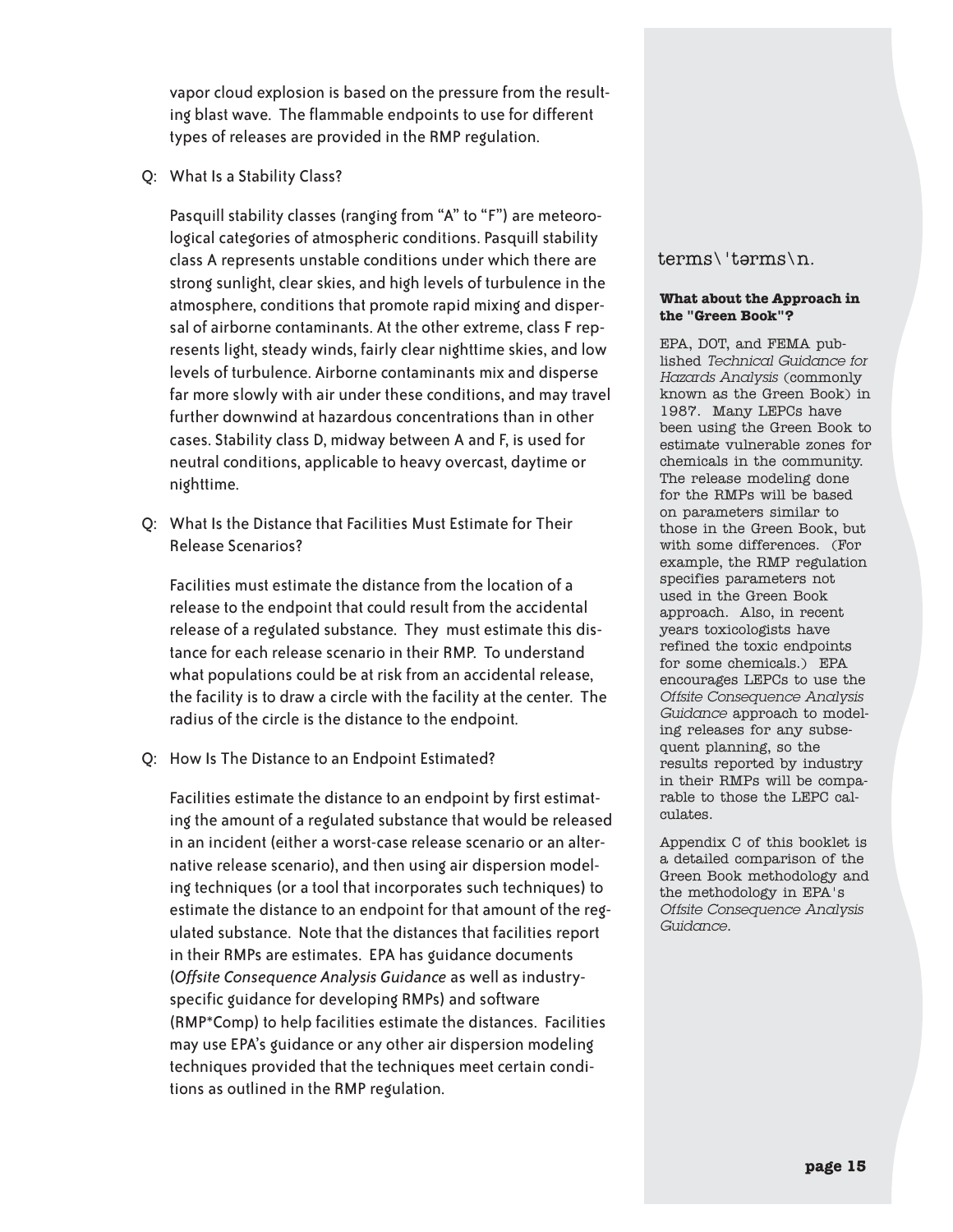Q: What Is Meant by Air Dispersion Modeling Techniques?

Air dispersion modeling techniques are mathematical models that are used to estimate the distance that a released substance would travel from the location of the release to the endpoint, given the amount of the substance released and certain conditions of the release. The estimated distance will vary depending on the air dispersion model used.

Q: How Certain Is The Distance to The Endpoint?

For a given scenario, people can use different release models and obtain predictions of the distance to an endpoint that may vary significantly. Even using the same model, different input assumptions can cause wide variations in the predictions.

LEPCs need to recognize that the predicted distances lie within a considerable band of uncertainty and communicate this fact to the public when they discuss the scenario results. Differences in models may explain why two facilities handling the same covered substances in the same amounts may have come up with different results. (Of course, differences in prevention programs may also account for different results, particularly in the case of alternative release scenarios.) EPA's approaches are generally intended to produce conservative results—they are more likely to overestimate distances. For other models, you may want to ask the facility for an assessment of where its distance prediction lies within the plausible range of uncertainties.

Q: If There Is an Accident, Will Everyone Within the Distance to the Endpoint Be Hurt?

In general, no. For an explosion, however, everyone within the circle would certainly feel the blast wave because it would move in all directions at once. However, while some people within the circle could be hurt, it is unlikely that everyone would be. But releases usually do not lead to explosions. A fire is more likely than an explosion, and fires are usually concentrated at the facility.

For toxic chemicals, the released chemicals would usually move in the direction of the wind. Only people in a small fraction of the circle would be exposed if a release occurred. Whether someone is hurt depends on many factors, such as whether the chemical is dispersed by the wind, or if the release is stopped quickly.

Generally, it is the people who are closest to the facility who face the greatest danger. Although it is not impossible for peo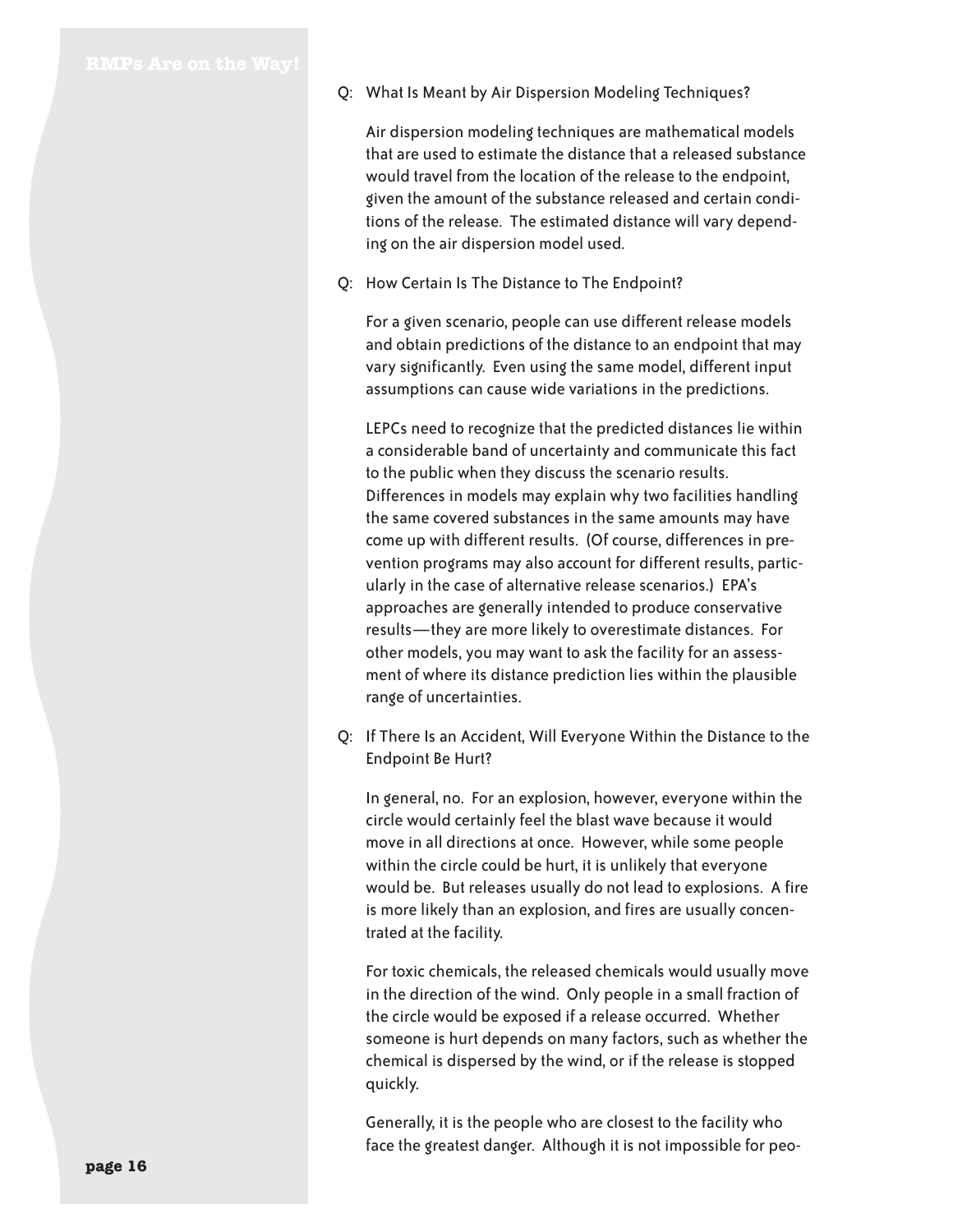ple beyond the distance to the endpoint to be hurt, it is much less likely. However, the risk should not be dismissed. The RMP regulation assumes that a worst-case release involves the failure of the single largest vessel containing a regulated substance at the facility. It is conceivable, although highly unlikely, that more than one vessel could fail at the same time, resulting in a larger release than the worst-case scenario predicts. In such a case, people beyond the distance to endpoint could be affected.

Q: How Likely Are the Worst-case and Alternative Release Scenarios?

It is generally not possible to provide accurate numerical estimates of how likely it is that these scenarios will actually happen. Quantifying risk for accident scenarios is rarely feasible because there are few data related to rates for equipment failure and human error.

In general, the risk of a worst-case scenario occurring is low. Although catastrophic vessel failures have occurred, they are rare events. Combining them with worst-case weather conditions (as required by the RMP regulation) makes the overall scenario even less likely. This does not mean that such events cannot or will not happen, but they are very unlikely to happen. For the alternative scenario, the likelihood of the release is greater and will depend, in part, on the scenario chosen.

## **LEPCS COORDINATE CHEMICAL SAFETY ACTIVITIES IN THE COMMUNITY**

#### **Get Everyone Involved**

LEPCs should have broad-based membership that includes, at a minimum, representatives of elected officials, law enforcement, emergency management, fire service, emergency medical services, healthcare professionals, local environmental and transportation groups, hospitals, the media, community groups, and owners and operators of the facilities covered under EPCRA.

Wide-ranging community involvement will increase the credibility of the LEPC plan and improve community cooperation in an emergency. Both EPCRA and the RMP regulation assume that citizens want chemical safety in the community. Including concerned citizens on the LEPC and inviting them to your meetings will promote communication between industry and the public, foster understanding of chemical hazards, and help quell rumors.

## **Tips &**   $1 \n\n $\dots \n3$  . Hints$

#### **Ideas for LEPC Effectiveness**

Have you tried to revitalize your membership recently? In some cases, a new SERC chair or a new LEPC chair is able to recruit new members for the LEPC.

As with every committee, one or two active new members can energize the entire LEPC.

Have a clear agenda. Start (and end!) your meetings on time.

If you have subcommittees, check with them a few weeks before the full LEPC meets. Be sure that the subcommittees do their work in advance.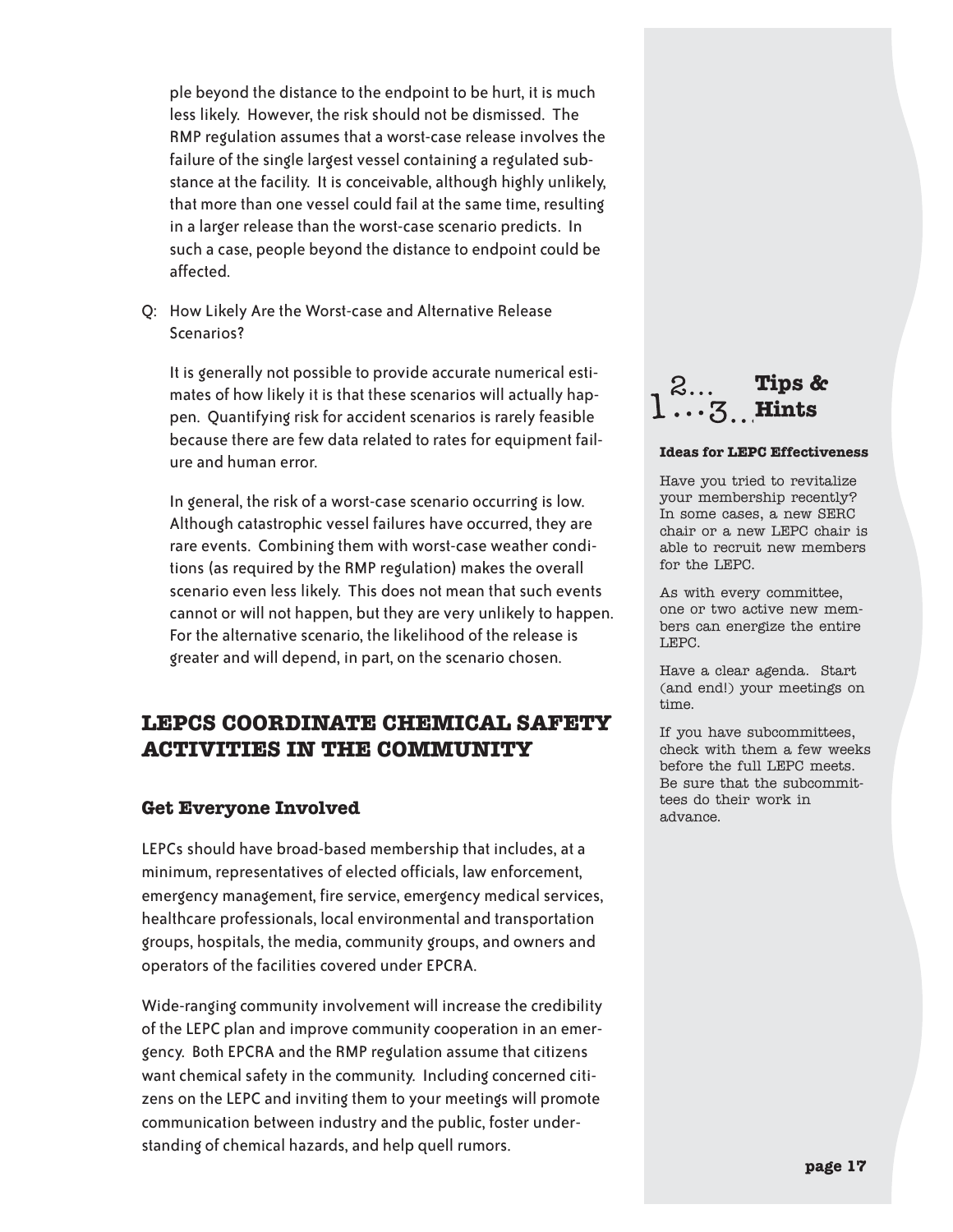#### **Enhancing LEPC-Industry Relations; Encouraging Compliance**

Since EPCRA passed in 1986, a rule of thumb is that effective LEPCs include active and committed industry representatives. Industry representatives bring expert understanding of chemicals and chemical processes. Numerous facilities have provided financial and other support to make LEPCs successful.

The RMP regulation provides specific opportunities for you to work more closely with the facilities in your community on risk communication, accident prevention and risk reduction, and compliance assistance. (See the later sections for discussions of risk communication and accident prevention.) As you work with facilities through these and other issues, you may become the organization they turn to when they need to understand community concerns and help in providing constructive answers to questions from the public. In helping them, you can work to ensure that they address community issues related to chemical safety quickly and accurately, which will, in turn, make your LEPC the group on which the community relies.

Depending on the skills of your membership, the LEPC may be able to serve as a local source of RMP compliance assistance. Although you may not want to become involved with more technical issues, almost all of the RMP program elements are well-suited to your involvement.

#### *Release Modeling*

EPA has provided free copies of CAMEO (a software program that helps LEPCs manage and interpret information about a facility and its chemical inventory) to more than 2,000 LEPCs. Using ALOHA and LandView (a software program that provides Census Bureau data and helps users map facilities and nearby populations), LEPCs can now assist facilities in conducting the offsite consequence analysis required by the RMP regulation. Small businesses will appreciate help in collecting and entering their release modeling data and identifying public and environmental receptors that could be impacted by a release. LEPCs can then incorporate this updated facility information into the community plan.

Users should be aware, however, that ALOHA has some limitations which may make it unsuitable for RMP offsite consequence analysis modeling in certain situations. For example, ALOHA does not have the capability to model the offsite consequences of flammable substance releases, and for toxic substances, ALOHA only provides endpoint distances out to a maximum of 6 miles from the source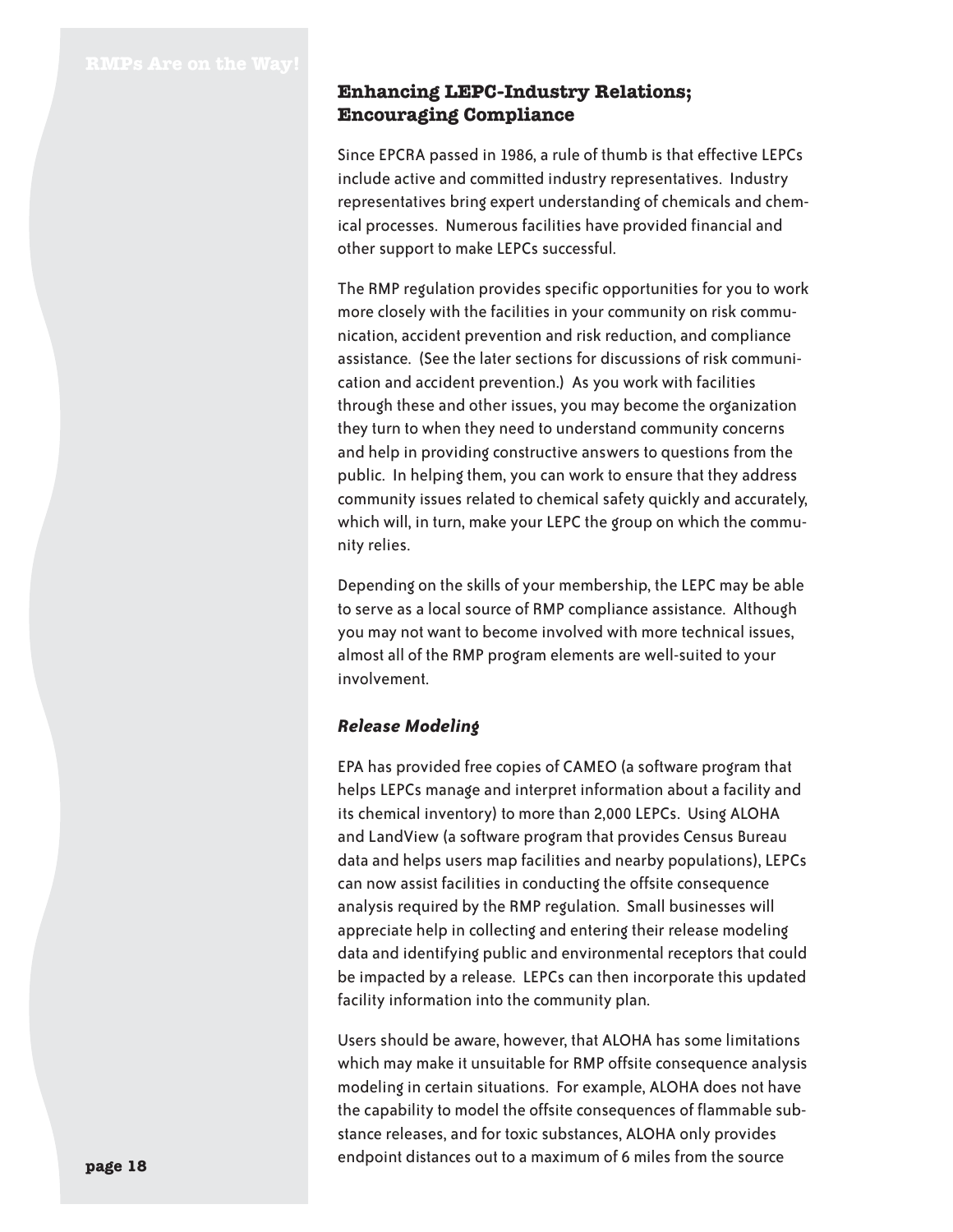(large releases of certain chemicals, such as chlorine, will exceed this distance under worst-case conditions). If you desire to conduct RMP OCA modeling in these and other situations for which ALOHA is unsuitable, you should use a different model.

One such model is RMP\*Comp. RMP\*Comp is a software program designed by EPA and the National Oceanic and Atmospheric Administration (NOAA) specifically for the purpose of conducting RMP OCA modeling. It follows the methods and techniques described in EPA's *RMP Offsite Consequence Analysis Guidance.*  RMP\*Comp is capable of providing OCA modeling results for all 140 RMP regulated substances and provides endpoint distances out to a maximum of 25 miles. RMP\*Comp is available for free—you can download it from the Internet (http://www.epa.gov/ceppo) or order a copy from the National Service Center for Environmental Publications (NSCEP) at 1-800-490-9198.

#### *Working with Small Businesses*

Local planning and response officials can help small businesses sort out facility-specific preparedness issues, identify response resources, and formalize their emergency response program. The RMP regulation also may serve as an incentive for facilities to adopt the "One Plan" approach and formalize incident command issues. This provides a perfect opportunity to discuss mutual aid agreements and joint training and exercise programs.

#### *Response Coordination*

Facilities that do not have their own response team must coordinate with the LEPC concerning listed toxic chemicals, and with the fire department about listed flammable chemicals. Local fire officials, in conjunction with the building inspector, can work with facilities to improve fire prevention practices, including compliance with NFPA standards or other fire and related codes.

#### *Industry Outreach*

LEPC industry representatives can provide other facilities with technical assistance or contacts for further information on a variety of prevention program issues. Assistance could include explaining issues related to the OSHA Process Safety Management (PSM) Standard (a regulation requiring certain facilities to implement accident prevention activities similar to those described on page 8) or help in collecting and understanding safety information, industry safety standards, or approaches to employee training and equipment maintenance.

## **Tips & Hints**

In June 1996, EPA and the other National Response Team (NRT) agencies published integrated contingency planning ("One-Plan") guidance. The NRT encourages facilities to develop one plan to comply with all federal contingency planning requirements (rather than develop separate plans for each regulation). EPA, the Coast Guard, the Office of Pipeline Safety at the U.S. Department of Transportation, OSHA, and the Minerals Management Service promised to accept the oneplan format whenever a facility must submit a contingency plan to them for review and approval. To obtain copies of the one-plan guidance, contact EPA's Hotline at (800) 424-9346.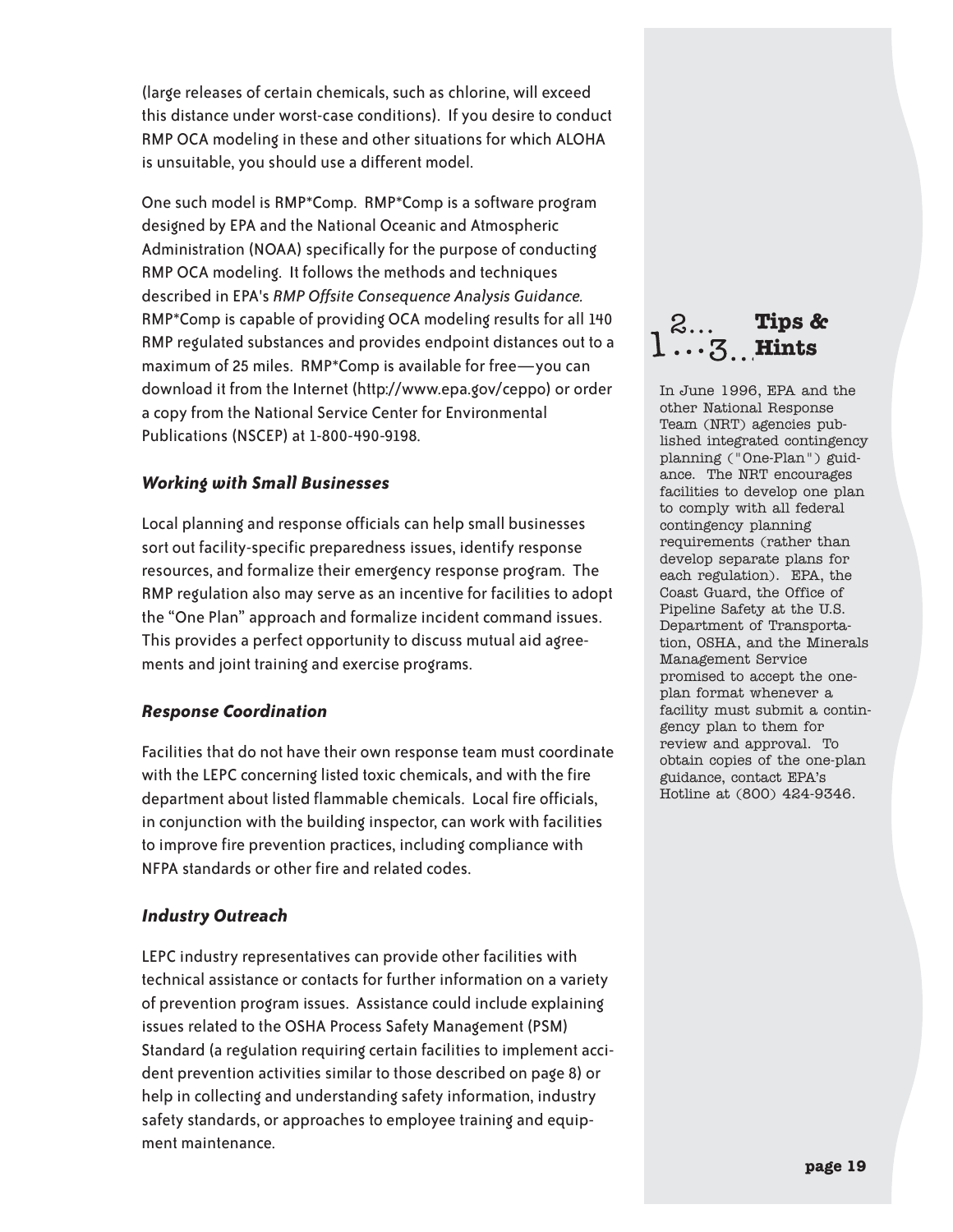#### **New Partnerships**

The availability of RMP information also provides LEPCs with an opportunity to develop new partnerships with other organizations in the community. People and groups may need to be reminded that you have available much specific information about chemicals in your community. Although they may not be interested in the entire RMP, medical professionals, the news media, planning/zoning officials, and researchers will likely find specific sections of the RMPs from local facilities of particular interest. Working with them will further extend the reach of the LEPC into the community, creating a stronger constituency for the LEPC that enables you to take advantage of a wider base of skills and experience.

**Medical professionals** (including emergency medical technicians, doctors in private practice, health clinics, and hospitals) will appreciate information on potential acute health hazards as well as the recommended treatment for exposures. Distributing a list of nearby facilities and their regulated substances can assist in the first step; if the medical professionals are interested, you can request a copy of the emergency response plan and then selectively send out the first aid and emergency medical treatment information. At the same time, keep in mind that clinics and hospitals will want to know if they are potentially vulnerable to an air release.

The **news media** can play an effective role in risk communication. If you do not already have regular representation from local newspapers and radio and television stations on your LEPC, this is a great time to get them involved. Now that the RMPs are available, you are in a position to work with the news media to spread the risk reduction message in your community.

You might consider producing press packets to help the local news media understand and use RMP information. At the same time, you can describe the other related activities of the LEPC and get additional exposure for efforts such as commodity flow studies and field exercises.

You may have multiple audiences within the news media. While news reporters with an interest in environmental, public safety, and health issues will likely find RMP information intriguing, broadcast meteorologists may actually be the best people for discussing the dispersion of air releases with the public.

The accidental release scenarios in the offsite consequence analysis will provide **local planning and zoning officials** with more information when they address development issues. Being aware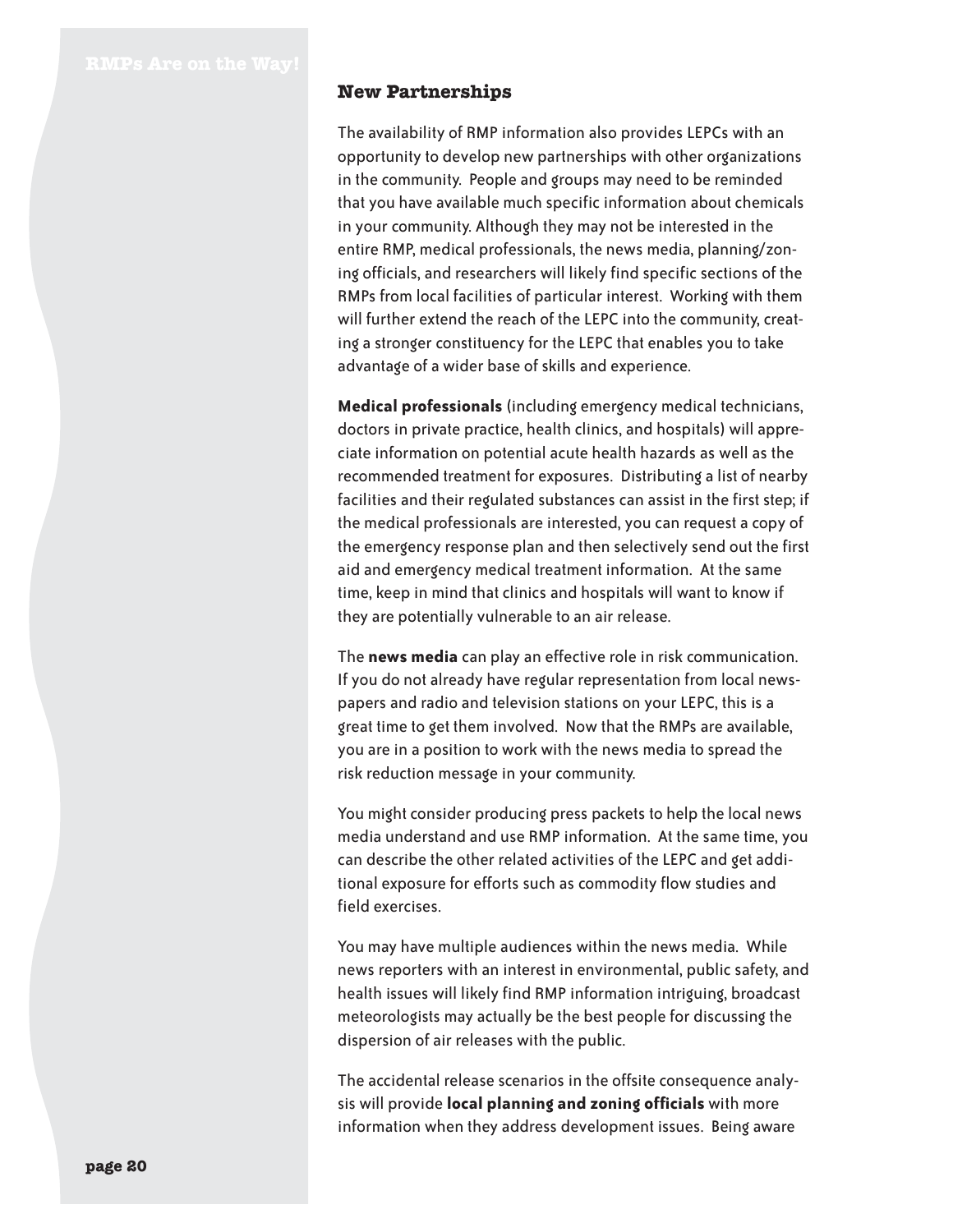that a new school, hospital, residential area, or shopping center could be directly affected by a facility using an acutely toxic or highly flammable substance can only improve the decision-making process.

**Engineering and environmental professionals,** and researchers at local colleges and universities, are likely to find RMP information of even greater interest than EPCRA and other environmental data. If there are specific operations or types of facilities of significant concern to the community, these individuals may be willing to share with you the burden of analyzing the relevant data and communicating it to the public.

#### **Talk with Neighboring Communities**

Consult with your neighboring LEPCs, especially if you have common chemical risks and concerns. If two or more adjacent localities have similar facilities or facilities affecting more than one LEPC, you can split up the work of collecting and comparing RMP information. Using fewer resources, you will be able to produce results and share them with others. Such efforts can also serve as the basis for risk reduction and further coordination, including joint training and field exercises, mutual aid agreements, and pooling of financial resources to accomplish larger-scale initiatives.

In an emergency, you may have to call on neighboring communities for help or they may call you. In many cases, contingency plans must include several communities to be effective. Consider the need to:

- (1) Identify whom to call in other planning districts if you need help in an emergency;
- (2) Ask them how they are funding their activities;
- (3) Identify available response equipment and personnel;
- (4) Negotiate procedures for mutual assistance for emergencies that cross boundary lines;
- (5) Coordinate your hazards analyses;
- (6) Coordinate your review of transportation routes; and
- (7) Investigate sharing computers or other resources.

In addition to these planning and response activities, talk to your neighbors about steps you can take together to prevent chemical accidents. You might go together to visit a facility that has a note-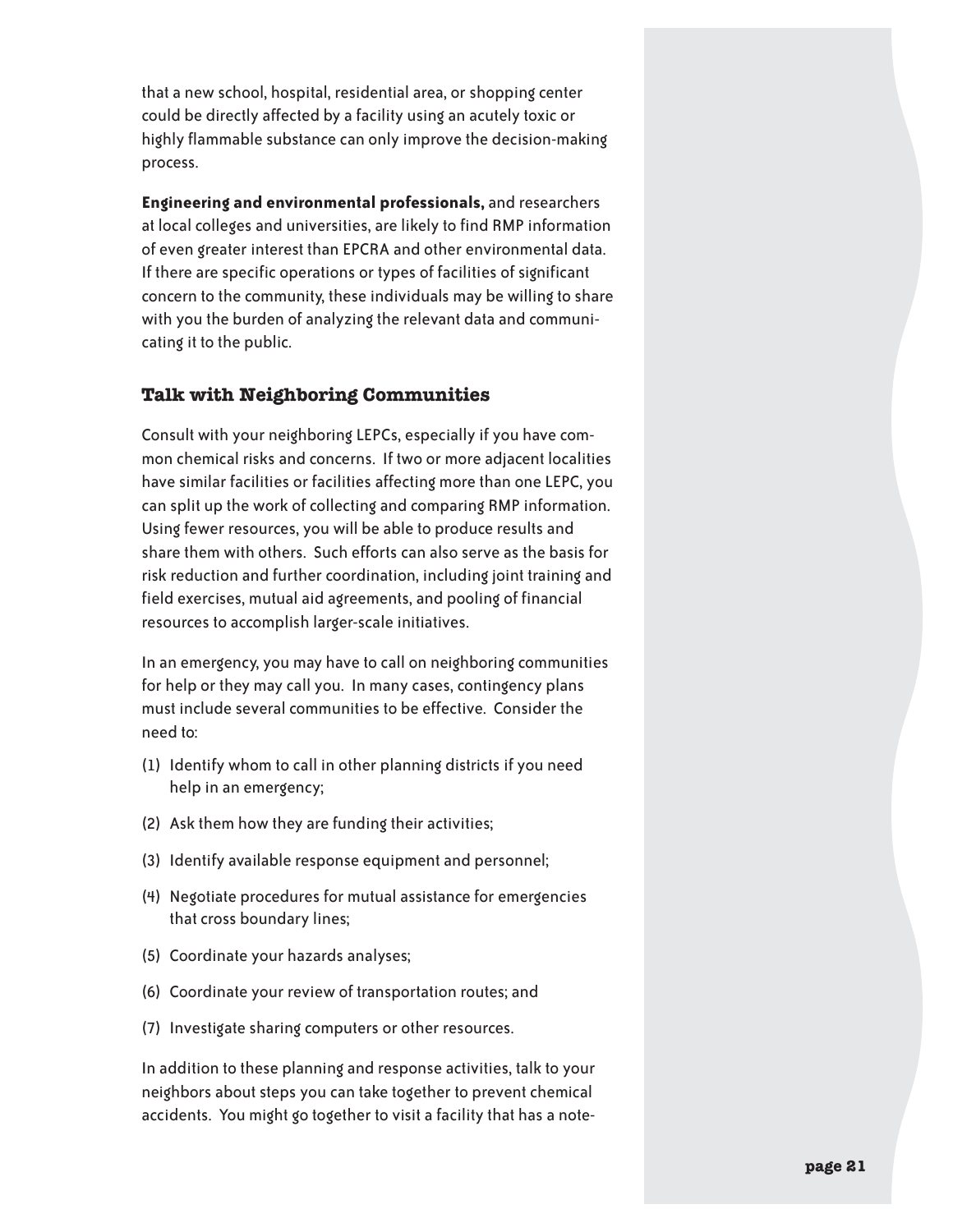

worthy safety record. You might invite an expert in process safety management to speak to a joint meeting of your LEPCs (and invite the public to attend!).

*Each LEPC should consider its neighboring LEPCs as partners and sources of help. Other LEPCs share your problems; working with them may help you find common solutions.* 

## **RISK COMMUNICATION: LEPCS ARE A BRIDGE BETWEEN THE PUBLIC AND LOCAL INDUSTRY**

Both the EPCRA and RMP regulations provide an opportunity to promote and strengthen dialogue between the community and industry on accident prevention and chemical emergency preparedness issues. Risk communication is an opportunity to build a level of trust among the LEPC, companies with hazardous chemicals, and the community at large.



*One of the most important factors that affects people's perceptions about risk is whether they feel in control. Offer people a means to participate in decision-making about chemicals in the community. Because LEPCs include representatives from government, industry, and citizen groups, they offer a good setting for encouraging the different interests to work together.* 

Keep in mind the importance and legitimacy of public concerns about chemicals in the community. People generally are less tolerant of risks they cannot control than of those they can. For example, most people are willing to accept the risks of driving because they have some control over what happens to them. However, they are generally less comfortable accepting the risks of living near a facility that handles hazardous chemicals if they feel that they have no control over whether the facility has an accident. The Clean Air Act's provision for public availability of RMPs, along with EPCRA's requirements for providing annual reports on hazardous chemicals, gives the public an opportunity to take part in reducing the risk of chemical accidents that might occur in your community.

Interested citizens may independently obtain RMPs (except for CBI). These citizens might then ask LEPCs to explain the information in the RMPs. Although it often is left to technical experts, educating the public about risks and involving them in decisions about what is an "acceptable" level of risk are important challenges for LEPCs.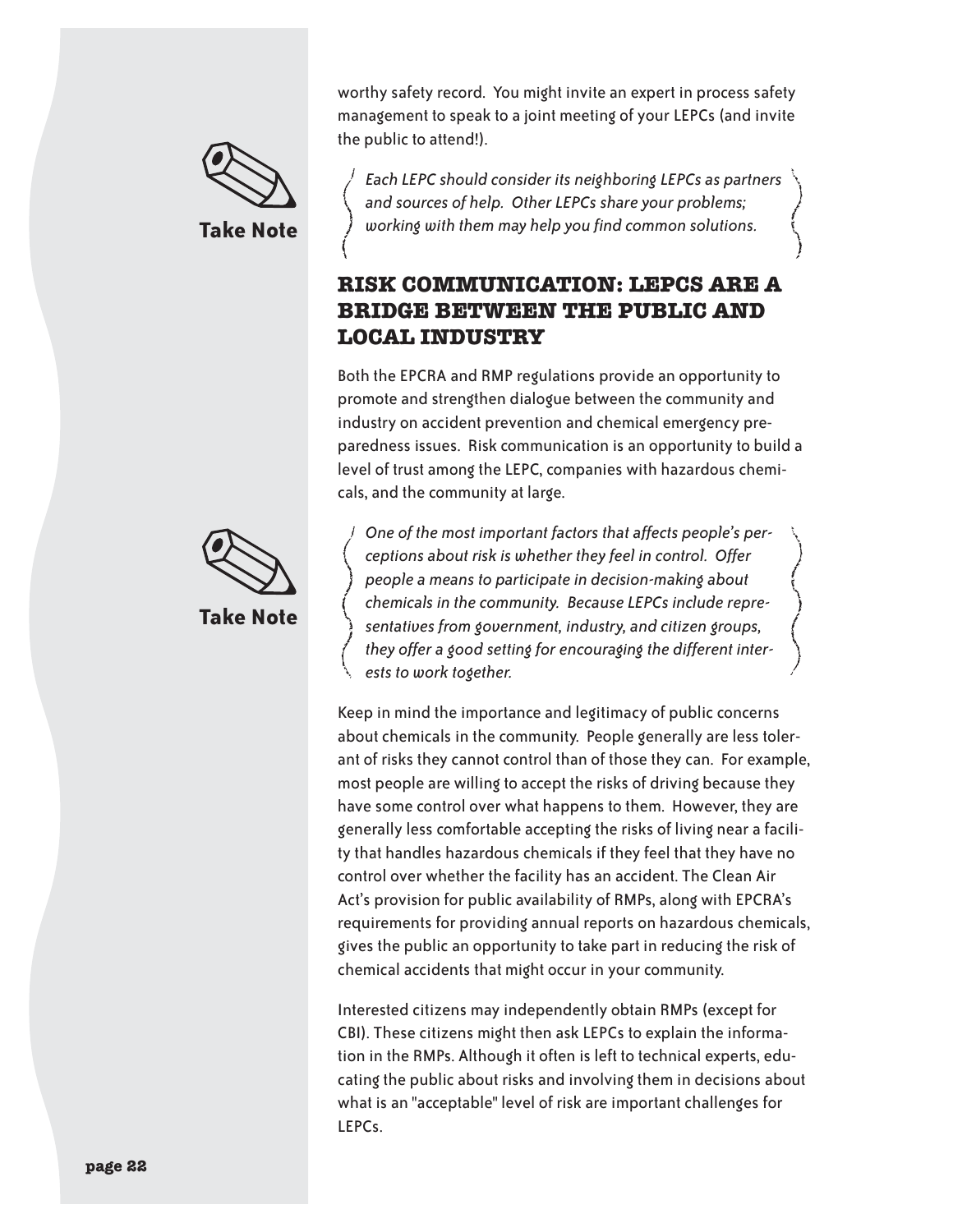#### **Basic Rules of Risk Communication**

Risk communication means establishing and maintaining a dialogue with the public about the chemical hazards in your community and discussing the steps that have been or can be taken to reduce the risk posed by these hazards. There are seven "rules" of risk communication that have been developed based on many experiences of dealing with the public about risks.

- (1) Accept and involve the public as a legitimate partner
- (2) Plan carefully and evaluate your efforts
- (3) Listen to the public's specific concerns
- (4) Be honest, frank, and open
- (5) Coordinate and collaborate with other credible sources
- (6) Meet the needs of the media
- (7) Speak clearly and with compassion

*There is an informal eighth rule for risk communication: Know what you are talking about. Not everyone on the LEPC will know everything about hazardous chemicals. Call on chemical engineers, health professionals, scientists, and school teachers (e.g., science, chemistry) to help you. Retired professionals are frequently helpful.* 

#### **Hazards Versus Risks**

**Hazards** are inherent properties that cannot be changed. Chlorine is toxic when inhaled or ingested; propane is flammable. There is little that you can do with these chemicals to change their toxicity or flammability. If you are in an earthquake zone or an area affected by hurricanes, earthquakes and hurricanes are hazards. When a facility conducts its hazard review or process hazards analysis, it will identify hazards and determine whether the potential exposure to the hazard can be reduced in any way (e.g., by limiting the quantity of chlorine stored on-site).

**Risk** is usually evaluated based on several variables, including the likelihood of a release occurring, the inherent hazards of the chemicals combined with the quantity released, and the potential impact of the release on the public and the environment. For example, if a release during loading occurs frequently, but the quantity of chemical released is typically small and does not generally migrate offsite, the overall risk to the public is low (even though workers may be at



**Take Note**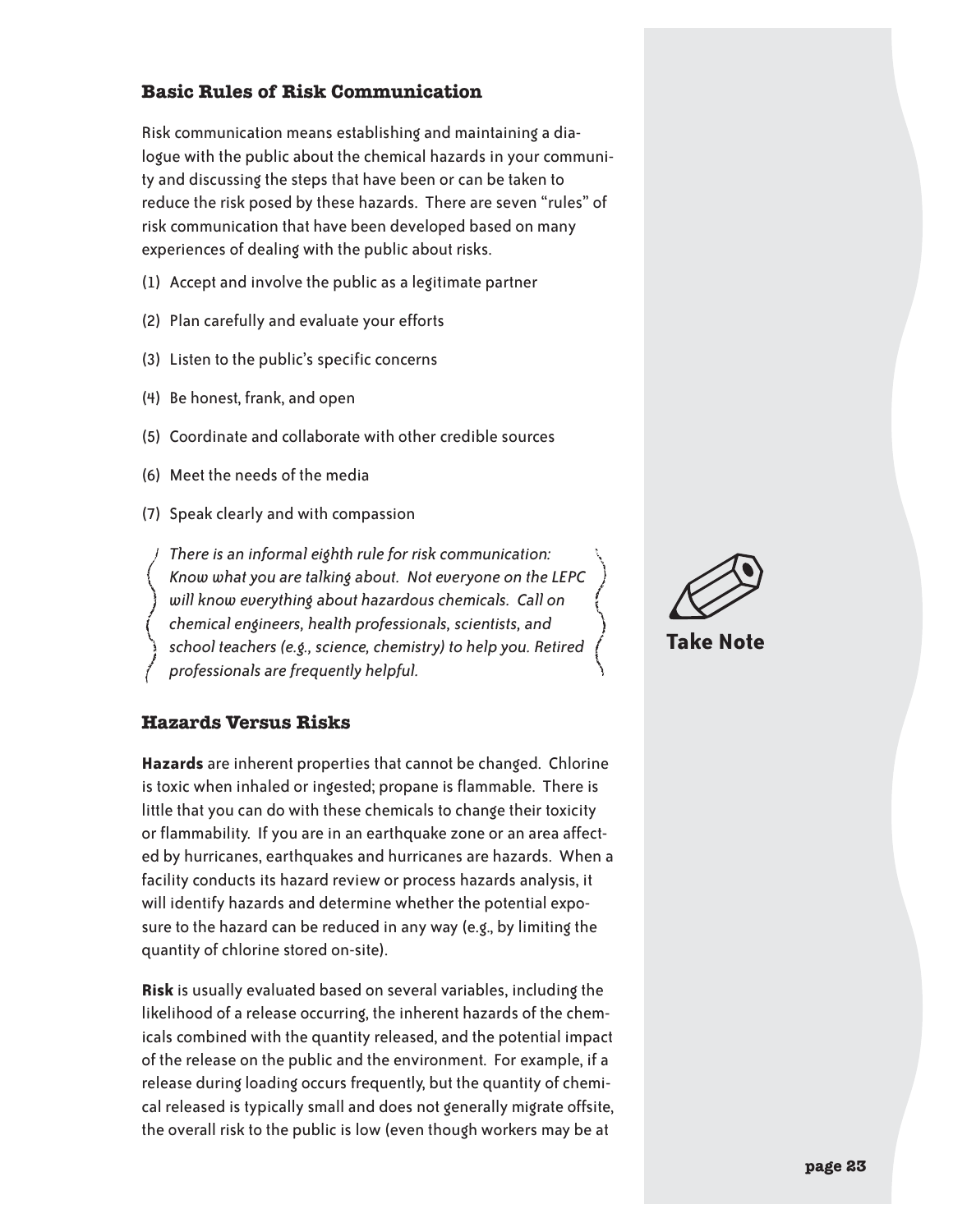#### **Tips &**  <u>2…</u>  $1 \cdots 7$  **Hints**

#### **Who Will Ask Questions?**

• Persons living near the facility or working at a neighboring facility

• Special interest groups including environmental organizations, police departments, zoning and planning boards, chambers of commerce, unions, and various civic organizations

• Journalists, reporters, and other news media organizations

• Medical professionals, educators, and consultants

risk). If the likelihood of a catastrophic release occurring is extremely low, but the number of people who could be affected if it occurred is large, the overall risk may still be low because of the low probability that a release will occur. On the other hand, if a release occurs relatively frequently and a large number of people could be affected, the overall risk to the public is high.

The RMP regulation does not require facilities to assess risk in a quantitative way because, in most cases, the data needed to estimate risk levels (for example, one in 100 years) are not available. Even in cases where data such as equipment failure rates are available, there are large uncertainties in using those data to determine a numerical risk level for any given facility. Therefore, you may want to assign qualitative values (high, medium, low) to the risks that you have identified at facilities in your community, but you should be prepared to explain the terms if you do. For example, if you believe that the worst-case release is very unlikely to occur, you must give good reasons; you must be able to provide specific examples of measures taken to prevent such a release, such as installation of new equipment, careful training of workers, and rigorous preventive maintenance. You can ask facilities to provide documentation to support claims about the level of risk.

#### **Three Scenarios When You May Need to Communicate with the Public about Chemical Risk**

#### *Scenario A: During or immediately after an accidental chemical release*

When there is an accident, the news media and the public always have questions. First they might ask:

- What is going on?
- Am I or my children at risk?
- Should we evacuate or shelter in place?
- What are you doing to stop this accident from spreading?

A little while later, they might ask:

- How did this happen?
- How long will we feel "short-term" health effects?
- Are there any hidden health effects?
- What are you doing to prevent this from happening again?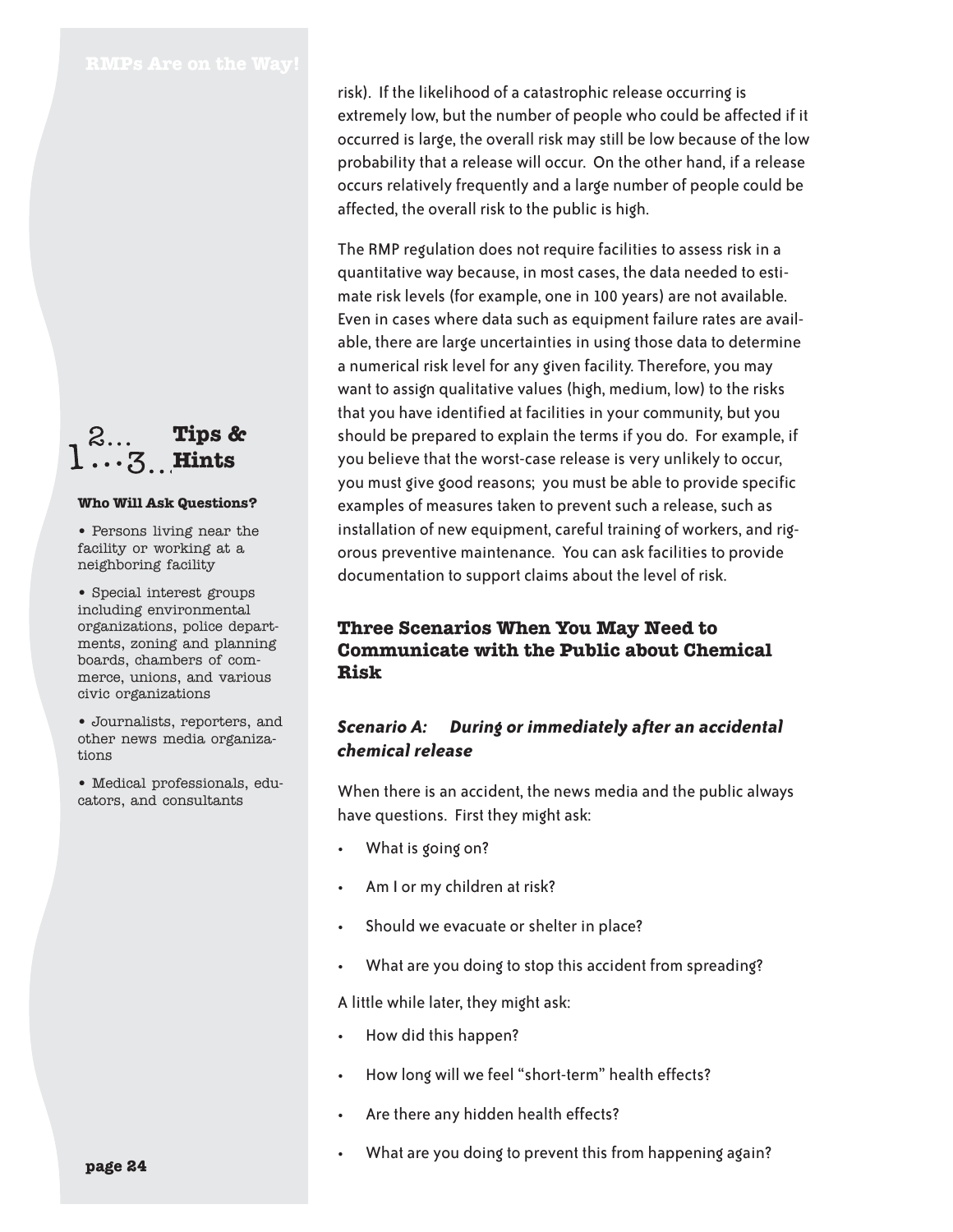To answer questions like these, you will need to have a community emergency plan and know the contents of that plan. Do you have a record of chemicals in the community and what their potential health effects are? Do you identify an emergency contact for each facility in the community? Does your emergency plan include clear provisions for determining whether evacuation and/or sheltering in-place might be necessary? Has one person (or office) been assigned to provide information to the public? Have you prepared sample press releases so that you can quickly provide helpful information to the public? Do you have procedures for telling the public about upcoming LEPC meetings so that the public can attend and ask questions? Have you worked with the mayor's office and local response agencies to ensure that the LEPC is the focal point for risk communication?

#### *Scenario B: Routine or past accidental releases of chemicals*

After accidental releases, the news media and the pubic may become more interested in chemical hazards in the community. They may search the Toxic Release Inventory (TRI) available under EPCRA section 313 for more information about chemical releases. They may search for information provided under the RMP regulation about accidental releases during the past five years. This search could lead to newspaper articles and television reports about chemicals being released in the community. You may then hear questions like these:

- What risk do these exposures pose for my family?
- Do these emissions affect our health?
- Why are facilities allowed to release these chemicals?
- Is the facility in compliance with federal, state, and local laws?
- Are there other facilities that should be reporting similar events?

The LEPC might take several actions. Invite a toxicologist or a doctor to an LEPC meeting to discuss specific chemical hazards with the public. Share your information about other facilities in the community. Share information on the risk management program regulation and EPCRA. Invite the facility emergency coordinator to explain steps the facility takes to prevent serious accidents even though there are routine releases. Work with facilities to take action to reduce risk.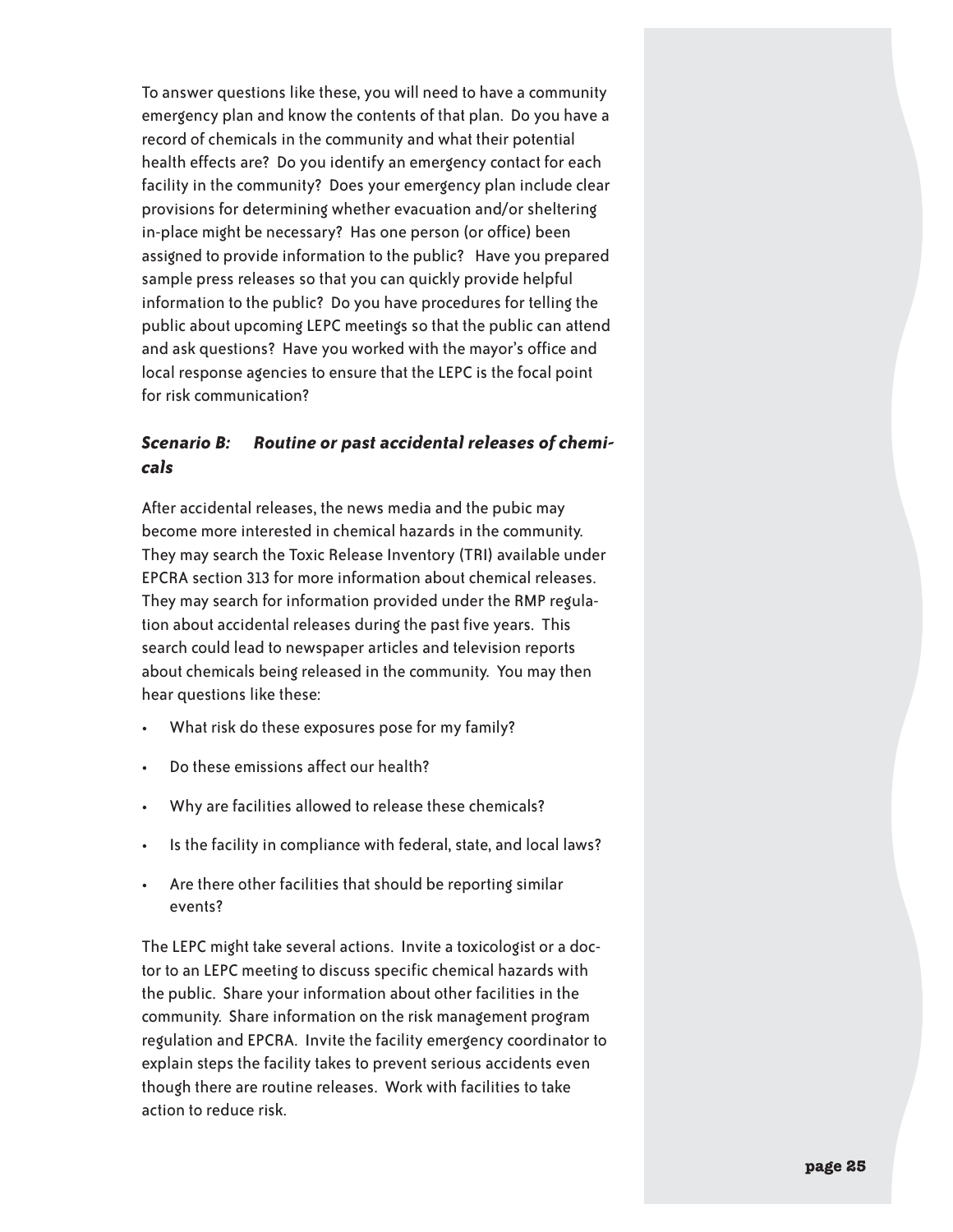#### *Scenario C: Chemicals Stored in the Community*

The search of TRI and RMP databases could eventually lead to stories about all the chemicals stored in the community. The public and the news media may then ask questions like these:

- Are the chemicals stored properly?
- What are the chances of dangerous chemicals leaking?
- Can these stored chemicals lead to an accident?
- If these chemicals are released, what could be the health effects?
- Can we reduce the amount of chemicals stored in the community, and use less hazardous chemicals and inherently safe technologies?
- What else can we do to reduce the risk of accidents?

In this instance, the LEPC can turn to all the data it has collected from EPCRA and RMP reports. These questions can be more easily addressed if you have one software program like CAMEO to manage data. You may also want to hold a meeting that includes facility representatives so that everyone can discuss realistic steps to prevent accidental chemical releases in the community.

#### **A Special Case: Dealing with Worst-Case Scenarios**

In the beginning, public interest might focus on the worst-case scenario, rather than on prevention and preparedness. Worst-case scenario information must be explained to the public in a way that promotes perspective and understanding, rather than confusion. The experience of the heavily industrialized Kanawha Valley of West Virginia illustrates how worst-case scenario data can open lines of communication between industry and the public. Despite fears that information on worst-case scenarios would produce strong negative reactions toward local industry, the chemical industry worked with EPA and state and local officials to release worstcase data well ahead of the RMP rule schedule. The Safety Street demonstration proved that the public could understand information on potential accidents and risks and act constructively. Due in part to a pro-active approach by industry, and with the sponsorship of the LEPC, the public evaluated the information presented to the community and was able to take part in a constructive dialogue with industry and public officials.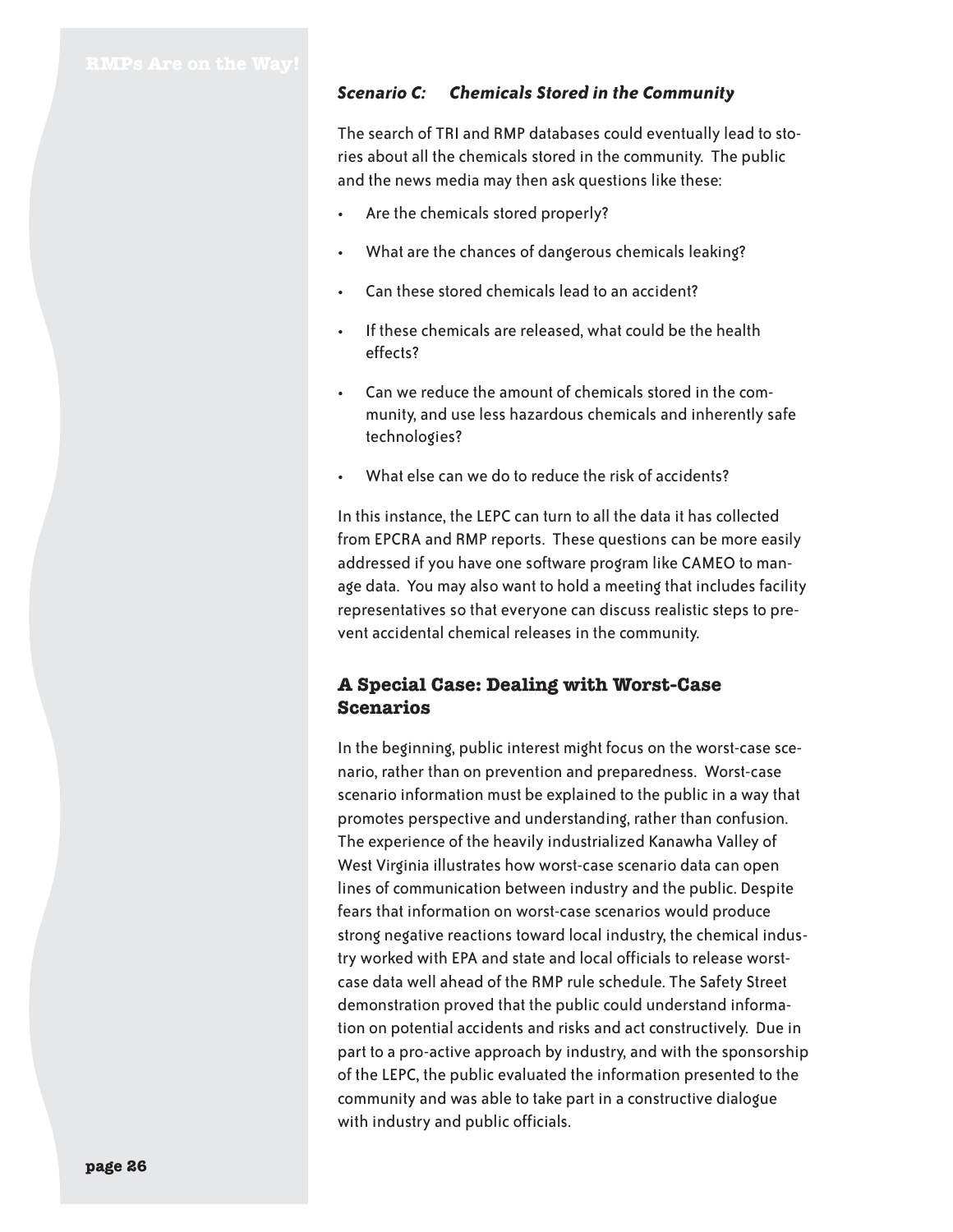#### Potential Risk Communication Activities

1. Open a risk management dialogue with facility owners/operators, community leaders, and the public to focus on risk reduction activities.

2. Understand how the public will access information and what impact this will have.

3. Reach out to the small business community. Many small facilities will not have the expertise or resources to respond effectively to the technical questions that their RMPs may produce. By reaching out to them, you can help develop a more community-wide approach to addressing risk management questions.

4. Identify key issues of concern in your community. Use LEPC meetings as a forum to collect and document concerns, which then can be forwarded to individual facilities, as appropriate.

5. Schedule follow-up meetings or presentations at other public gatherings to allow LEPC and industry representatives to respond to these issues.

6. Draw upon sample questions and answers contained in the Risk Communication chapter of EPA's *General Guidance on Risk Management Programs.* Work with industry to understand the underlying issues and develop answers to specific questions, focusing on actual or potential risk reduction actions.

7. Plan a special meeting to unveil local RMPs.

8. Work with the news media to reach a wider audience.

9. Explore using community bulletin boards on local access cable television stations and community Internet sites.

#### **Respond to Concerns**

LEPC involvement creates a process through which people, who otherwise might be mistrustful or even adversarial, can work together to understand, address, and prepare for chemical risks in the community. Sometimes, anger about what the public perceives as risky situations arises not so much from the actual risk but from people's feeling that they have no control over what is happening to them. You can reduce this by including the public as a partner in discussions about what is an acceptable risk in your community and how to reduce risks.

An LEPC that arms itself with basic information about the RMP program, makes an effort to look at the RMPs for facilities in the community, and encourages facilities to involve the LEPC, response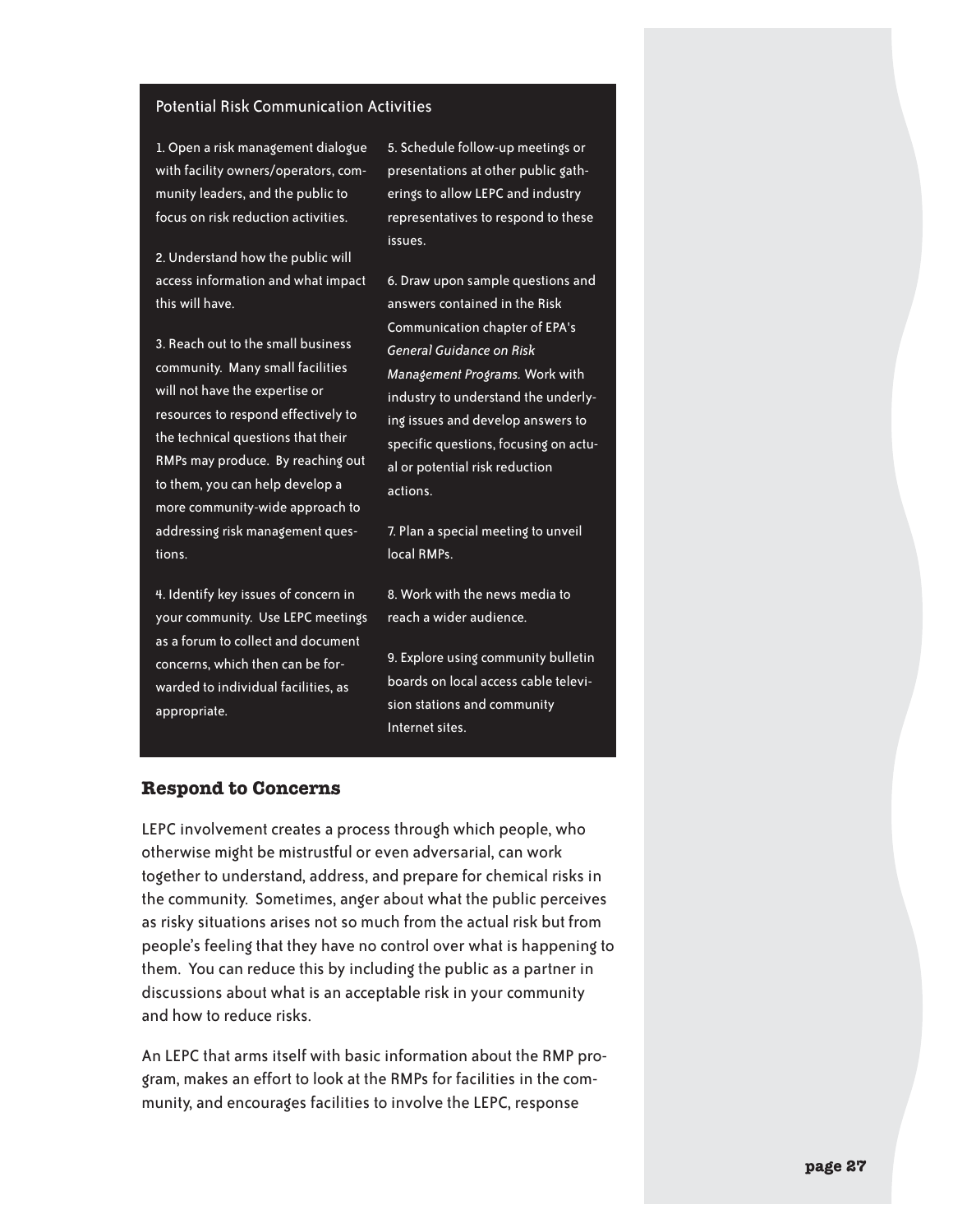**Tips &**  2. . .  $1 \cdots 5$ . **Hints** 

#### **Setting Priorities**

Let us say there are six facilities in your community submitting worst-case releases scenarios for toxic regulated substances: two have worst-case distances greater than six miles, two have worst-case distances of approximately three miles, and two report distances of less than one mile. As a first step, you might rank them into three categories by distance. A further look at the RMP data may reveal that the two facilities with the greatest distances are located more remotely from populated areas than the two with the smallest distances. As a result, the former may have estimated that their worst case would impact a much smaller residential population, and the latter may have reported that there also are schools and a hospital within their worstcase distance. The RMP will provide a straightforward way of considering these factors without having to research or analyze the data on your own.

agencies, and the public in a discussion of these plans and the risks they disclose will do a great service to the community.

#### **IMPROVING YOUR EMERGENCY PLANS**

Several elements of the RMP regulation requirements support your local emergency planning process. The offsite consequence analysis can provide you with detailed information to continue prioritizing and planning for chemical hazards in the community. While EPA does not consider the worst-case release scenario to be the most realistic basis for response planning, you may be able to use the distances or the population potentially affected to set priorities.

The alternative release scenarios, which may be based on actual incidents (either at the facility or within the industry as a whole) or the results of the facility hazard evaluation, are intended to represent realistic events for planning purposes. You will want to meet with facility officials to discuss the details in the alternative scenario(s) and work together to ensure that the community response plan realistically addresses the alternative scenarios. This activity will help you meet the EPCRA requirement to update your community plan annually. The alternative scenarios can also provide a useful basis for an exercise.

The RMP regulation supplements the information-gathering authority granted under EPCRA section 303(d)(3) to local planning and response officials. Now, in addition to EPCRA section 302 facilities, facilities with flammable regulated substances must provide LEPCs and emergency planners, upon request, any information necessary for developing and implementing the community emergency response plan.

The emergency response program provisions of the RMP regulation ensure that all facilities with a substantial inventory of highly volatile flammable substances work with the fire department or the LEPC if they also have highly toxic substances, as was done for acutely toxic substances under EPCRA section 302. Even if the facility will not respond to a release (for example, with its own hazmat team), it still must coordinate with you or the fire department on response actions and ensure that a system for emergency notification is in place. This requirement means that the facility must be certain that local responders can handle potential releases. If responders do not have the training or equipment to respond to a particular type of chemical release, the facility must arrange for an appropriate response (for example, by establishing a mutual aid agreement with an industry response team).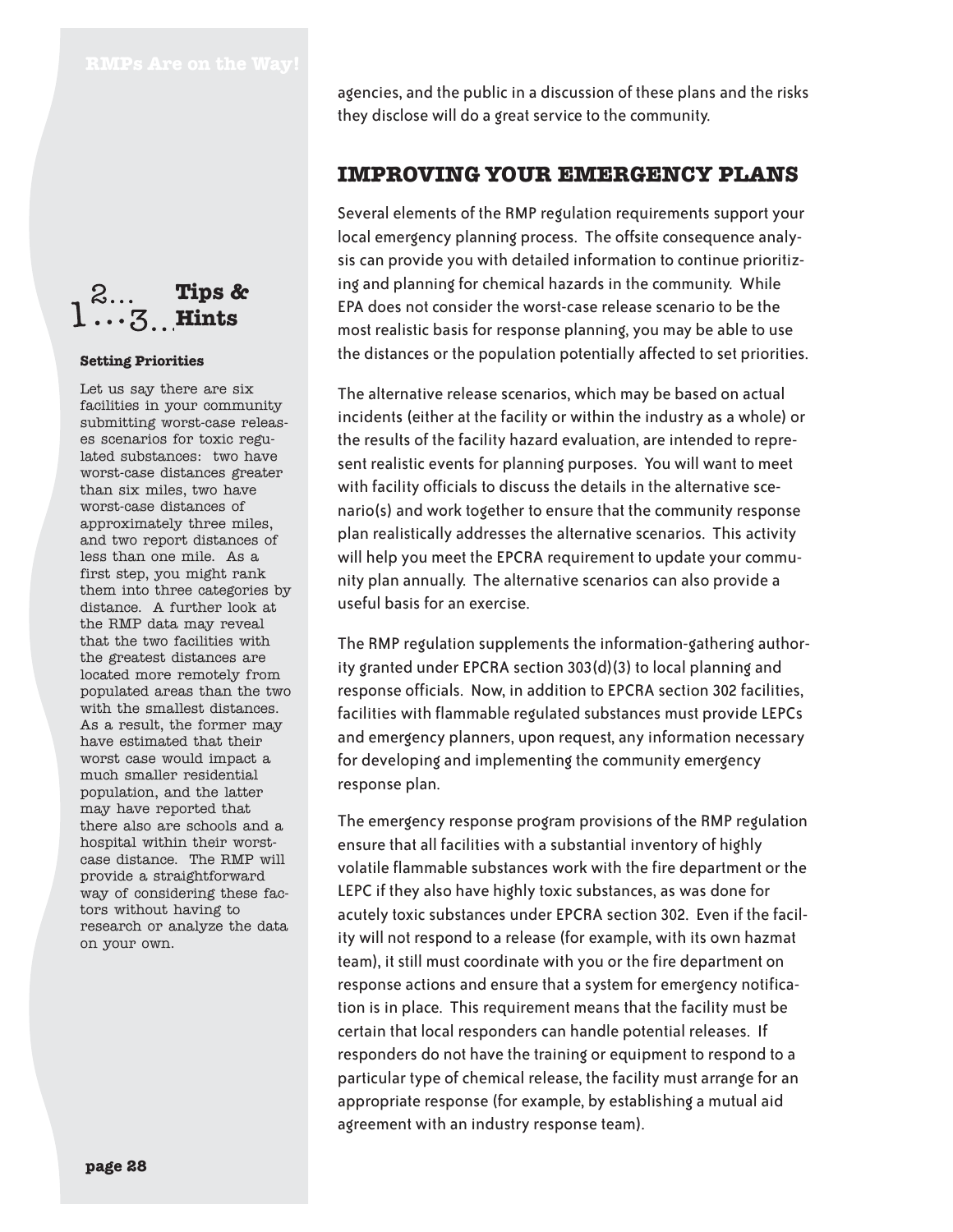#### **What You'll Find in the RMP**

Based on a hazard review or process hazard analysis for each covered process, a facility will list in the RMP:

The regulated substances in the process;

The NAICS code for the process;

The major hazards of the chemicals (toxic release, fire, explosion) and of the process (for example, overfilling, overpressurization, runaway reaction);

The process controls in use;

Any mitigation systems; and

Information on whether the facility has monitoring or detection systems.

For Program 2 processes, the RMP will also include a list of industry codes and standards that the facility complies with for the process.

## **WORKING WITH INDUSTRY TO PREVENT ACCIDENTS**

The RMP regulation is intended to prevent chemical accidents and mitigate the consequences of the accidents that do occur. Facilities will take the first step in achieving this goal when they develop and implement their risk management program, especially in the formal elements of the prevention program. However, the availability of RMP information (particularly the offsite consequence analysis and the results of the hazard evaluation) is expected to encourage the second step of this process: an ongoing dialogue between the community and industry leading to practical changes that can reduce the risk of a chemical accident.

As with emergency preparedness, the LEPC should serve as the forum for the community and industry on accident prevention. You will want to meet with facility officials to discuss the offsite consequence analysis, understand the facility's prevention program, and perhaps suggest additional steps to prevent accidental chemical releases.

Using RMP\*Info, the national RMP database, you will be able to gather the information necessary to compare practices at local facilities with other facilities in the same industry in your state or even



With RMP data from other facilities, you can make comparisons with a local facility by asking the following the questions:

• Is the quantity of the chemical the facility is using or storing unusual?

• Has your facility identified the same major hazards as similar facilities?

• Does your facility have the same kinds of process controls as similar facilities?

• Does your facility use the same kind of mitigation systems as similar facilities?

• Do facilities in this industry generally have detection systems?

If the facility you are reviewing has not listed major hazards that similar facilities have identified, this may indicate a problem with the facility's hazard review or PHA. If it has fewer controls, mitigation systems, or detection systems than similar facilities have, you may want to talk to the facility about possible changes that could reduce risk.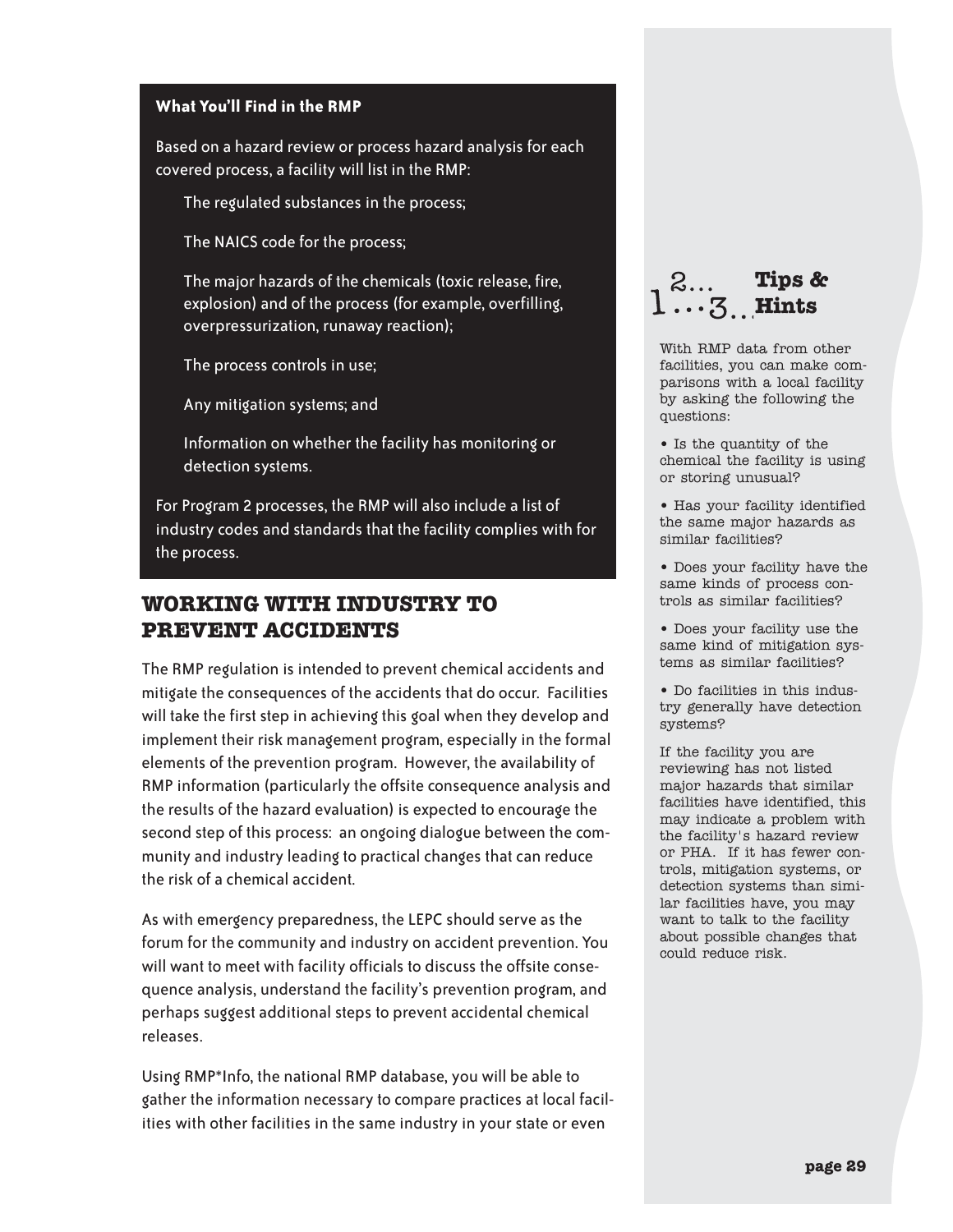#### $2...$ **Tips &**   $1 \cdots 5$ **Hints**

You might set up a public recognition program to draw attention to local facilities that have especially good accident prevention programs.

in other parts of the country. RMP\*Info will let you search on a particular chemical and NAICS code to identify other facilities that use the same regulated substance in the same type of process as the local facility of interest to you (for example, chlorine for water treatment). Information on the number of employees will help you focus on facilities of similar size, which will make the comparisons more appropriate.

If you ask local facility officials in advance, they may be willing to provide technical or other forms of assistance to help you understand accident prevention techniques in specific industries.

Once you have a list of other similar facilities, you can print out the RMPs or parts of the RMPs for these facilities and compare them to the RMP for your local facility. (This could even be a good research project for students at the local high school!)

You may be pleasantly surprised by the results of your work; you may find that your local facility is among the best in the nation. On the other hand, if the local facility does not have certain process controls or a detection system typically used by similar facilities, or if it stores ten times as much of the regulated substance as anyone else, you have some solid information with which to start a dialogue on risk reduction.

In addition, keep in mind this is the first time that these types of data have ever been collected on a national basis. In some cases, local facilities may be very interested in what you find. Based on the prevention programs of similar facilities in other parts of the country, local facilities may initiate state-of-the-art accident prevention practices.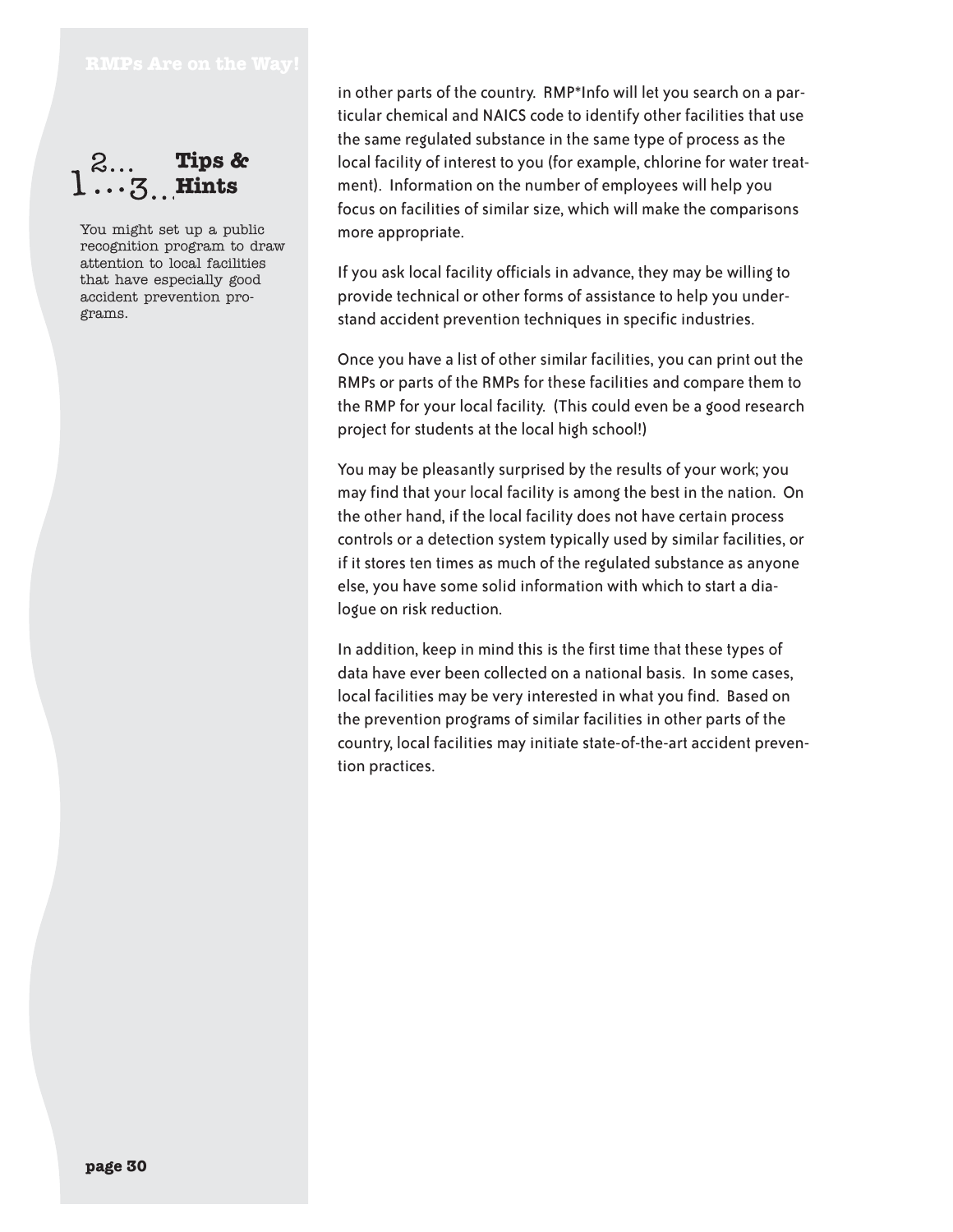## **A FEW MORE SUGGESTIONS**

Now that you have an idea of how you can become involved in the Risk Management Program and accident prevention, you may have a few questions about how to proceed. The following are suggestions to help you identify resources for information, funding, and legal issues.

#### **Funding Your Activities**

Some states and communities have appropriated general revenue funds for LEPC activities; others are relying on implementation fees and existing state agency budgets. Because states have limited resources, each LEPC must find the means for achieving its goals. Some LEPCs will do their work with little funding. Your LEPC members may already be donating their time.

EPA's Chemical Emergency Preparedness and Prevention (CEPP) Technical Assistance Project Grants offer funding for state, local, and Tribal agencies for implementing the Risk Management Program and for developing the underlying support system. Awards are made using the Clean Air Act Section 112(1)(4) and Section 103(b)(3) authorities. These authorities allow EPA to award grants related to the Risk Management Program directly to local governments. The grantee must provide matching funds equal to 25 percent of the total project cost. To obtain further information on the CEPP grants, contact CEPPO.

#### **Liability**

Some LEPCs and individual LEPC members have expressed concern that they might be held legally liable if they approve an emergency response plan that proves to be inadequate during an accident. Check with your SERC about your state law and ask about liability considerations and protection. Some LEPC members have asked whether they invite liability issues by reviewing facility RMPs. SERCs are generally considered state agencies and are, therefore, covered by the state's immunity provisions. Some states have extended this immunity to LEPCs through laws or through legal decisions. Others have provided liability coverage for LEPCs. LEPCs may also be able to address liability concerns by clearly stating (1) the limitations of any review they conduct of RMPs, and (2) that they neither have nor assume any legal obligations for reviewing RMPs.

#### 2. . . **Tips & Hints**

If you anticipate implementing the RMP regulation in your community, check EPA's Factsheet, "Funding Sources for Implementing the Risk Management Program", or the National Governors' Association December 1997 report, State Strategies and Considerations for Implementing the Chemical Accidental Release Prevention Program.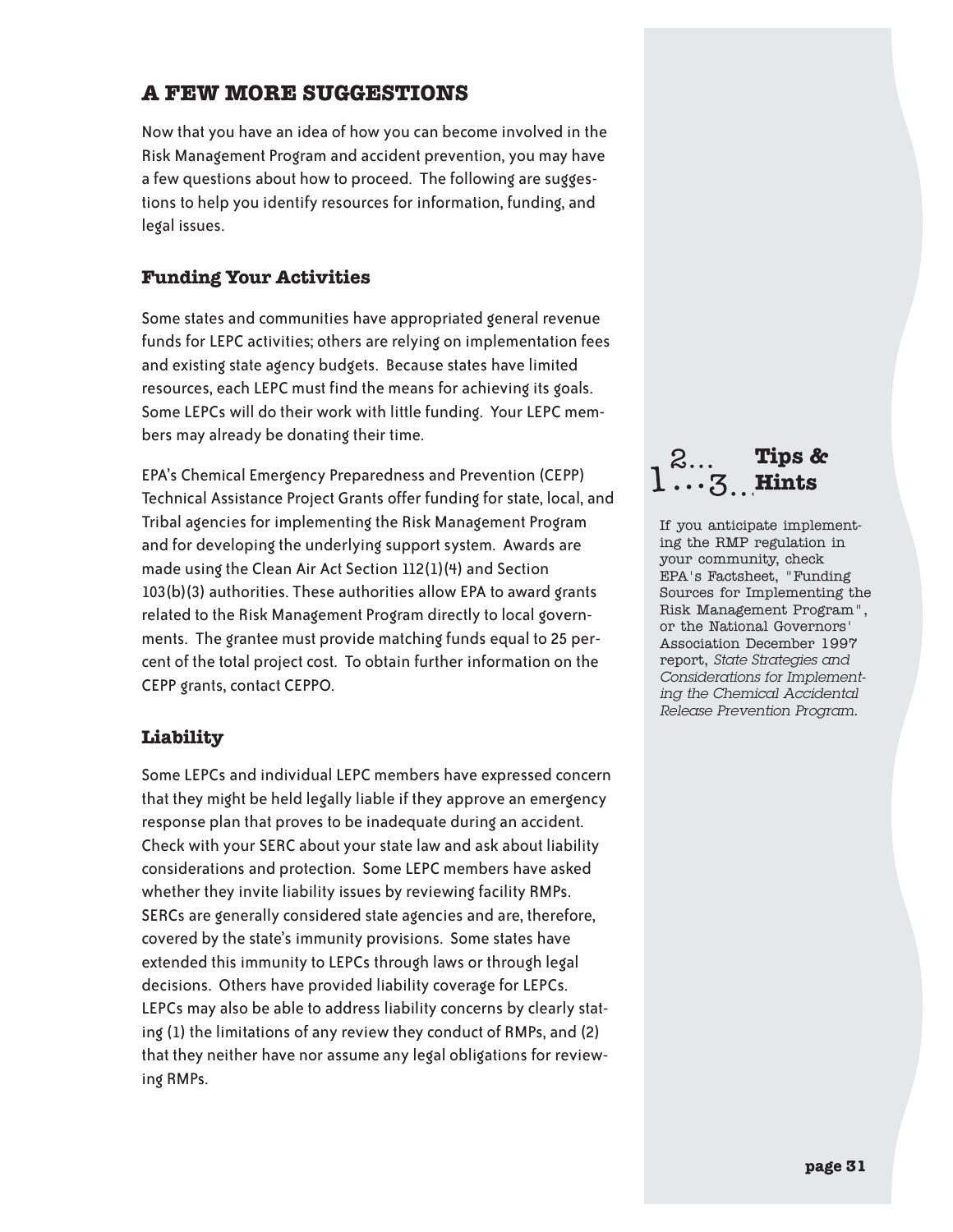| Risk Management Program Resources                                             |                                                                                                               |  |  |
|-------------------------------------------------------------------------------|---------------------------------------------------------------------------------------------------------------|--|--|
| <b>Source of Information</b>                                                  | <b>Location and Telephone Number</b>                                                                          |  |  |
| <b>My SERC</b>                                                                |                                                                                                               |  |  |
| <b>My LEPC</b>                                                                |                                                                                                               |  |  |
| <b>RMP Implementing Agency for my state</b>                                   |                                                                                                               |  |  |
| <b>EPA Regional Contact</b><br>for EPCRA and RMP                              |                                                                                                               |  |  |
| <b>EPA's Chemical Emergency Preparedness</b><br>and Prevention Office website | http://www.epa.gov/ceppo                                                                                      |  |  |
| The RCRA, Superfund and<br><b>EPCRA Hotline</b>                               | Toll free: (800) 424-9346<br>TDD: (800) 553-7672<br>Washington, DC area:<br>703-412-9810<br>Fax: 202-651-2061 |  |  |
| <b>Other hotlines</b>                                                         |                                                                                                               |  |  |

## **Handy Reference**

Using the table above, fill out the information that applies in your case, clip, and save for your use. For information about the EPA Regional Contact, see Appendix B.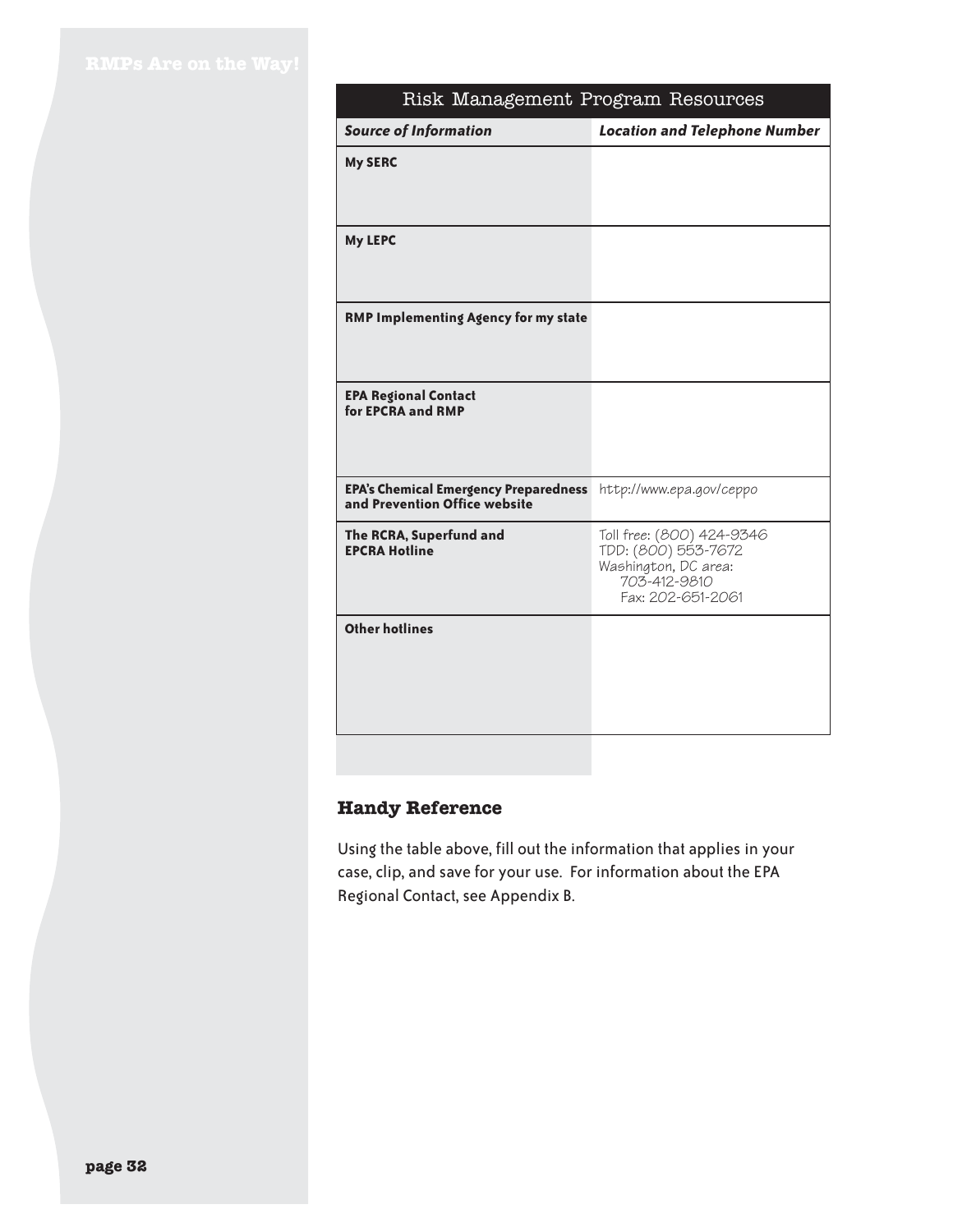## **Contents of this Section:**

#### **Appendices:**

- A: Checklist–Ideas for Action
- B: EPA Regional Office Contacts for EPCRA and RMP Programs
- C: Some Background Information– Comparison of Green Book and RMP Offsite Consequence Analysis (OCA) Guidance Methodology
- D: Regulated Substances–Chemicals Covered by the RMP Regulation and Their Threshold Quantities

#### **Attachments:**

- Y2K Alert
- Customer Satisfaction Survey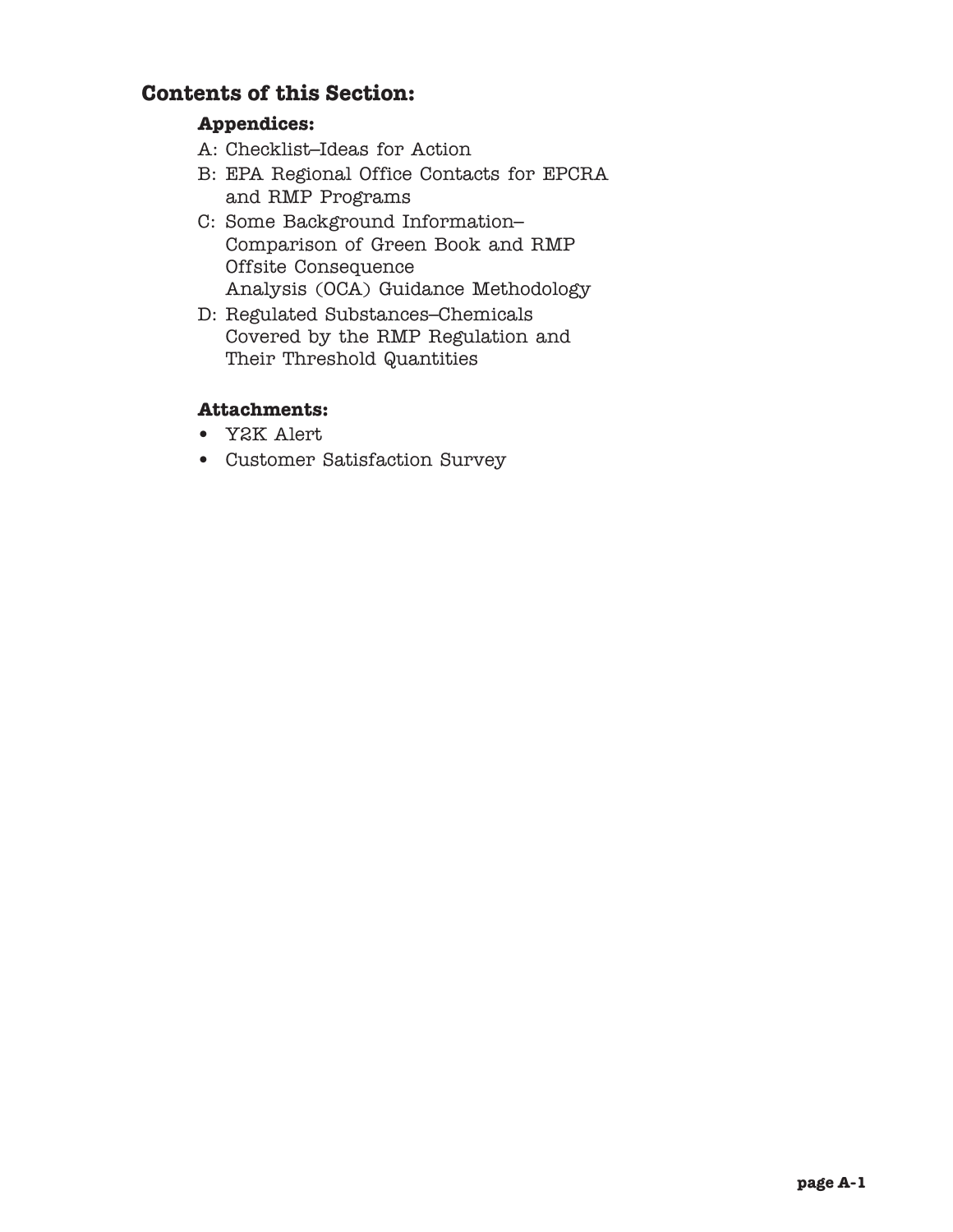**RMPs Are on the Way!**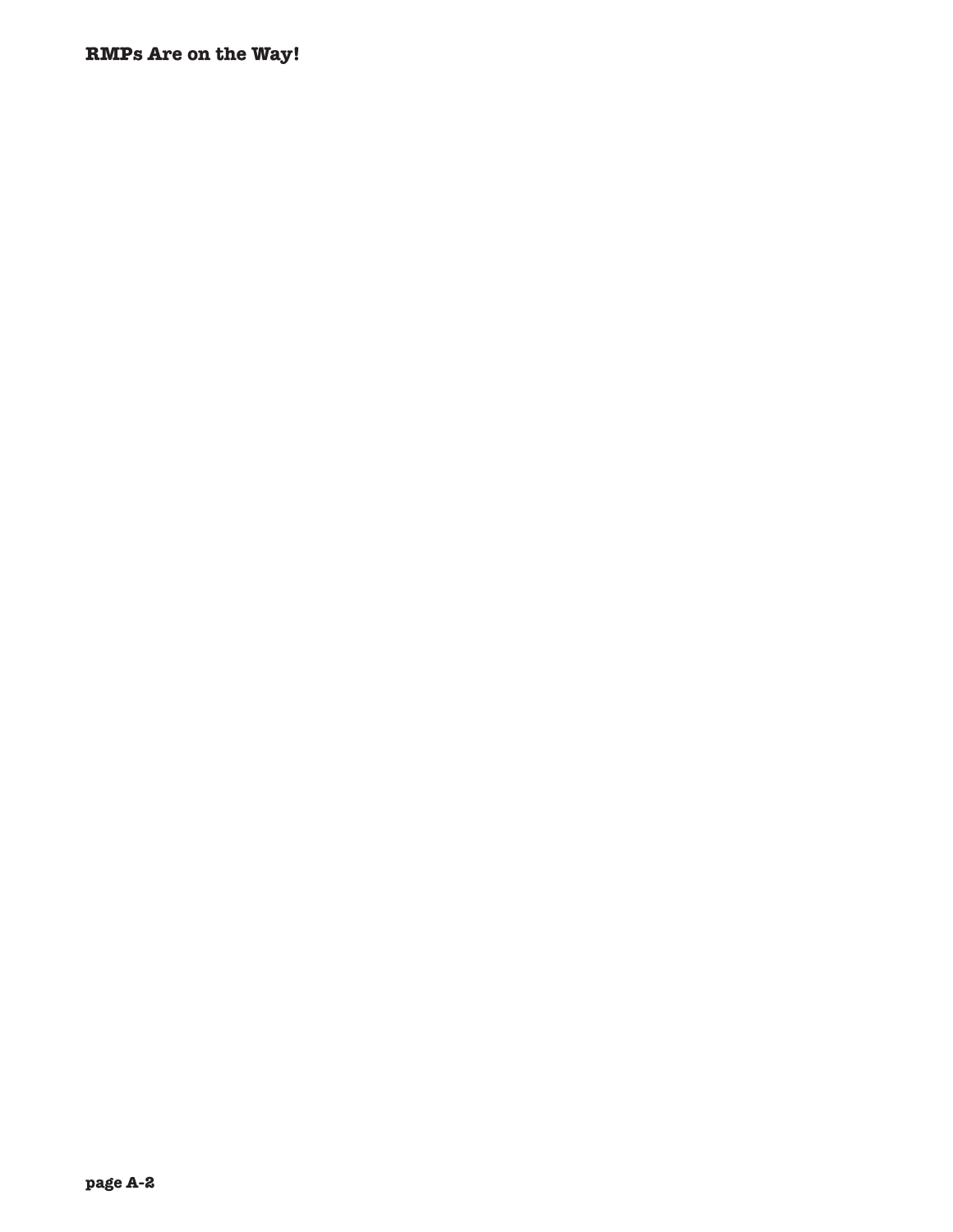# **APPENDIX A:**<br>
CHECKLIST–IDEAS FOR ACTION ◯◯

❏ **Visit EPA's chemical emergency preparedness and prevention website** at http://www.epa.gov/ceppo. This site contains all the up-todate information about both EPCRA and the RMP regulation, including electronic copies of relevant documents.

❏ **Call the RCRA, Superfund and EPCRA Hotline** at 1-800-424-9346 for answers to your questions and for help in getting copies of documents.

❏ **Identify facilities.** Use the list of regulated substances at the back of this booklet and your EPCRA section 312 reports (Tier II) to identify facilities that may be covered by the new RMP regulation. Remember, though, that EPCRA reports provide information on chemicals for the facility as a whole, while the RMP rule applies to a facility based on how much of a chemical it has in a single process.

❏ **Contact these facilities** and see if they want to work with you in sharing RMP information in your community.

❏ **Arrange public information-sharing events** with interested facilities. Consider:

- Having special LEPC meetings for this purpose;
- Having local facilities host meetings that include the LEPC and members of the public; and
- Organizing an event at a shopping mall or auditorium at which several facilities can discuss their RMP information with interested local citizens.

❏ **Work with facilities** to: reduce chemical inventories; substitute less hazardous chemicals; use inherently safe technologies; and add new prevention measures.

❏ **Develop a public recognition program** to honor your firefighters, police department, and other first responders for their expertise in responding to hazmat incidents. Honor facilities who have a noteworthy accident prevention program. Honor volunteer groups like the Red Cross.

❏ **Recruit effective LEPC members.** Check to see if inactive members want to continue on the LEPC. If not, take this opportunity to recruit interested and effective new members. Check with your SERC and/or neighboring LEPCs for ideas about new members.

❏ **Ensure a representative LEPC.** Make sure your LEPC membership is broad-based and representative of your community.

❏ **Leverage Resources.** Organize your LEPC to use available resources such as students, retired chemical engineers, chemists, health professionals, and trade and volunteer organizations.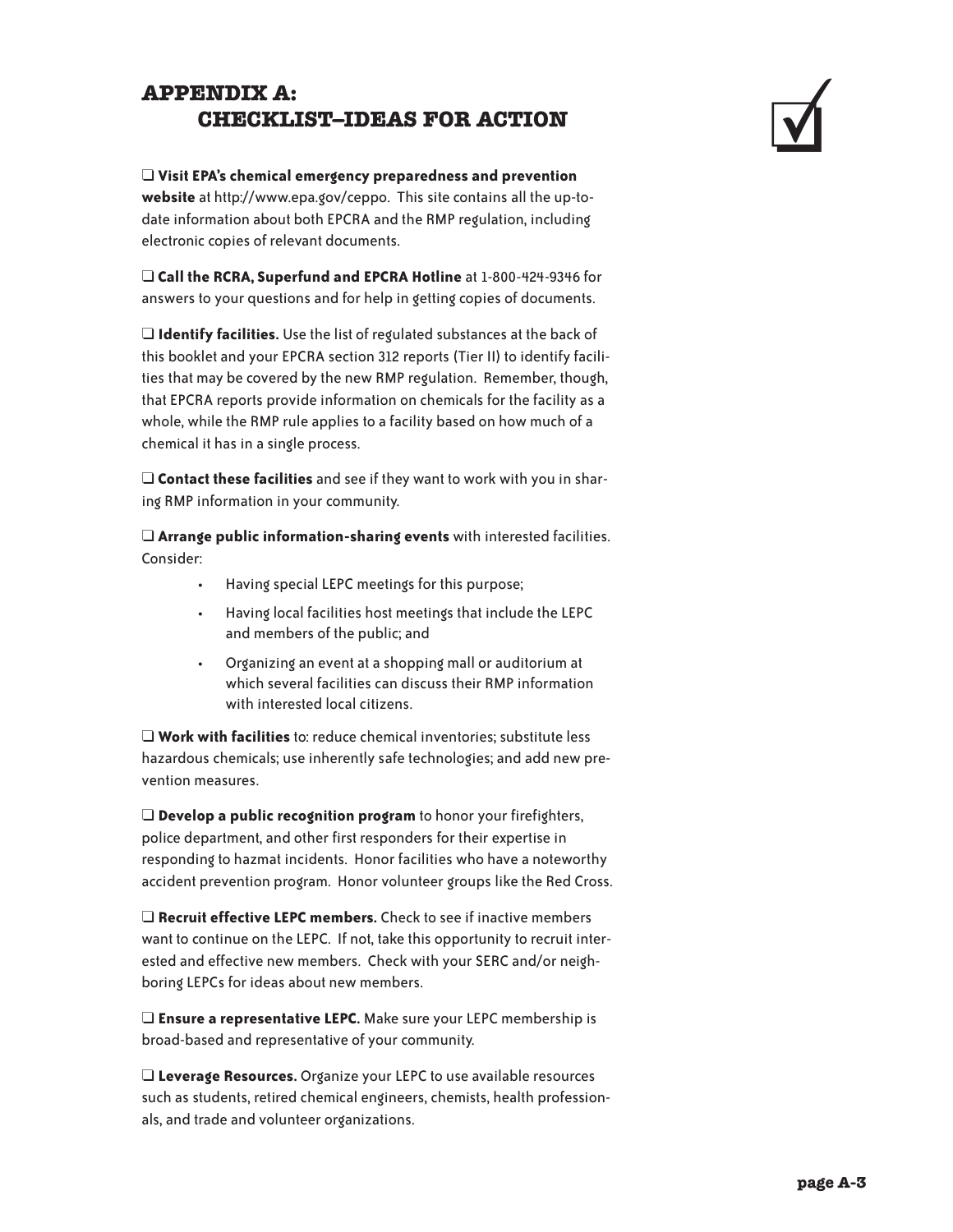#### **RMPs Are on the Way!**



❏ ❏ **Include small business representatives** in your membership and invite them to meetings.

❏ **Publicize the LEPC.** Form a subcommittee with the assignment to make the LEPC better known in the community. Advertise your meetings in the newspapers and on TV and radio. Invite the news media to attend your meetings and report on them. Tell your citizens about the information you have about chemicals in the community.

❏ **Educate the community.** Form a subcommittee on public education and information to help the public understand chemical risks in the community, to respond to requests for information about chemicals in the community, and to involve the public in the emergency planning process as well as chemical accident prevention activities.

❏ **Review this booklet's section on New Partnerships.** Who in your community might be interested in the LEPC and its work?

❏ **Review your current community response plan.** How can it be improved using new RMP information?

❏ **Coordinate plans.** Ensure that your community response plan is coordinated with the emergency response programs of facilities in the community.

❏ **Develop an up-to-date list of response and mitigation equipment**  in the community. Where is the equipment stored? The new RMP information should be of help to you on this task.

❏ **Get training and technical assistance.** Contact your SERC and/or your EPA regional office to find out about training and other sources of technical assistance in your area.

❏ **Find the contact person.** Contact your SERC and/or your EPA regional office to find out who will be the official implementing agency for the RMP program in your area as well as what RMP initiatives are underway in your state.

❏ **Get a copy of EPA's** *Guidance for Implementing Agencies* to learn how you can get more involved in the workings of the program. You may even decide to be the RMP implementing agency in your area.

❏ **Obtain the Toxic Release Inventory (TRI) data for facilities in your area** to ensure that you have all available information about chemicals in your community.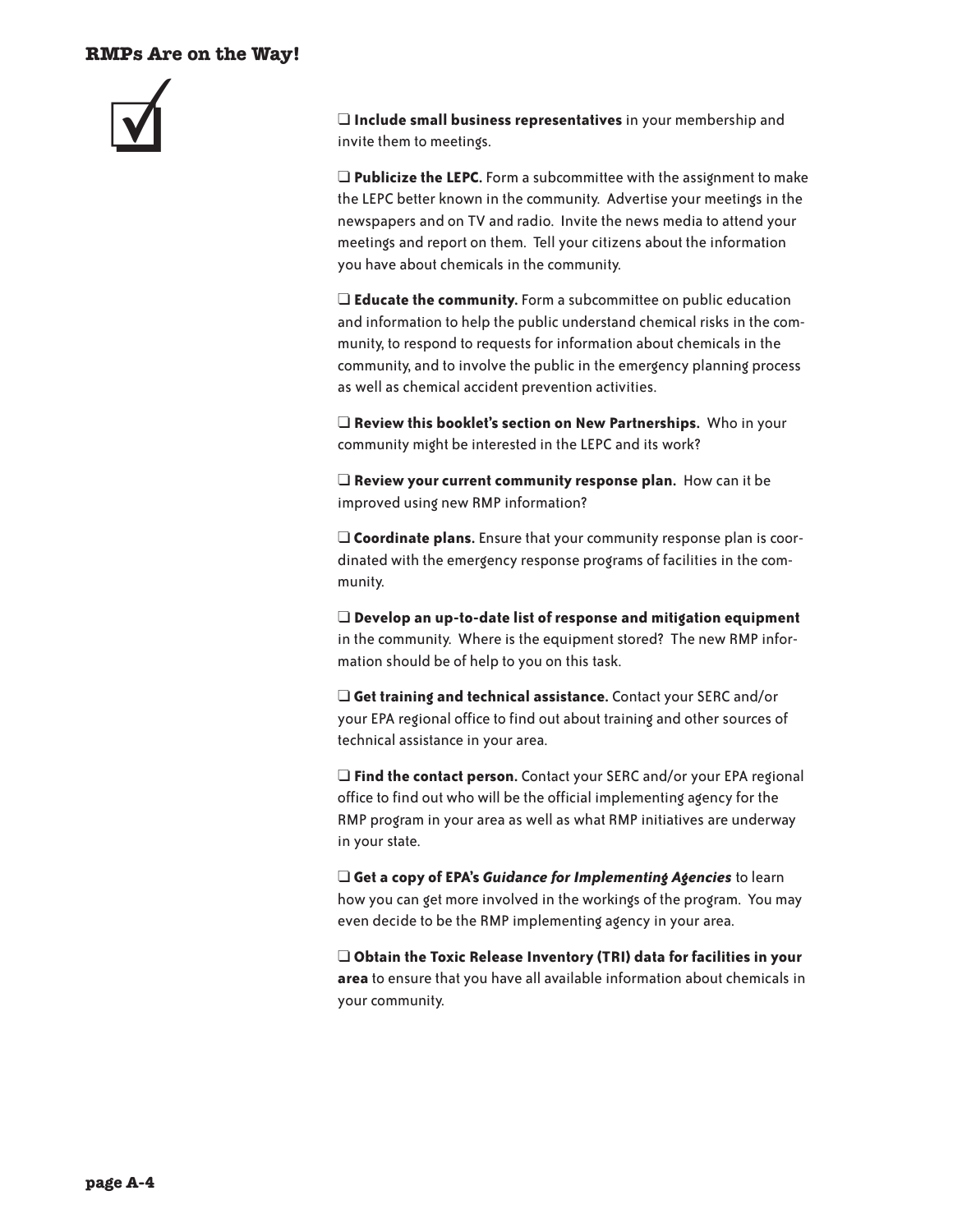## **APPENDIX B: EPA REGIONAL OFFICE CONTACTS FOR EPCRA AND RMP PROGRAMS**

You can also consult EPA's CEPPO website (http://www.epa.gov/ceppo) for information about Regional and state contacts.

| <b>EPA Region</b> |                                                                                                | <b>Point of Contact and Telephone Number</b>                                                                                                            |  |
|-------------------|------------------------------------------------------------------------------------------------|---------------------------------------------------------------------------------------------------------------------------------------------------------|--|
|                   | Maine, Vermont, New Hampshire, Massachusetts,<br>Connecticut, Rhode Island                     | Ray DiNardo<br>US EPA Region 1 New England (Mail Code: SPP)<br>JFK Federal Building<br>One Congress Street<br>Boston, MA 02114-2023<br>$(617)$ 918-1804 |  |
|                   | New York, New Jersey, Puerto Rico, Virgin<br>Islands                                           | John Higgins<br>US EPA Region 2 (Mail Code: 211)<br>2890 Woodbridge Avenue<br>Edison, NJ 08837-3679<br>(732) 906-6194                                   |  |
|                   | Delaware, Virginia, Pennsylvania, District of<br>Columbia, West Virginia, Maryland             | David Wright<br>US EPA Region 3 (Mail Code: 3HW33)<br>1650 Arch Street<br>Philadelphia, PA 19103-2029<br>$(215)$ 814-3293                               |  |
|                   | North Carolina, South Carolina, Kentucky,<br>Tennessee, Georgia, Florida, Alabama, Mississippi | <b>Bill Taylor</b><br>US EPA Region 4<br>Atlanta Federal Center<br>61 Forsyth Street, SW<br>Atlanta, GA 30303<br>(404) 562-9167                         |  |
|                   | Ohio, Indiana, Illinois, Michigan, Minnesota,<br>Wisconsin                                     | Mark Horwitz<br>US EPA Region 5 (Mail Code: SC-9J)<br>77 West Jackson Blvd.<br>Chicago, IL 60604<br>(312) 353-9045                                      |  |

**Continued on next page**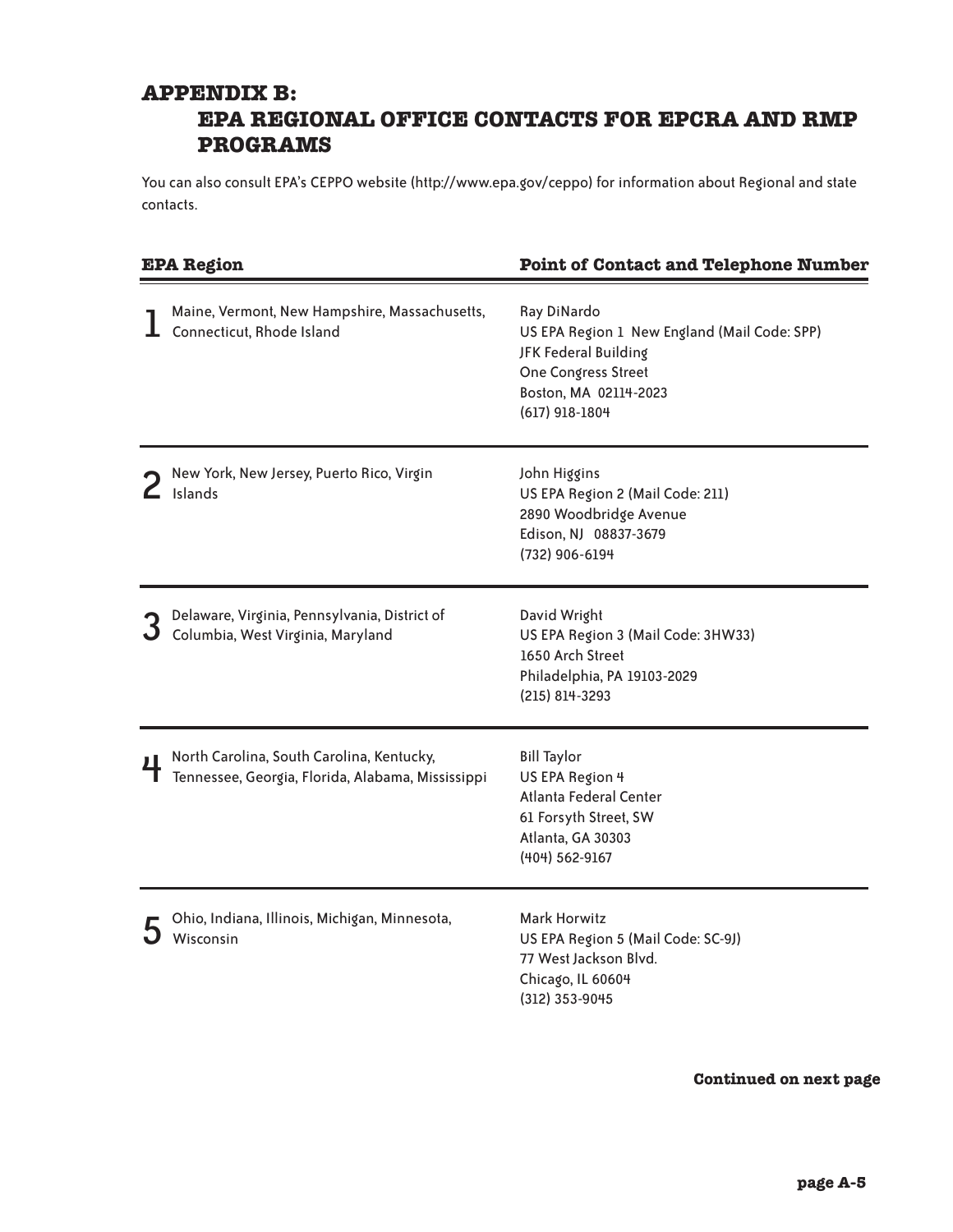#### **EPA Region Point of Contact and Telephone Number**

| Texas, Louisiana, Arkansas, Oklahoma, New<br>Mexico             | <b>Steve Mason</b><br>US EPA Region 6 (Mail Code: 6E-E)<br><b>Allied Bank Tower</b><br>1445 Ross Avenue<br>Dallas, TX 75202-2733<br>$(214)$ 665-2292      |
|-----------------------------------------------------------------|-----------------------------------------------------------------------------------------------------------------------------------------------------------|
| Iowa, Kansas, Missouri, Nebraska                                | <b>Mark Smith</b><br>US EPA Region 7 (ARTD/CRTB)<br>901 N. 5th Street<br>Kansas City, KS 66101<br>(913) 551-7876                                          |
| Colorado, Utah, North Dakota, South Dakota,<br>Montana, Wyoming | Eric Steinhaus<br>US EPA Region 8 (Mail Code: EPR-ER)<br><b>One Denver Place</b><br>999 18th Street, Suite 500<br>Denver, CO 80202-2405<br>(303) 312-6837 |
| Arizona, Nevada, California, Hawaii, Guam,<br>America Samoa     | Nate Lau<br>US EPA Region 9 (Mail Code: SFD-5)<br>75 Hawthorne Street<br>San Francisco, CA 94105<br>(415) 744-2337                                        |
| Oregon, Washington, Idaho, Alaska                               | Lisa McArthur<br>US EPA Region 10 (Mail Code: HW-093)<br>1200 Sixth Avenue<br>Seattle, WA 98101<br>(206) 553-0383                                         |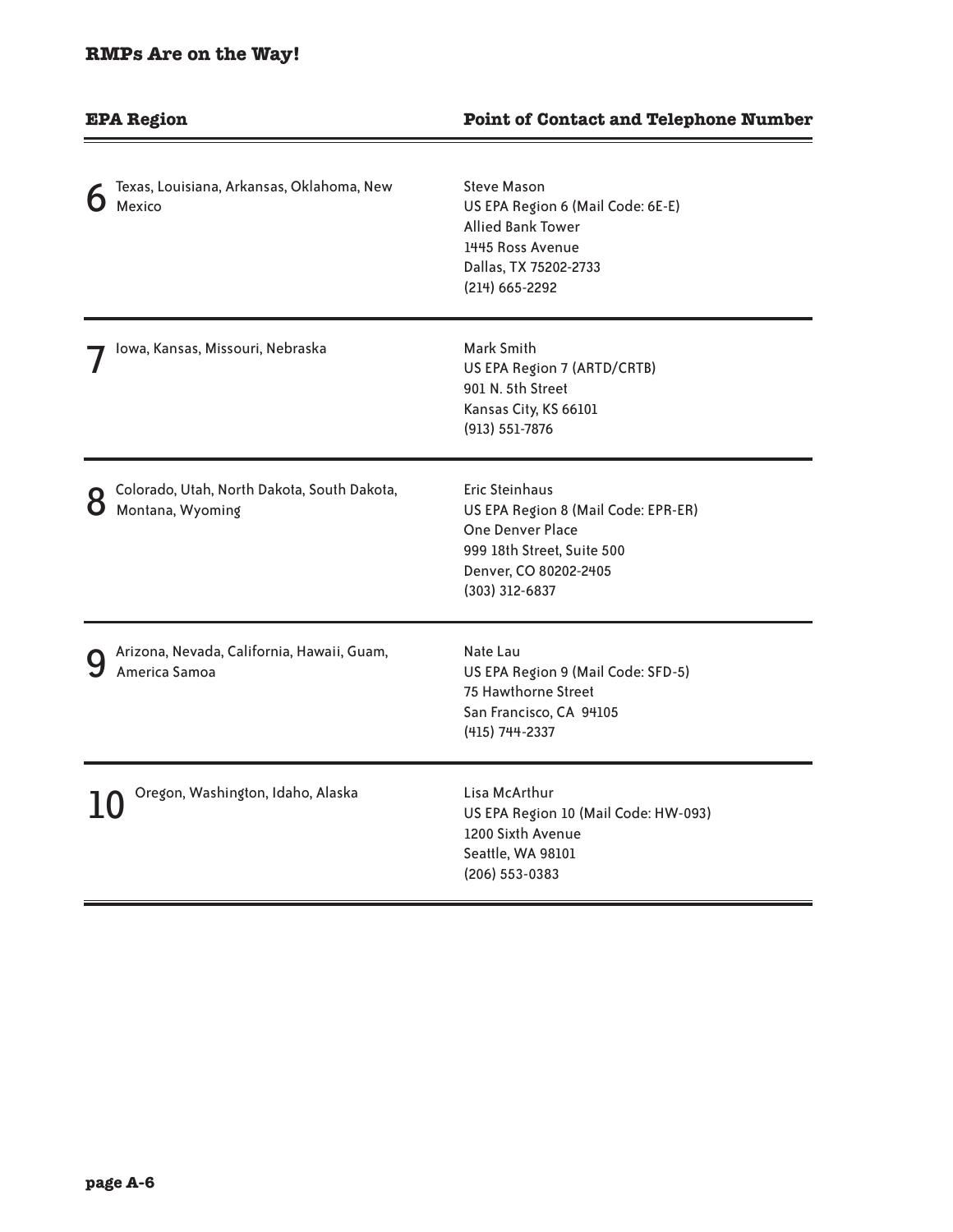## **APPENDIX C:**

## **SOME BACKGROUND INFORMATION–COMPARISON OF GREEN BOOK AND RMP OFFSITE CONSEQUENCE ANALYSIS (OCA) GUIDANCE METHODOLOGY**

| <b>Green Book</b>                                                                                                                                                                                                                                                     | <b>OCA Guidance</b>                                                                                                                                                                                                                                                                                                                                                                                                                                               |  |  |
|-----------------------------------------------------------------------------------------------------------------------------------------------------------------------------------------------------------------------------------------------------------------------|-------------------------------------------------------------------------------------------------------------------------------------------------------------------------------------------------------------------------------------------------------------------------------------------------------------------------------------------------------------------------------------------------------------------------------------------------------------------|--|--|
|                                                                                                                                                                                                                                                                       |                                                                                                                                                                                                                                                                                                                                                                                                                                                                   |  |  |
| Help LEPCs conduct site-specific hazards analysis for<br>airborne releases of extremely hazardous substances<br>(EHSs) regulated under EPCRA section 302.                                                                                                             | Help owners or operators of regulated sources to con-<br>duct offsite consequence analysis required under<br>CAA section 112(r).                                                                                                                                                                                                                                                                                                                                  |  |  |
|                                                                                                                                                                                                                                                                       |                                                                                                                                                                                                                                                                                                                                                                                                                                                                   |  |  |
| About 390 toxic gases, liquids, and solids.<br>Chemicals listed based on toxicity alone; volatility not<br>considered.                                                                                                                                                | 77 toxic gases and liquids and 63 flammable gases<br>and volatile, flammable liquids.<br>Toxic liquids (with a few exceptions) have vapor pres-<br>sure at ambient temperature of at least 10 millimeters<br>of mercury.                                                                                                                                                                                                                                          |  |  |
|                                                                                                                                                                                                                                                                       |                                                                                                                                                                                                                                                                                                                                                                                                                                                                   |  |  |
| Levels of concern (LOC) set for EHSs based on (1) one-<br>tenth of the NIOSH IDLH or (2) one-tenth of an esti-<br>mated IDLH based on mammalian toxicity data.<br><b>Use of endpoints:</b><br>Use of the LOC is not required - other endpoints are<br>also suggested. | <b>Toxics:</b><br>Endpoints set by rule as (1) Emergency Response<br>Planning Guideline Level 2 (ERPG-2) set by AIHA or (2)<br>EHS LOC. Many endpoints are different from EHS<br>LOCs.<br><b>Flammables:</b><br>Endpoints set by rule for blast overpressure from<br>vapor cloud explosions, heat radiation from fires, and<br>dispersion to the flammability limit.<br><b>Use of endpoints:</b><br>Specified endpoints must be used for consequence<br>analysis. |  |  |
|                                                                                                                                                                                                                                                                       | continued on next page                                                                                                                                                                                                                                                                                                                                                                                                                                            |  |  |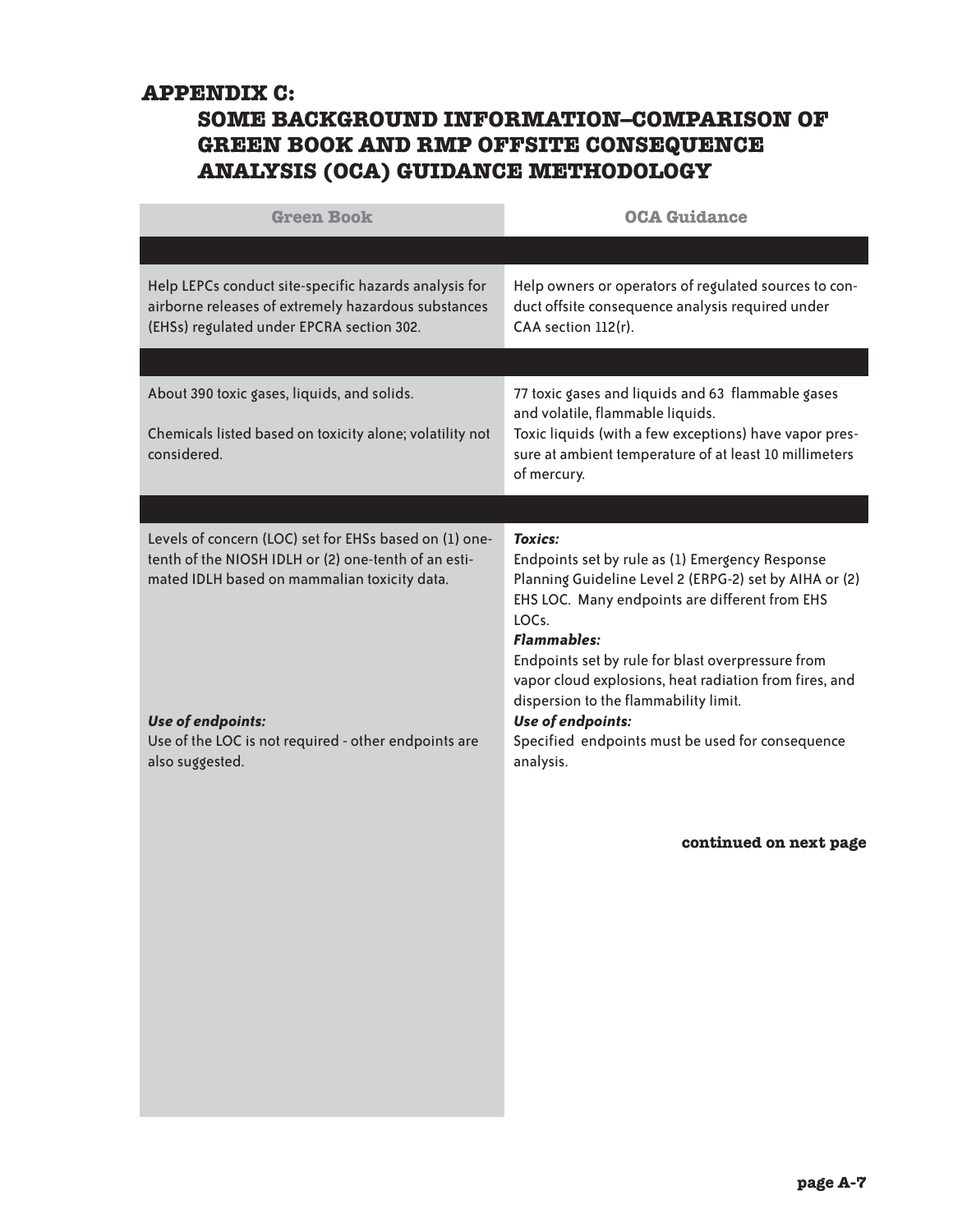| <b>Green Book</b>                                                                                                                                                                                                                                                                                                                                                                                                                                   | <b>OCA Guidance</b>                                                                                                                                                                                                                                                                                                                                                                                                                                                                                                                                                                                                                                             |
|-----------------------------------------------------------------------------------------------------------------------------------------------------------------------------------------------------------------------------------------------------------------------------------------------------------------------------------------------------------------------------------------------------------------------------------------------------|-----------------------------------------------------------------------------------------------------------------------------------------------------------------------------------------------------------------------------------------------------------------------------------------------------------------------------------------------------------------------------------------------------------------------------------------------------------------------------------------------------------------------------------------------------------------------------------------------------------------------------------------------------------------|
| Initial Screening (Green Book)/Worst-Case Releases (OCA Guidance)                                                                                                                                                                                                                                                                                                                                                                                   |                                                                                                                                                                                                                                                                                                                                                                                                                                                                                                                                                                                                                                                                 |
| <b>Quantity Released</b>                                                                                                                                                                                                                                                                                                                                                                                                                            |                                                                                                                                                                                                                                                                                                                                                                                                                                                                                                                                                                                                                                                                 |
| Maximum quantity that could be released from largest<br>vessel or interconnected vessels.                                                                                                                                                                                                                                                                                                                                                           | Greatest quantity in a single vessel or in a pipe, con-<br>sidering administrative controls.                                                                                                                                                                                                                                                                                                                                                                                                                                                                                                                                                                    |
| <b>Release Rate</b>                                                                                                                                                                                                                                                                                                                                                                                                                                 |                                                                                                                                                                                                                                                                                                                                                                                                                                                                                                                                                                                                                                                                 |
| <b>For Toxic Gases</b>                                                                                                                                                                                                                                                                                                                                                                                                                              |                                                                                                                                                                                                                                                                                                                                                                                                                                                                                                                                                                                                                                                                 |
| <b>Gases under ambient conditions:</b><br>Substances that are gases under ambient conditions<br>are assumed to be released over 10 minutes.<br>Liquefied refrigerated gases:<br>No provision for gases liquefied by refrigeration<br>under ambient pressure.<br><b>Mitigation:</b>                                                                                                                                                                  | <b>Gases under ambient conditions:</b><br>Substances that are gases under ambient conditions<br>and are handled as gases, as liquids under pressure,<br>or refrigerated liquids that would form pools with a<br>depth of 1 cm or less upon release are assumed to be<br>released over 10 minutes.<br>Liquefied refrigerated gases:<br>Gases handled as refrigerated liquids at ambient<br>pressure that would form pools with depth greater<br>than 1 cm are treated as liquids.<br>Mitigation:                                                                                                                                                                 |
| No method provided.                                                                                                                                                                                                                                                                                                                                                                                                                                 | Method provided for reducing the release rate for                                                                                                                                                                                                                                                                                                                                                                                                                                                                                                                                                                                                               |
|                                                                                                                                                                                                                                                                                                                                                                                                                                                     | gases released in enclosures.                                                                                                                                                                                                                                                                                                                                                                                                                                                                                                                                                                                                                                   |
| <b>For Toxic Liquids</b>                                                                                                                                                                                                                                                                                                                                                                                                                            |                                                                                                                                                                                                                                                                                                                                                                                                                                                                                                                                                                                                                                                                 |
| Liquid release:<br>Assumed to be instantaneous.<br><b>Release to air:</b><br>Pool evaporation; equation for pool evaporation uses<br>a mass transfer coefficient for water of 0.24 cm/sec.                                                                                                                                                                                                                                                          | Liquid release:<br>Assumed to be instantaneous.<br><b>Release to air:</b><br>Pool evaporation; equation for pool evaporation uses<br>a mass transfer coefficient for water of 0.67 cm/sec<br>(i.e., evaporation rate increased by factor of about 3<br>over Green Book rate).                                                                                                                                                                                                                                                                                                                                                                                   |
| <b>Liquid density:</b><br>All liquids assumed to have the same density as water<br>for estimation of pool size.<br>Solutions:<br>No method provided for solutions.<br>Mitigation:<br>Method provided for estimating release rate from<br>diked area.<br>No method provided for mitigation of release rate for<br>liquids released in buildings<br>Temperature:<br>Factors provided for estimation of release rate at 25°C<br>and the boiling point. | <b>Liquid density:</b><br>Chemical-specific density factors provided for estima-<br>tion of pool size.<br>Solutions:<br>Method and data provided for estimating release<br>rates for common water solutions and oleum.<br>Mitigation:<br>Method provided for estimating release rate from<br>diked area.<br>Method provided for reducing the release rate for liq-<br>uids released in buildings.<br>Temperature:<br>Factors provided for estimation of release rate at 25°C<br>and the boiling point. Factors generally significantly<br>larger than Green Book factors because of revised<br>mass transfer coefficient and revised chemical-specific<br>data. |

Temperature correction factors provided for temperatures between 25 and 50°C.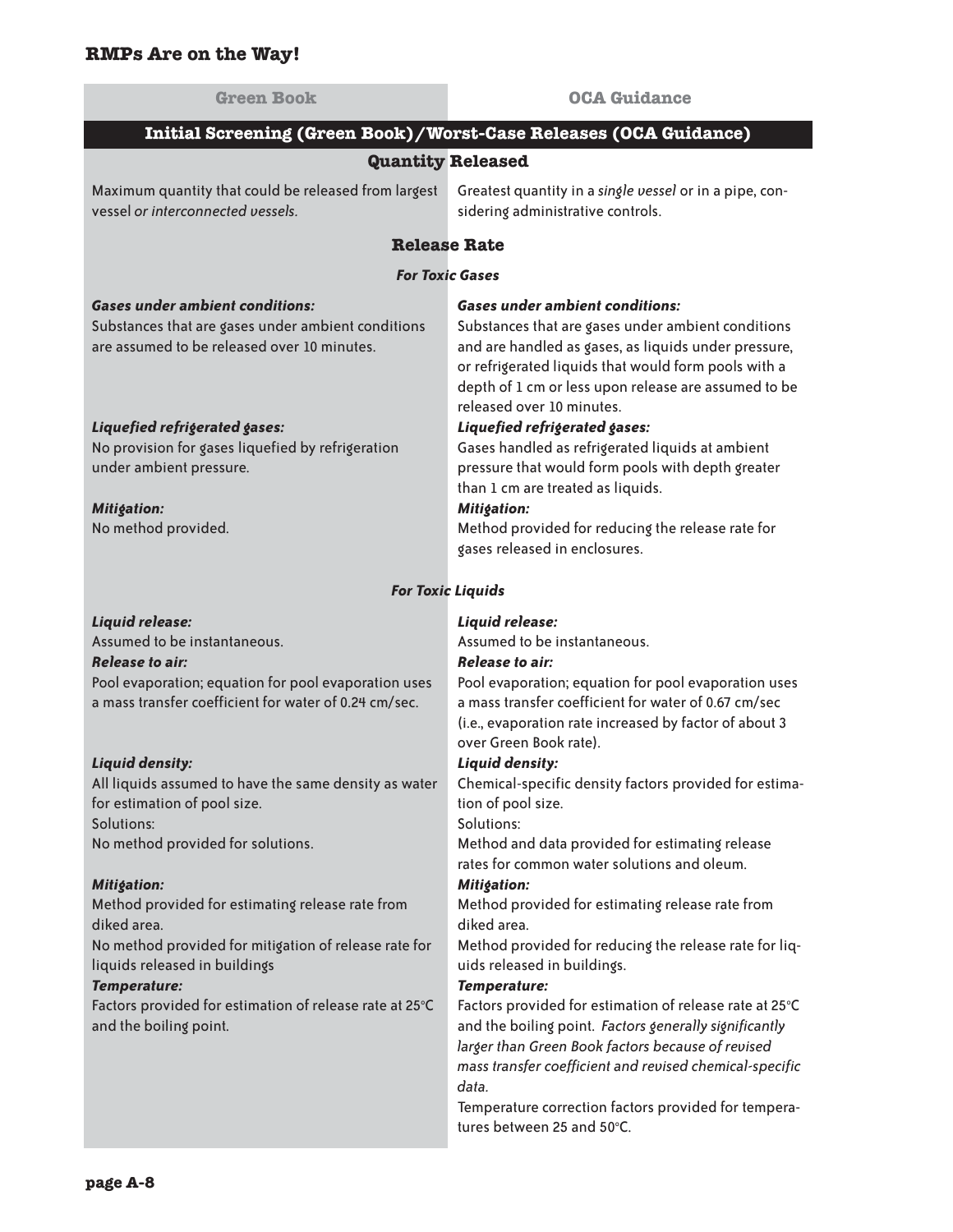**Green Book OCA Guidance** 

#### **Initial Screening (Green Book)/Worst-Case Releases (OCA Guidance)–continued**

#### *For Toxic Solids*

None regulated.

Solids with particle size 100 microns or less or solids in solution assumed released in 10 minutes; factors provided for release rate estimation for molten solids.

#### **Flammable Substances**

Not covered. Vapor cloud explosion of entire quantity assumed, with yield factor of 10%.

#### **Meteorological Conditions**

F stability, wind speed 3.4 miles per hour (1.5 meters per second).

F stability, wind speed 1.5 meters per second.

#### **Modeling Conducted**

#### *Neutrally buoyant gases and vapors:*

Gaussian model used for neutrally buoyant plumes.

*• Continuous releases assumed, even for 10-minute releases.* 

#### *Dense gases and vapors:*

*No dense gas modeling.* 

(Note: The RMP Rule requires consideration of gas density for offsite consequence analysis)

#### *Neutrally buoyant gases and vapors:*

Gaussian model used for neutrally buoyant plumes.

- 10-minute releases; i.e., release assumed to stop after 10 minutes (with 10-minute averaging time).
- 60-minute releases (with 30-minute averaging time).

#### *Dense gases and vapors:*

SLAB model used for dense gases.

- 10-minute releases (with 10-minute averaging time).
- 60-minute releases (with 30-minute averaging time).

#### *Vapor cloud explosions:*

TNT-equivalent model used for vapor cloud explosions.

#### **Distance Tables Provided**

*Toxics:* 

#### *Neutrally buoyant plume table only:*

*Rural conditions only* for screening. *Generally gives significantly greater distances for the same release rate and toxic endpoint than the OCA Guidance tables.* 

(Note: The RMP Rule requires that rural or urban topography be used, as appropriate.)

Chemical-specific tables: • Ammonia liquefied under pressure.

• Rural - 10 minute and 60 minute. • Urban - 10 minute and 60 minute.

Neutrally buoyant plume tables: • Rural - 10 minute and 60 minute. • Urban - 10 minute and 60 minute.

• Ammonia solution.

Dense gas tables:

- Chlorine.
- Sulfur dioxide.
- *Flammables:*

Vapor cloud explosion distance table.

#### **Maximum Distance in Tables**

10 miles 25 miles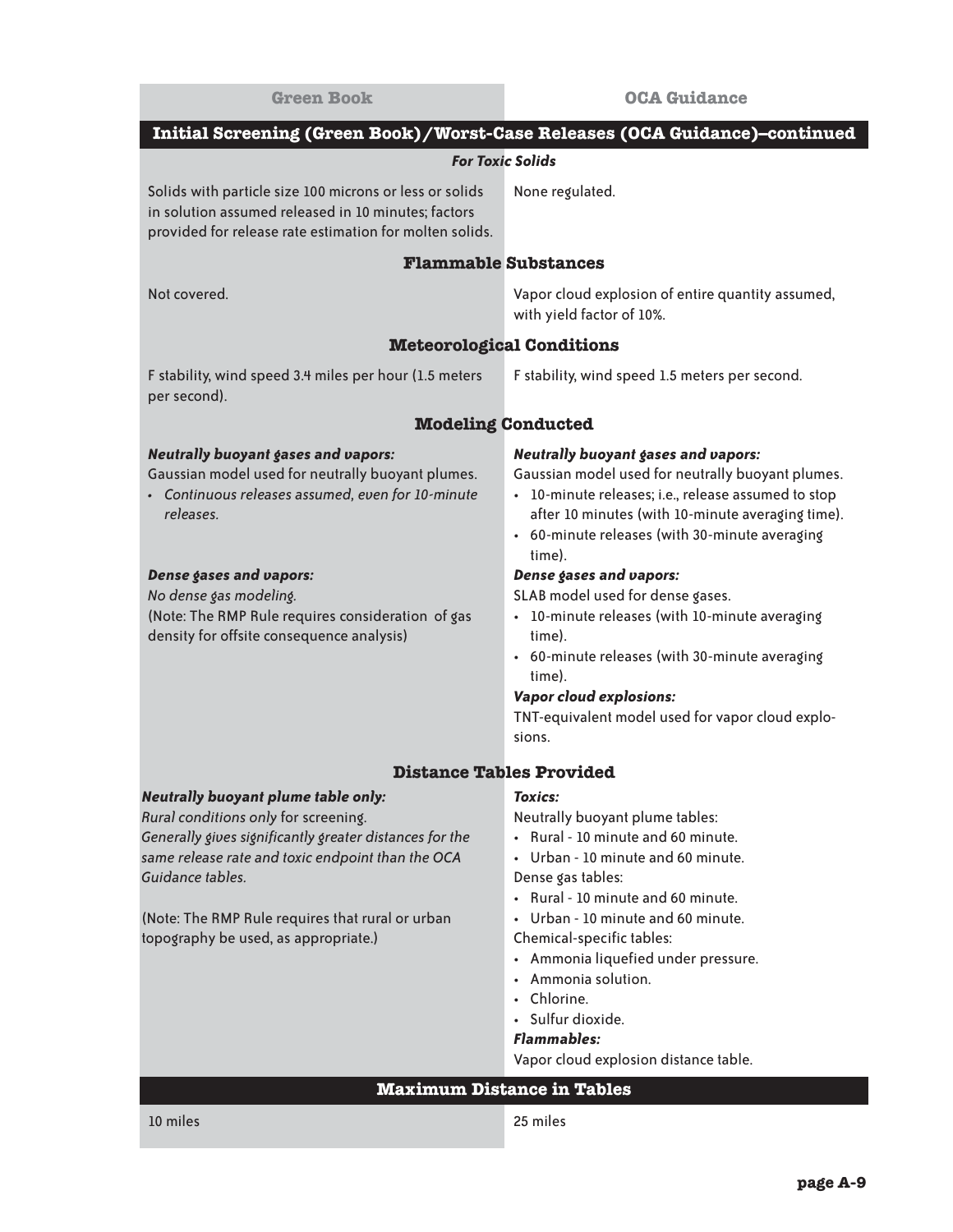| <b>Green Book</b>                                                                                                                                                                                            | <b>OCA Guidance</b>                                                                                                                                                                                                                                                                                                                                                                    |  |  |  |
|--------------------------------------------------------------------------------------------------------------------------------------------------------------------------------------------------------------|----------------------------------------------------------------------------------------------------------------------------------------------------------------------------------------------------------------------------------------------------------------------------------------------------------------------------------------------------------------------------------------|--|--|--|
| Reevaluation (Green Book)/Alternative Scenario Analysis (OCA Guidance)                                                                                                                                       |                                                                                                                                                                                                                                                                                                                                                                                        |  |  |  |
| <b>Quantity Released</b>                                                                                                                                                                                     |                                                                                                                                                                                                                                                                                                                                                                                        |  |  |  |
| Estimate quantity based on site-specific information.                                                                                                                                                        | Estimate quantity based on site-specific information.                                                                                                                                                                                                                                                                                                                                  |  |  |  |
| <b>Release Rate</b>                                                                                                                                                                                          |                                                                                                                                                                                                                                                                                                                                                                                        |  |  |  |
| <b>For Toxic Gases</b>                                                                                                                                                                                       |                                                                                                                                                                                                                                                                                                                                                                                        |  |  |  |
| Estimate release rate based on site-specific informa-<br>tion.<br>Specific methods not provided.                                                                                                             | <b>Gases under pressure:</b><br>Estimation methods for:<br>• Gaseous release from tank (based on hole size and<br>tank pressure.<br>• Gaseous release from pipe.<br>· Release of gas liquefied under pressure:<br>- from vapor space,<br>- from liquid space.<br>Liquefied refrigerated gases:<br>Gases handled as refrigerated liquids at ambient<br>pressure are treated as liquids. |  |  |  |
| Mitigation:<br>No method provided.<br><b>For Toxic Liquids</b>                                                                                                                                               | <b>Mitigation:</b><br>Method provided for reducing the release rate for<br>gases released in enclosures.<br>Active mitigation measures also discussed.                                                                                                                                                                                                                                 |  |  |  |
| Liquid release:<br>Estimate release rate based on site-specific informa-<br>tion.                                                                                                                            | Liquid release:<br>Estimation methods for:<br>• Release from tank under atmospheric pressure.<br>• Release from pressurized tank.                                                                                                                                                                                                                                                      |  |  |  |
| <b>Liquid density:</b><br>Not considered.<br><b>Solutions:</b><br>No method provided for solutions.<br><b>Release to air:</b><br>Pool evaporation, as for screening<br>Mitigation:<br>Same as for screening. | • Release from pipe.<br><b>Liquid density:</b><br>Considered as for worst case.<br><b>Solutions:</b><br>Considered as for worst case.<br>Release to air:<br>Pool evaporation, as for worst case<br>Mitigation:<br>Same methods for passive mitigation as for worst<br>case.<br>Active mitigation for liquid release and for release to<br>air discussed.                               |  |  |  |
| Temperature:                                                                                                                                                                                                 | Temperature:                                                                                                                                                                                                                                                                                                                                                                           |  |  |  |
| Same as for screening.                                                                                                                                                                                       | Same as for worst case.                                                                                                                                                                                                                                                                                                                                                                |  |  |  |
| <b>For Toxic Solids</b>                                                                                                                                                                                      |                                                                                                                                                                                                                                                                                                                                                                                        |  |  |  |
| Estimate release rate based on site-specific informa-<br>tion.                                                                                                                                               | None regulated.                                                                                                                                                                                                                                                                                                                                                                        |  |  |  |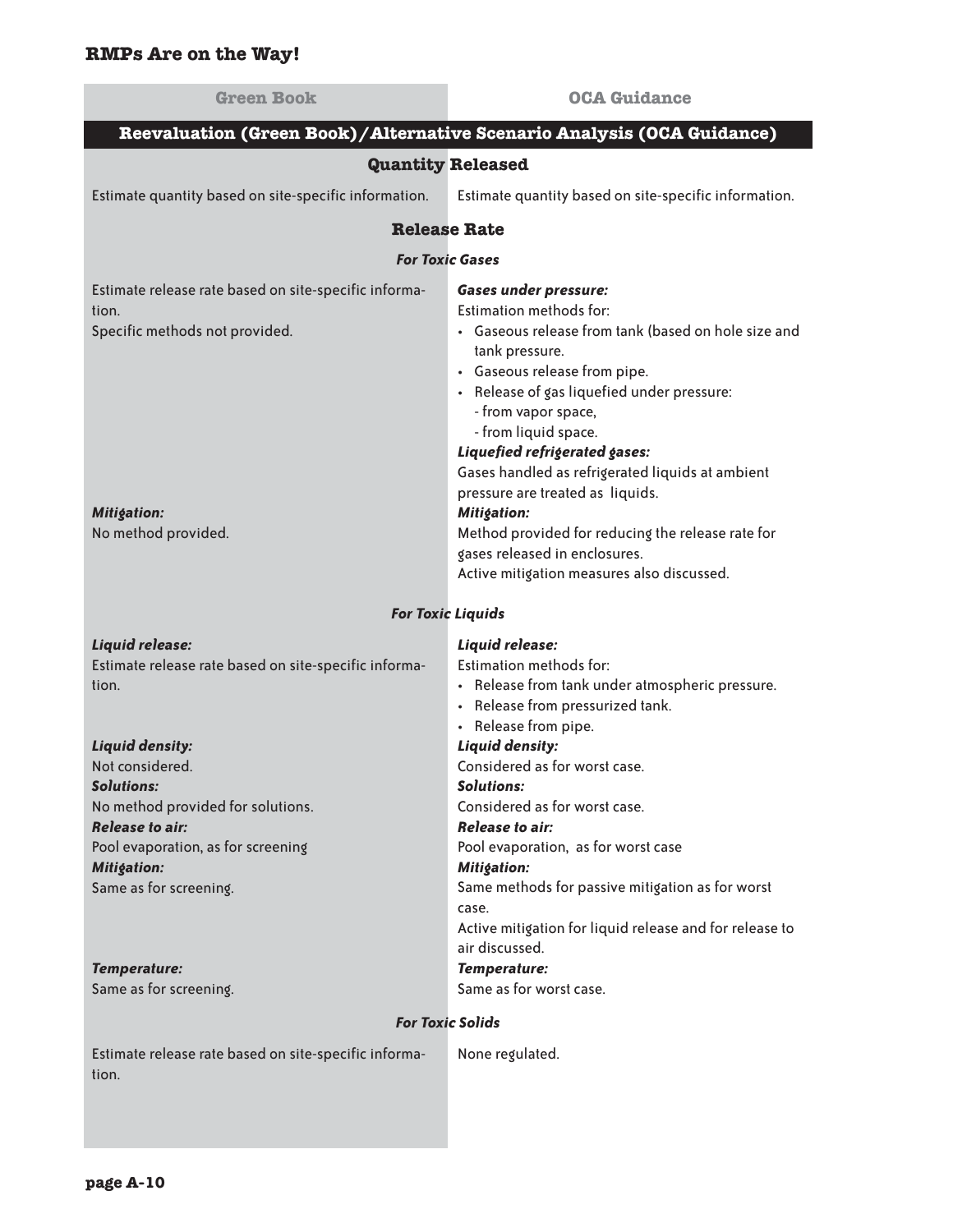#### **Reevaluation (Green Book)/Alternative Scenario Analysis (OCA Guidance)–cont.**

#### **Flammable Substances**

#### Not covered  $M$ ethods provided for:

- Vapor cloud fires.
- Pool fires.
- BLEVEs.
- Vapor cloud explosions, based on less conservative assumptions than the worst case.

#### **Meteorological Conditions**

D stability, wind speed 11.9 miles per hour (5.3 meters per second) or same conditions as for screening.

D stability, wind speed 3 meters per second.

#### **Distance Tables Provided**

#### *Neutrally buoyant plume tables only:*

Rural (screening conditions and D stability, higher wind speed).

Urban (screening conditions and D stability, higher wind speed).

#### *Toxics:*

Neutrally buoyant plume tables:

- Rural 10 minute and 60 minute.
- Urban 10 minute and 60 minute. Dense gases:
- Rural 10 minute and 60 minute.
- Urban 10 minute and 60 minute.

Chemical-specific tables:

- Ammonia liquefied under pressure.
- Ammonia solution.
- Chlorine.
- Sulfur dioxide.

#### *Flammables:*

Vapor cloud explosion distance table. Vapor cloud fire distance tables:

- Neutrally buoyant plumes.
- Dense gases.

BLEVE (fireball) distance table.

#### **Maximum Distance in Tables**

10 miles 25 miles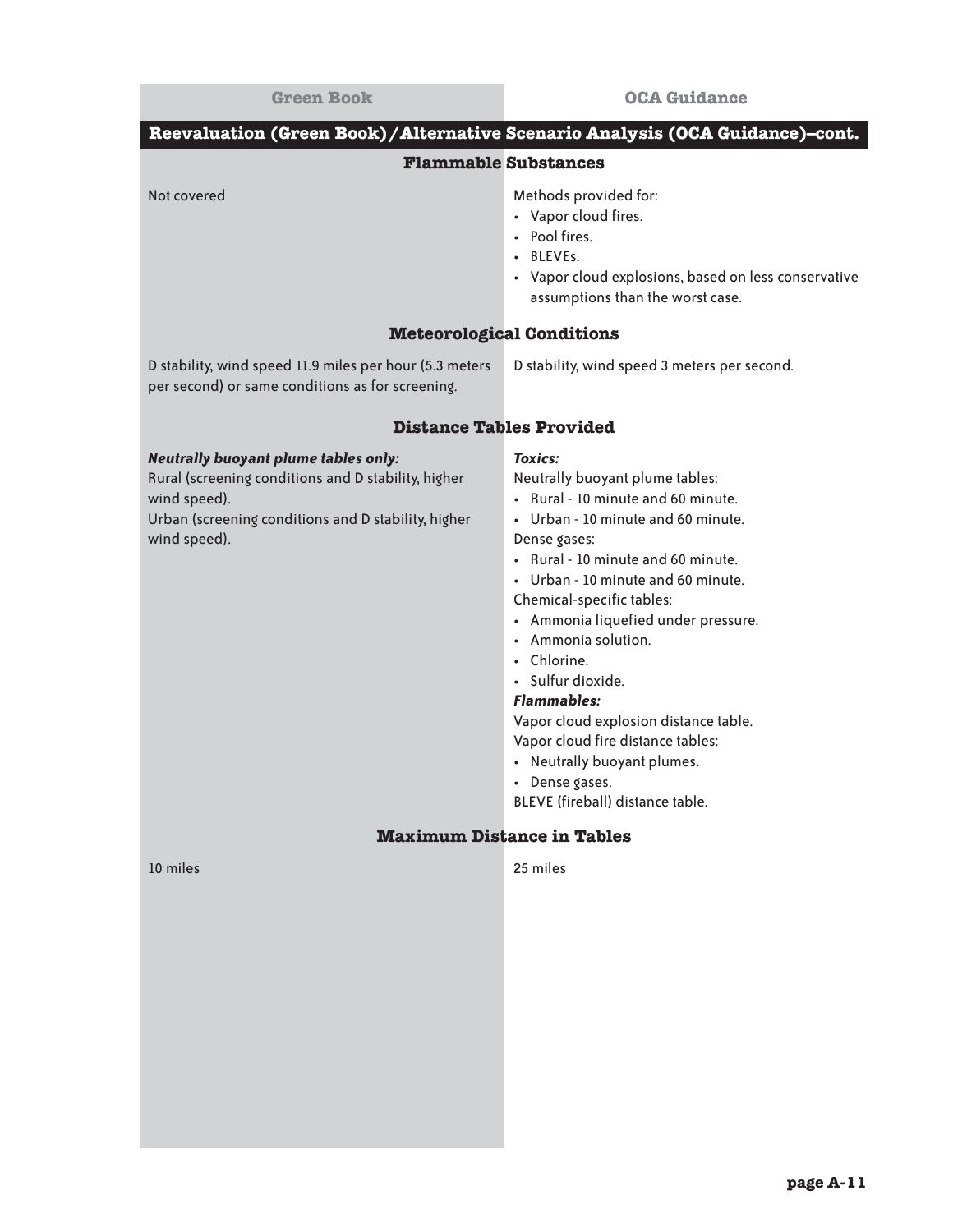**RMPs Are on the Way!**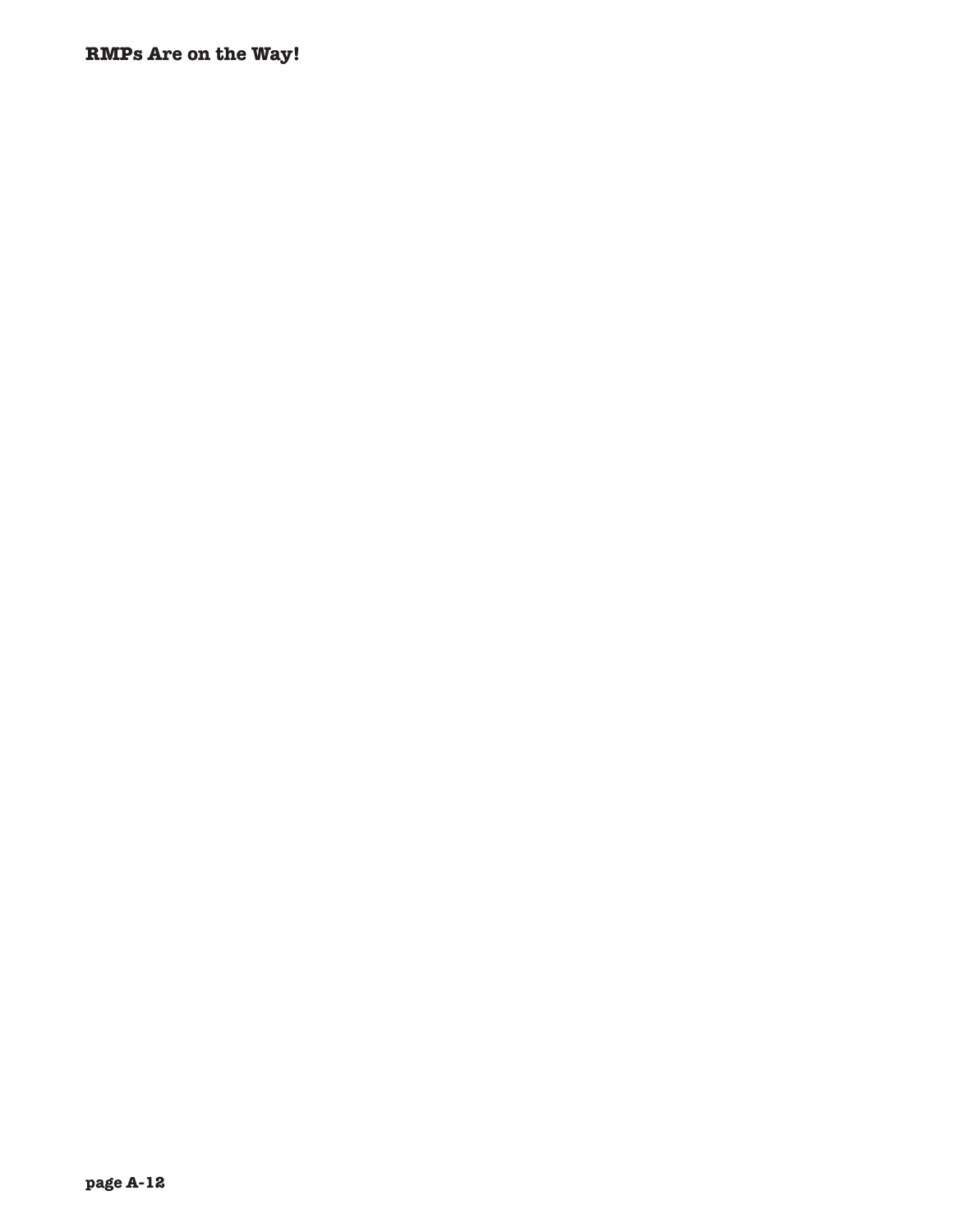## **APPENDIX D: REGULATED SUBSTANCES–CHEMICALS COVERED BY THE RMP REGULATION AND THEIR THRESHOLD QUANTITIES**

This list is current at the time of publication of this booklet. For an up-to-date list at any time, consult EPA's CEPPO website at www.epa.gov/ceppo.

| <b>Toxics</b>                       |                |           |                                    |                |           |
|-------------------------------------|----------------|-----------|------------------------------------|----------------|-----------|
| <b>Regulated Substance</b>          | CAS #          | <b>TQ</b> | <b>Regulated Substance</b>         | CAS #          | <b>TQ</b> |
| Acrolein                            | $107 - 02 - 8$ | 5,000     | Hydrogen selenide                  | 7783-07-5      | 500       |
| Acrylonitrile                       | $107 - 13 - 1$ | 20,000    | Hydrogen sulfide                   | 7783-06-4      | 10,000    |
| Acrylyl chloride                    | 814-68-6       | 5,000     | Iron, pentacarbonyl-               | 13463-40-6     | 2,500     |
| Allyl alcohol                       | $107 - 18 - 6$ | 15,000    | Isobutyronitrile                   | 78-82-0        | 20,000    |
| Allylamine                          | 107-11-9       | 10,000    | Isopropyl chloroformate            | 108-23-6       | 15,000    |
| Ammonia (anhydrous)                 | 7664-41-7      | 10,000    | Methacrylonitrile                  | 126-98-7       | 10,000    |
| Ammonia (conc. 20% or greater)      | 7664-41-7      | 20,000    | Methyl chloride                    | 74-87-3        | 10,000    |
| Arsenous trichloride                | 7784-34-1      | 15,000    | Methyl chloroformate               | 79-22-1        | 5,000     |
| Arsine                              | 7784-42-1      | 1,000     | Methyl hydrazine                   | $60 - 34 - 4$  | 15,000    |
| Boron trichloride                   | 10294-34-5     | 5,000     | Methyl isocyanate                  | 624-83-9       | 10,000    |
| Boron trifluoride                   | 7637-07-2      | 5,000     | Methyl mercaptan                   | 74-93-1        | 10,000    |
| Boron trifluoride compound          |                |           | Methyl thiocyanate                 | 556-64-9       | 20,000    |
| with methyl ether (1:1)             | $353 - 42 - 4$ | 15,000    | Methyltrichlorosilane              | $75 - 79 - 6$  | 5,000     |
| <b>Bromine</b>                      | 7726-95-6      | 10,000    | Nickel carbonyl                    | 13463-39-3     | 1,000     |
| Carbon disulfide                    | $75 - 15 - 0$  | 20,000    | Nitric acid (conc. 80% or greater) | 7697-37-2      | 15,000    |
| Chlorine                            | 7782-50-5      | 2,500     | Nitric oxide                       | 10102-43-9     | 10,000    |
| Chlorine dioxide                    | 10049-04-4     | 1,000     | Oleum (fuming sulfuric acid)       | 8014-95-7      | 10,000    |
| Chloroform                          | $67 - 66 - 3$  | 20,000    | Peracetic acid                     | 79-21-0        | 10,000    |
| Chloromethyl ether                  | 542-88-1       | 1,000     | Perchloromethyl mercaptan          | 594-42-3       | 10,000    |
| Chloromethyl methyl ether           | 107-30-2       | 5,000     | Phosgene                           | $75 - 44 - 5$  | 500       |
| Crotonaldehyde                      | 4170-30-3      | 20,000    | Phosphine                          | 7803-51-2      | 5,000     |
| Crotonaldehyde, (E)-                | 123-73-9       | 20,000    | Phosphorus oxychloride             | 10025-87-3     | 5,000     |
| Cyanogen chloride ((CN)Cl)          | 506-77-4       | 10,000    | Phosphorus trichloride             | 7719-12-2      | 15,000    |
| Cyclohexylamine                     | 108-91-8       | 15,000    | Piperidine                         | 110-89-4       | 15,000    |
| Diborane                            | 19287-45-7     | 2,500     | Propionitrile                      | $107 - 12 - 0$ | 10,000    |
| Dimethyldichlorosilane              | $75 - 78 - 5$  | 5,000     | Propyl chloroformate               | 109-61-5       | 15,000    |
| 1,1-Dimethylhydrazine               | $57-14-7$      | 15,000    | Propyleneimine                     | $75 - 55 - 8$  | 10,000    |
| Epichlorohydrin                     | 106-89-8       | 20,000    | Propylene oxide                    | $75 - 56 - 9$  | 10,000    |
| Ethylenediamine                     | $107 - 15 - 3$ | 20,000    | Sulfur dioxide (anhydrous)         | 7446-09-5      | 5,000     |
| Ethyleneimine                       | 151-56-4       | 10,000    | Sulfur tetrafluoride               | 7783-60-0      | 2,500     |
| Ethylene oxide                      | $75 - 21 - 8$  | 10,000    | Sulfur trioxide                    | 7446-11-9      | 10,000    |
| Fluorine                            | 7782-41-4      | 1,000     | Tetramethyllead                    | $75 - 74 - 1$  | 10,000    |
| Formaldehyde (solution)             | $50 - 00 - 0$  | 15,000    | Tetranitromethane                  | 509-14-8       | 10,000    |
| Furan                               | $110 - 00 - 9$ | 5,000     | Titanium tetrachloride             | 7550-45-0      | 2,500     |
| Hydrazine                           | 302-01-2       | 15,000    | Toluene 2,4-diisocyanate           | 584-84-9       | 10,000    |
| Hydrochloric acid                   |                |           | Toluene 2,6-diisocyanate           | $91 - 08 - 7$  | 10,000    |
| (conc. 30% or greater)              | 7647-01-0      | 15,000    | Toluene diisocyanate               |                |           |
| Hydrocyanic acid                    | 74-90-8        | 2,500     | (unspecified isomer)               | 26471-62-5     | 10,000    |
| Hydrogen chloride (anhydrous)       | 7647-01-0      | 5,000     | Trimethylchlorosilane              | $75 - 77 - 4$  | 10,000    |
| Hydrogen fluoride/Hydrofluoric acid |                |           | Vinyl acetate monomer              | 108-05-4       | 15,000    |
| (conc. 50% or greater)              | 7664-39-3      | 1,000     |                                    |                |           |

**continued on next page**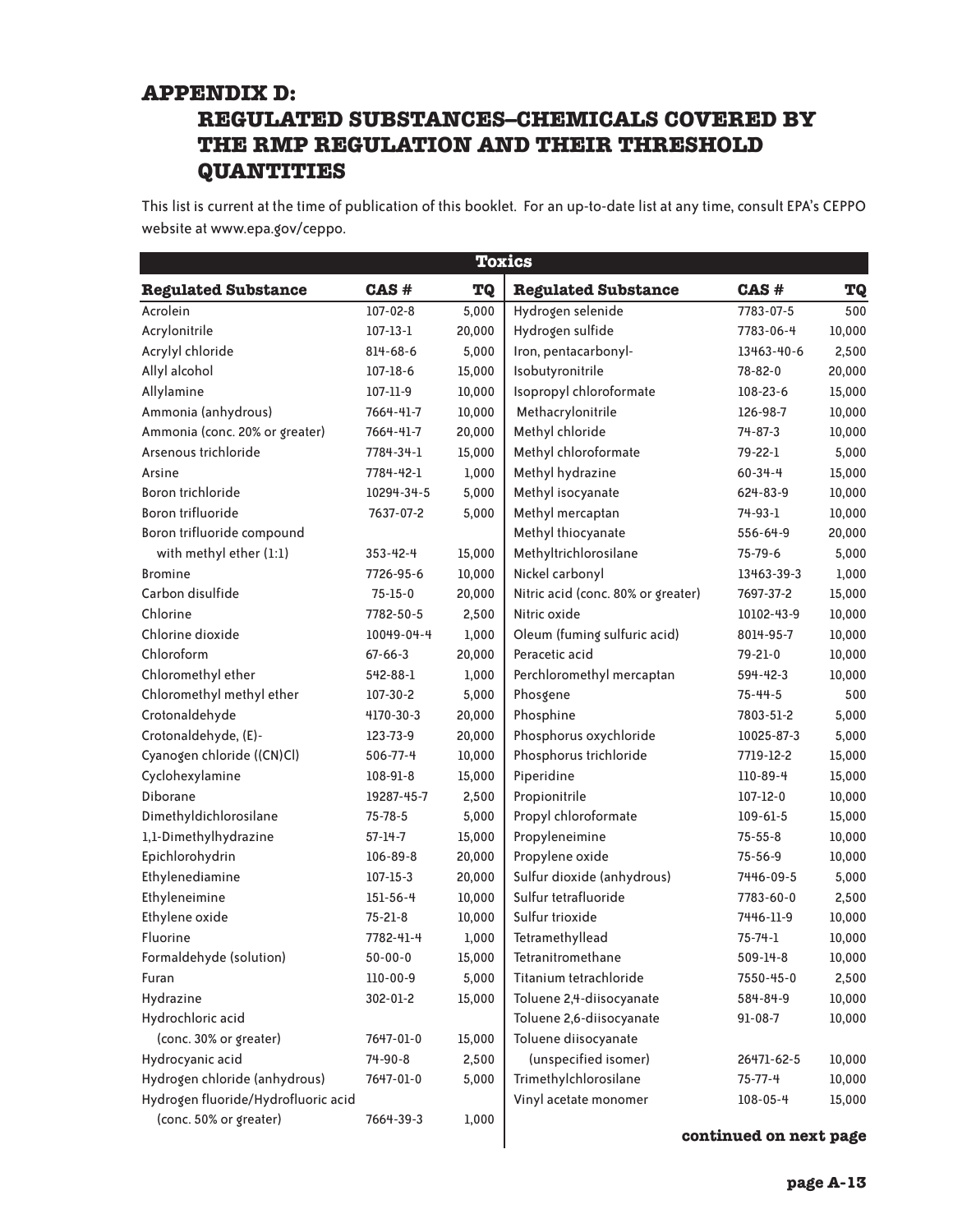#### **RMPs Are on the Way!**

|                            |                |           | <b>Flammables</b>          |                |           |
|----------------------------|----------------|-----------|----------------------------|----------------|-----------|
| <b>Regulated Substance</b> | CAS #          | <b>TQ</b> | <b>Regulated Substance</b> | CAS #          | <b>TQ</b> |
| Acetaldehyde               | $75 - 07 - 0$  | 10,000    | Propyne                    | 74-99-7        | 10,000    |
| Acetylene                  | 74-86-2        | 10,000    | Silane                     | 7803-62-5      | 10,000    |
| Bromotrifluoroethylene     | 598-73-2       | 10,000    | Tetrafluoroethylene        | $116 - 14 - 3$ | 10,000    |
| 1,3-Butadiene              | 106-99-0       | 10,000    | Tetramethylsilane          | $75 - 76 - 3$  | 10,000    |
| <b>Butane</b>              | 106-97-8       | 10,000    | Trichlorosilane            | 10025-78-2     | 10,000    |
| 1-Butene                   | 106-98-9       | 10,000    | Trifluorochloroethylene    | 79-38-9        | 10,000    |
| 2-Butene                   | 107-01-7       | 10,000    | Trimethylamine             | $75 - 50 - 3$  | 10,000    |
| <b>Butene</b>              | 25167-67-3     | 10,000    | Vinyl acetylene            | 689-97-4       | 10,000    |
| 2-Butene-cis               | 590-18-1       | 10,000    | Vinyl chloride             | 75-01-4        | 10,000    |
| 2-Butene-trans             | 624-64-6       | 10,000    | Vinyl ethyl ether          | 109-92-2       | 10,000    |
| Carbon oxysulfide          | 463-58-1       | 10,000    | Vinyl fluoride             | $75 - 02 - 5$  | 10,000    |
| Chlorine monoxide          | 7791-21-1      | 10,000    | Vinylidene chloride        | $75 - 35 - 4$  | 10,000    |
| 2-Chloropropylene          | 557-98-2       | 10,000    | Vinylidene fluoride        | 75-38-7        | 10,000    |
| 1-Chloropropylene          | 590-21-6       | 10,000    | Vinyl methyl ether         | $107 - 25 - 5$ | 10,000    |
| Cyanogen                   | 460-19-5       | 10,000    |                            |                |           |
| Cyclopropane               | 75-19-4        | 10,000    |                            |                |           |
| Dichlorosilane             | 4109-96-0      | 10,000    |                            |                |           |
| Difluoroethane             | $75 - 37 - 6$  | 10,000    |                            |                |           |
| Dimethylamine              | 124-40-3       | 10,000    |                            |                |           |
| 2,2-Dimethylpropane        | 463-82-1       | 10,000    |                            |                |           |
| Ethane                     | 74-84-0        | 10,000    |                            |                |           |
| Ethyl acetylene            | $107 - 00 - 6$ | 10,000    |                            |                |           |
| Ethylamine                 | 75-04-7        | 10,000    |                            |                |           |
| Ethyl chloride             | $75 - 00 - 3$  | 10,000    |                            |                |           |
| Ethylene                   | 74-85-1        | 10,000    |                            |                |           |
| Ethyl ether                | $60 - 29 - 7$  | 10,000    |                            |                |           |
| Ethyl mercaptan            | $75-08-1$      | 10,000    |                            |                |           |
| Ethyl nitrite              | 109-95-5       | 10,000    |                            |                |           |
| Hydrogen                   | 1333-74-0      | 10,000    |                            |                |           |
| Isobutane                  | $75 - 28 - 5$  | 10,000    |                            |                |           |
| Isopentane                 | 78-78-4        | 10,000    |                            |                |           |
| Isoprene                   | 78-79-5        | 10,000    |                            |                |           |
| Isopropylamine             | $75 - 31 - 0$  | 10,000    |                            |                |           |
| Isopropyl chloride         | 75-29-6        | 10,000    |                            |                |           |
| Methane                    | 74-82-8        | 10,000    |                            |                |           |
| Methylamine                | 74-89-5        | 10,000    |                            |                |           |
| 3-Methyl-1-butene          | $563 - 45 - 1$ | 10,000    |                            |                |           |
| 2-Methyl-1-butene          | 563-46-2       | 10,000    |                            |                |           |
| Methyl ether               | $115 - 10 - 6$ | 10,000    |                            |                |           |
| Methyl formate             | 107-31-3       | 10,000    |                            |                |           |
| 2-Methylpropene            | $115 - 11 - 7$ | 10,000    |                            |                |           |
| 1,3-Pentadiene             | 504-60-9       | 10,000    |                            |                |           |
| Pentane                    | $109 - 66 - 0$ | 10,000    |                            |                |           |
| 1-Pentene                  | $109 - 67 - 1$ | 10,000    |                            |                |           |
| 2-Pentene, (E)-            | 646-04-8       | 10,000    |                            |                |           |
| 2-Pentene, (Z)-            | 627-20-3       | 10,000    |                            |                |           |
| Propadiene                 | 63-49-0        | 10,000    |                            |                |           |
| Propane                    | 74-98-6        | 10,000    |                            |                |           |
| Propylene                  | $115-07-1$     | 10,000    |                            |                |           |
|                            |                |           |                            |                |           |
|                            |                |           |                            |                |           |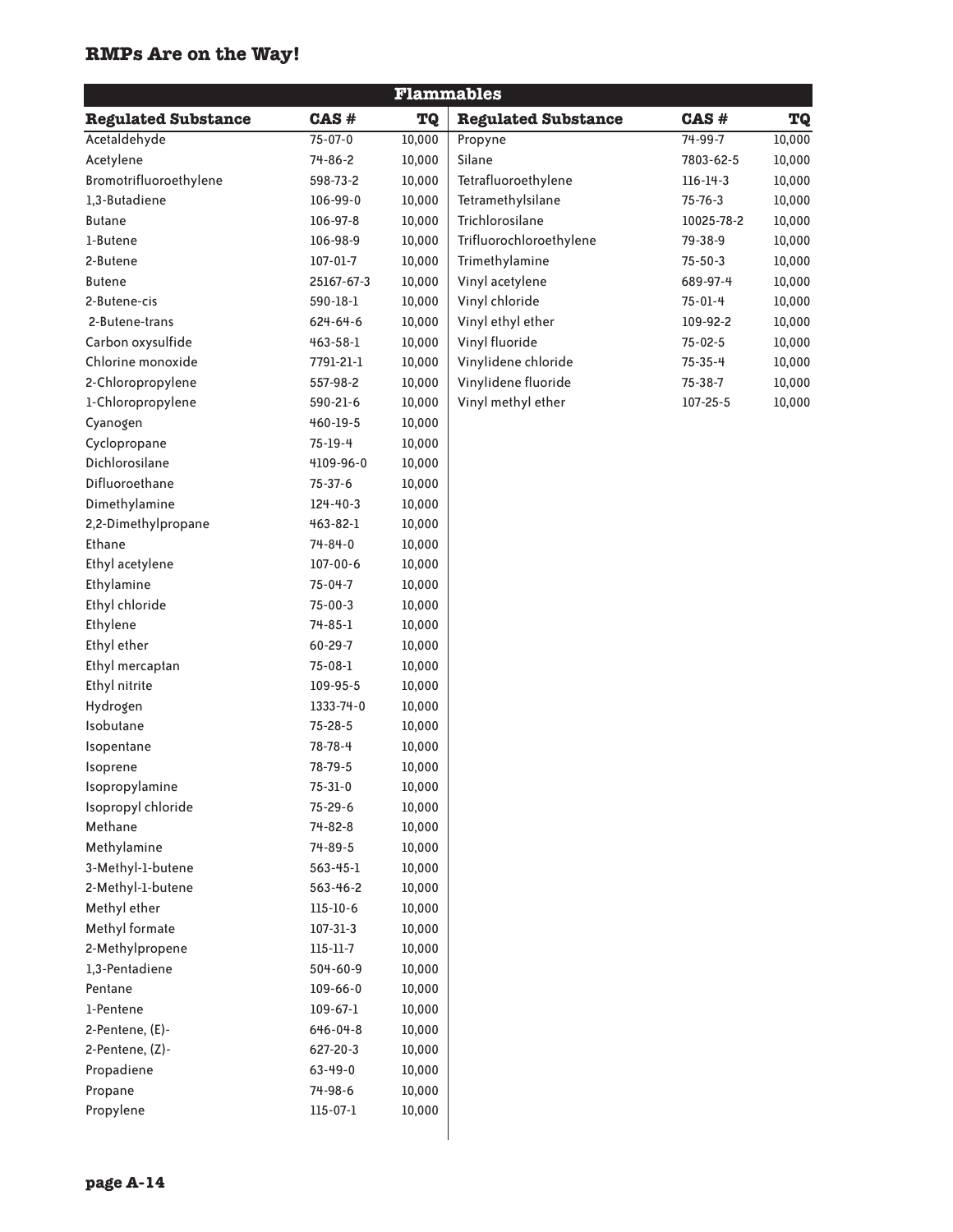United Sta Environmental Protection a

Office of Solid Waste and Emergency Response Agency (5104) www.epa.gov/ceppo

EPA 550-F-99-003 February 1999

**SEPA** 



# **PREVENT YEAR 2000 CHEMICAL EMERGENCIES**

**The Environmental Protection Agency (EPA) is issuing this Alert as part of its ongoing effort to protect human health and the environment by preventing chemical accidents. Alerts are issued when EPA becomes aware of a significant hazard. It is important that facilities, State Emergency Response Commissions (SERCs), Local Emergency Planning Committees (LEPCs), emergency responders and others review this information and take appropriate steps to minimize risk. The Alert is targeted at the chemical process industry to increase awareness of the potential for chemical safety problems due to upcoming date changes.** 

# **THE YEAR 2000 (Y2K) PROBLEM**

 $\prod$ t is 11:59 p.m. on December 31, 1999.<br>The Year 2000 problem (also known as<br>the "millennium bug") could disrupt<br>your chemical process and storage operat is 11:59 p.m. on December 31, 1999. The Year 2000 problem (also known as the "millennium bug") could disrupt tions. Is your facility prepared? Here are some examples of what could happen.

- A safety system, designed to detect emissions of deadly hydrogen sulfide gas, shut down during a Y2K test on an oil rig in the North Sea.
- At a smelter in New Zealand, all the process controls stopped working at midnight on December 31, 1996, because programmers had failed to take into account that 1996 was a leap year. The loss of process control damaged equipment valued approximately at \$600,000.
- A utility company in Hawaii ran tests on its system to see if it would be affected by the Y2K bug. The entire system shut down.

At any size company, the Y2K issue could threaten worker and community safety and health. It could cause complete shutdowns of machinery or safety-related systems or could generate erroneous information (e.g., wrong temperature) which could lead an operator to take unsafe or improper steps. For chemical process industries, the Y2K problem could increase the potential for process shutdowns and accidental chemical releases.

This alert raises awareness about the Y2K problem and offers a strategy to address the problem. However, given that the Year 2000 is approaching soon, facilities should dedicate increasingly more efforts on developing contingency plans to prepare for unanticipated events like those above. Contingency planning is especially important for facilities that have not started or have made little progress in assessing and remediating the Y2K problem.

In addition to administrative and management systems, (payroll, financial records, inventory), the Y2K problem could affect three parts of your facility - your software, your control/process equipment, and critical services provided to you by others such as utilities and feedstock suppliers.

## YOUR SOFTWARE

The Y2K dilemma is the result of a standard practice used in software programming. To save memory space and keep costs down, computer programs and microchips were traditionally designed to recognize only the last two digits of a year. This means that when the year 2000 rolls around, computers may not be able to distinguish whether  $00$  means  $1900$  or  $2000$ . This could cause computer programs to crash and systems to shut down. For example, if you rely on computer systems to notify you to schedule maintenance or retire equipment, the system may not properly notify you because the computer cannot recognize dates after December 31, 1999. See the "*Dates to Watch*" box for a few other dates that might cause problems.



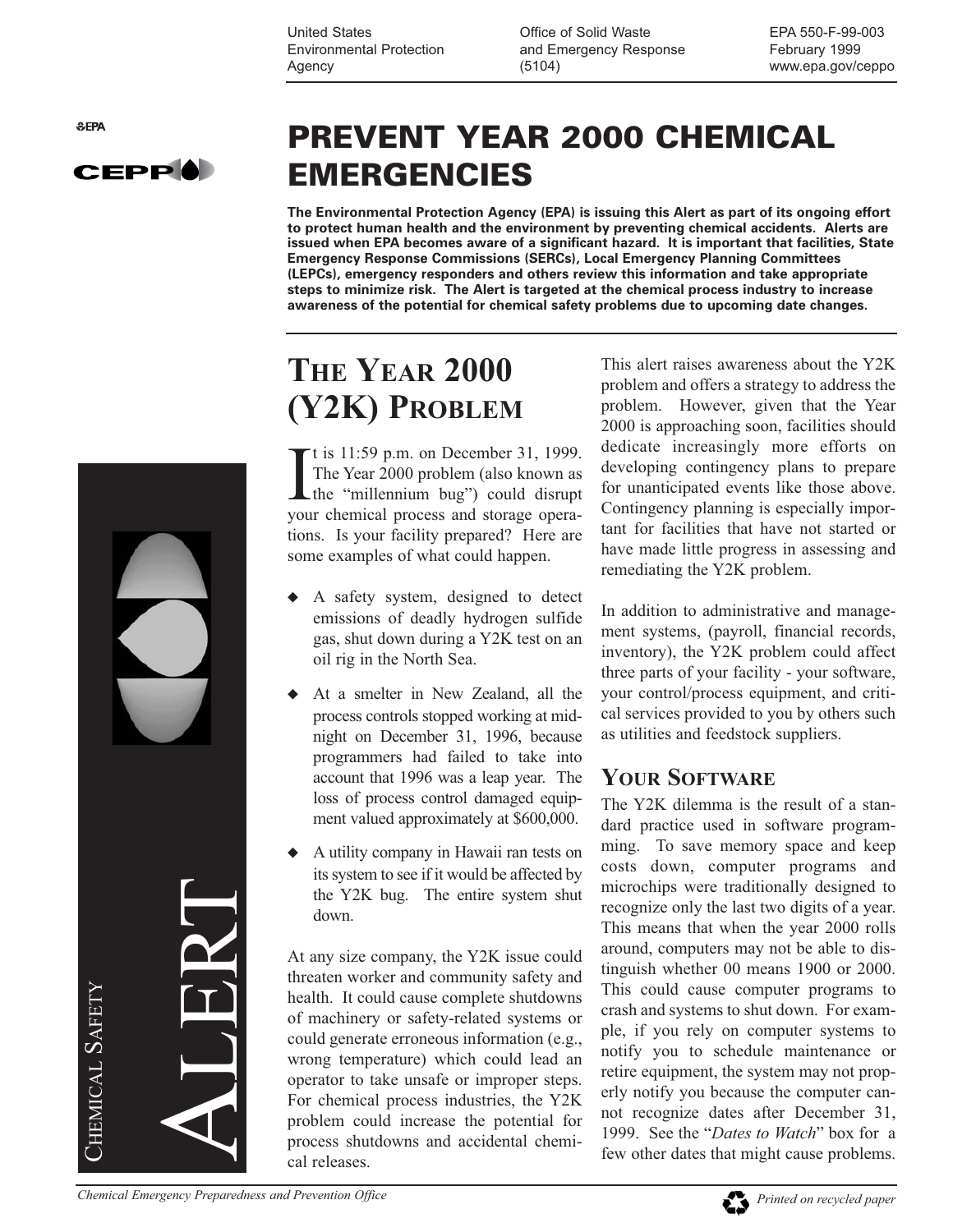## **YOUR CONTROL/PROCESS EQUIPMENT**

Even if your operations do not directly use computers, some of your control machinery, process equipment, automation equipment (e.g., valves, pumps), and emergency protection equipment (e.g., fire and gas detectors), may be embedded with computer chips that are date-sensitive. If these chips misunderstand the date change, the equipment could fail or malfunction, causing process upsets that lead to accidents. For example, an automatic valve with an embedded chip could fail in such a way that the valve turns off the feedstock supply. Because Y2K problems can affect so many devices, cascading failures are possible.

## **YOUR SERVICE PROVIDERS**

The Y2K problem can affect manufacturing, electric utilities and energy suppliers, water utilities, telecommunications, transportation, and other sectors that are critical to your facility operations. Disruption of these services can become your problem. For example, a water supply utility could shut down, causing loss of critical cooling water to chemical reactor systems. Most plants also have suppliers that produce raw and in-process materials that are vital to running their processes. Many plants have customers who accept products through "just-in-time" delivery schedules. Failure to receive these materials could result in safety hazards at your plant.

# **HAZARD AWARENESS AND REDUCTION**

The Y2K concern is real, and the solution may not be easy. However, the effort now to identify and fix the problem will reduce the risk of more costly impacts of business disruptions, safety failures, and accidental chemical releases. While many large companies in the chemical industry already have started addressing the Y2K problem, many small businesses are just beginning to realize the impact that the Y2K problem may have on their operations.

#### **SOME DATES TO WATCH**

- $\checkmark$ Sept. 9, 1999: Many computer systems use 9/9/99 as file purge date
- Jan. 1, 2000: Rollover may halt, confuse,  $\checkmark$ or otherwise disrupt many systems and devices
- $\checkmark$ Feb. 29, 2000: Many systems may not recognize 2000 as a leap year
- $\checkmark$ Oct. 10, 2000: First time date field uses maximum length
- Dec. 31, 2000: Some systems may not  $\checkmark$ recognize the 366th day

#### **STEPS TO ADDRESS THE PROBLEM**

There are several steps you can take to identify and address the Y2K problem. Throughout this step process, you should be sure to document what you have done. For additional help in performing these steps, you could contact an appropriate association, trade group, or industry colleague for particular suggestions and best practices for your industry. If you are unable to implement these steps in-house, consider using an outside consultant. There is also a wealth of information on how to follow these steps (See the "Information Resources" at end of Alert).

1. Identify and check systems for Y2K compliancy. Each company should check its systems to determine if they are Y2K compliant. Make a list of the date-dependent components of your systems that are likely to be affected by the "millennium bug." (See box on "Examples of Equipment to Check"). Focus on software and equipment with embedded chips, and ask yourself if your equipment or systems use or depend on date information, for example, does the system order/retrieve information by date, or perform date-based calculations? Prioritize the items on your list based on their potential for causing health, safety, and environmental concerns and how critical they are to business production. You should review your risk assessments or hazard analyses (e.g., HAZOP) to be certain that Y2K vulnerable equipment and devices are inventoried and addressed. Starting with the most critical equipment, check with your supplier, installer, or manufacturer to determine if the system component is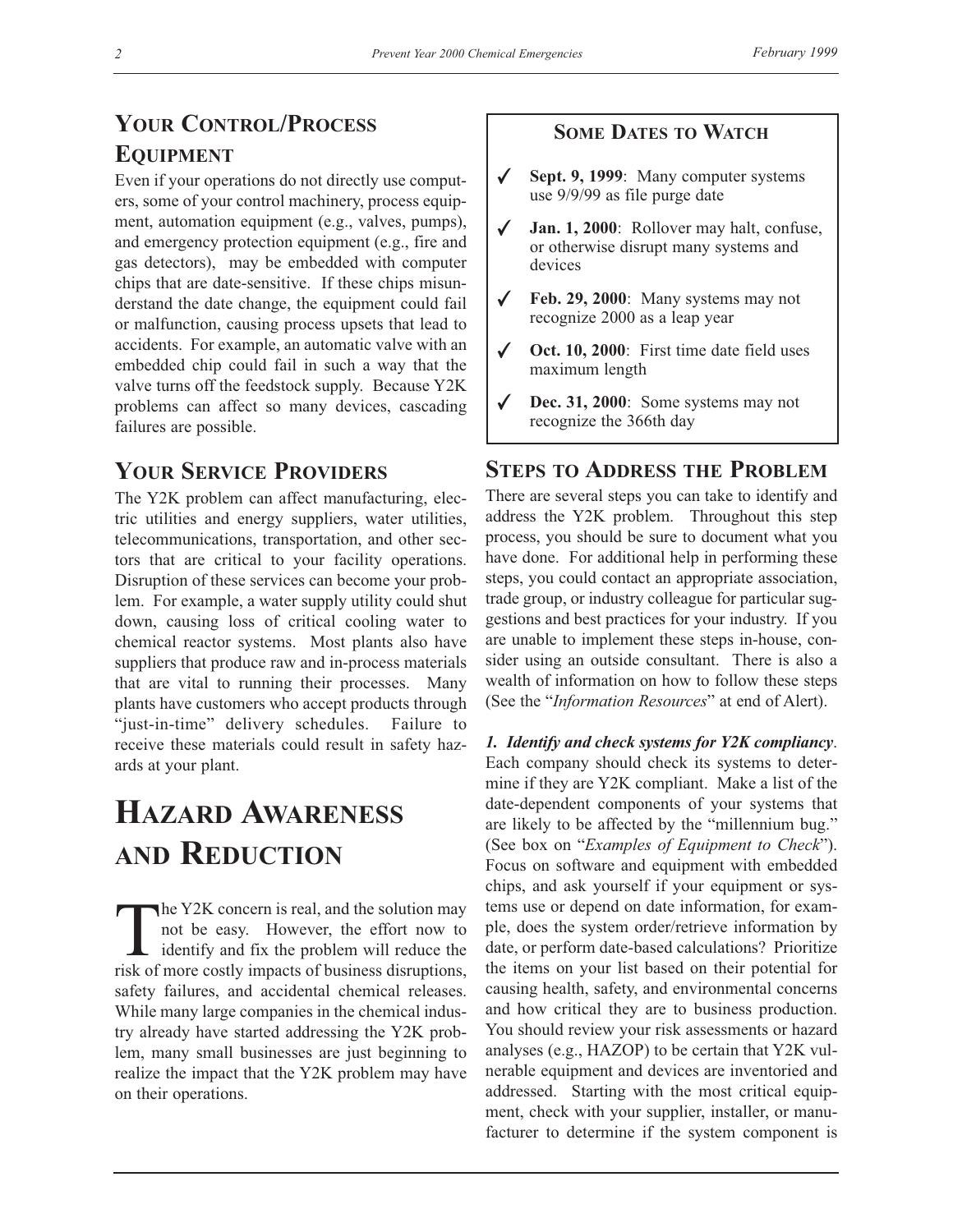Y2K compliant (see section on "Information Resources" for some vendor web sites).

2. Remedy problem. If critical equipment can be affected by the Y2K problem, you have several options including repairing, modifying, or replacing the equipment. Where mission-critical systems cannot be assessed, remediated, and corrected, you could consider operating the system in a manual over-ride mode. Staff would need training on new equipment or refresher training on procedures for manual operation. Additional staff may be needed when automated processes are switched to manual.

3. Test systems. Your systems and equipment should be tested to make sure the Y2K malfunction is remedied. Do not forget to test dates other than January 1, 2000 (see the "Dates to Watch" box). Before you test, alert local emergency officials and make sure your employees and community are prepared for any possible failures that may have an adverse effect on health and safety or the environment. (See EPA's new enforcement policy on Y2K testing in section "It's Your  $Dutv$ ").

4. Develop and implement contingency plans. Contingency plans are essential in your strategy to address the Y2K problem. Even if you believe your system is Y2K compliant, you should develop a Y2K contingency plan to prepare for unanticipated problems. Your contingency plan should not depend on backup equipment and systems that could also fail because of the Y2K complication (e.g., backup generator, automatic shutdown system). Also, you may need to address staffing and training for meeting Y2K contingency plans and to handle disruptions to transportation infrastructure and telecommunications. Facilities should not overlook the possibility that non-Y2K compliant computers and chips in telecommunications and radio may prevent police, fire, and mutual aid assistance from arriving promptly or at all. Inform local officials concerned with emergency situations when testing equipment, and involve employees in planning for testing and in responding to unexpected system changes. As part of your contingency planning you could:

• Work with and share solutions and lessons learned with your partners, suppliers, neighbor facilities, associations, and customers to ensure

#### **EXAMPLES OF EQUIPMENT TO CHECK**

- $\checkmark$  Controllers
- Alarms
- Lighting  $\checkmark$
- Robots
- Air monitoring/leak detection devices
- Hazard communication databases
- Underground storage tank monitors
- Security systems
- Generators
- Lab instruments
- Environmental control systems  $\checkmark$
- $\checkmark$ Controllers for refrigeration, valves, pumps, sensors and analyzers
- Programmable control systems  $\checkmark$
- $\checkmark$ Safety shutdown systems
- Fire detection systems  $\checkmark$
- Explosion suppression systems  $\checkmark$
- Elevators  $\checkmark$
- $\checkmark$ Conveyors
- Vehicles

that they, too, are addressing the Y2K issue.

- Work with your SERC, LEPC, and other off-site  $\bullet$ emergency management support to review emergency response procedures and ensure that the procedures and resources available cover possible Y2K consequences.
- Make sure employees are trained and prepared to shut down the process manually, if necessary.
- Consider scheduling downtime and maintenance over the end of 1999 and beginning of 2000. During shutdowns, systems can be isolated and Y2K tested. However, before you schedule downtime, recognize that startups and shutdowns have their own risks which must be balanced against the potential risks from Y2K problems. Also, if you are a large power user, notify your utility if you plan to have a shutdown. Utilities could have operating problems if power demands unexpectedly drop, particularly if many facilities shut down.
- Have a full staff available for a number of hours just before and after critical date changes for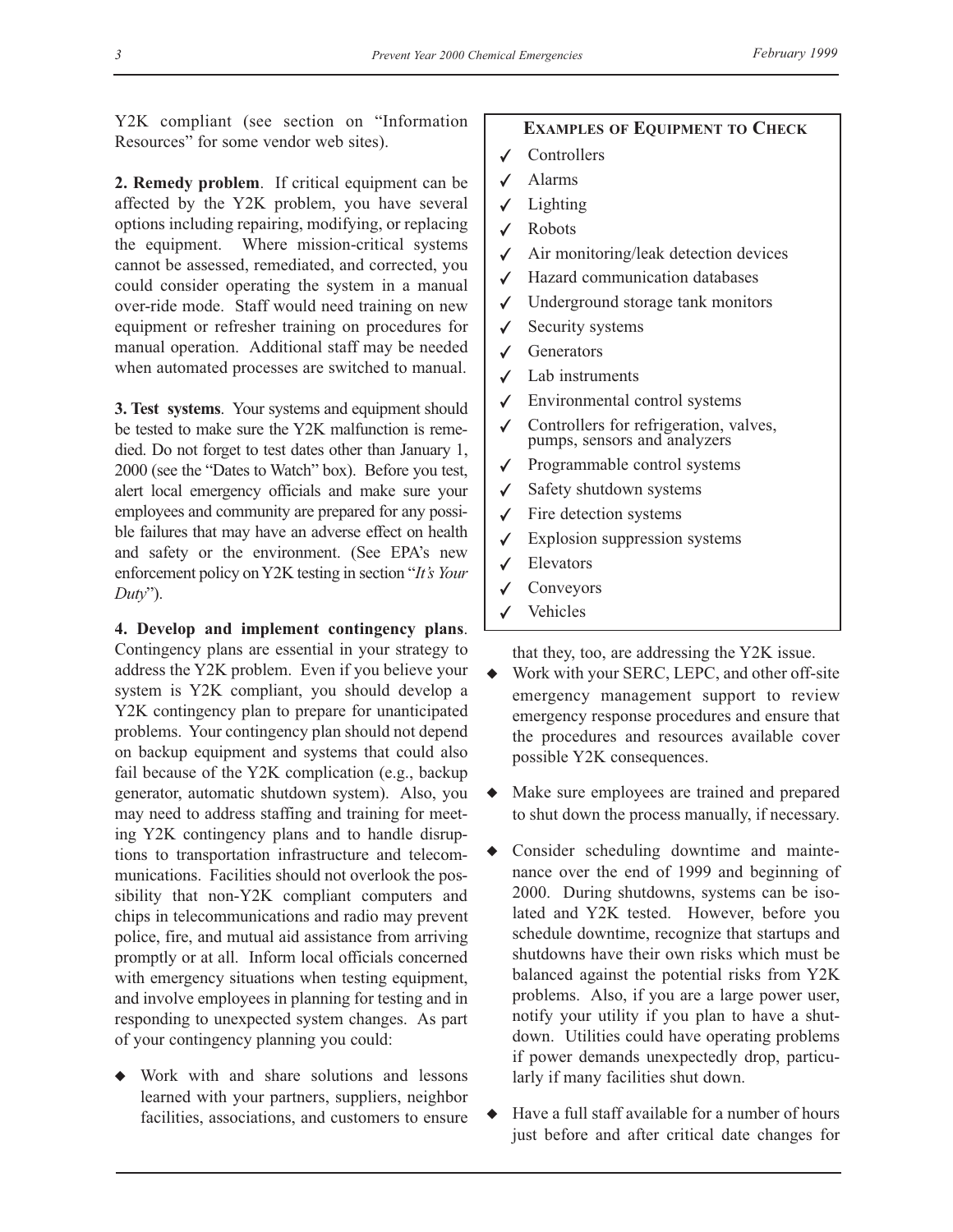unanticipated emergencies.

• Consider conducting an exercise using a Y2K scenario to improve emergency response capabilities. One community, Lubbock, Texas, already has successfully conducted such an exercise and learned a number of important lessons, including the need to prevent emergency communications failure.

Remember, in terms of contingency planning, facilities should take advantage of the one positive piece of information that the Y2K problem offers us: the ability to know when it will occur.

## **IT'S YOUR DUTY**

Inder the General Duty Clause of the Clean Air Act (CAA section  $112(r)(1)$ ), owners and operators of facilities with hazardous substances have a general duty to prevent and mitigate accidental releases, including those caused by Y2K failures. Also, under EPA's Risk Management Program (RMP) Rules (CAA section 112(r)(7)), accidental release scenarios related to Y2K problems (e.g., loss of utilities, interruption of raw material deliveries, failure of monitoring devices) would be reasonable alternative scenarios to consider. The public may view any Y2K-related operating problems that occur in January 2000 as a test of the quality and reliability of your RMP. In addition, EPA has initiated an enforcement policy designed to encourage prompt testing of computer-related equipment to ensure that environmental compliance is not impaired by the Y2K computer bug. Under this policy, EPA intends to waive 100% of the civil penalties and recommend against criminal prosecution for environmental violations caused by tests designed to identify and eliminate the Y2K-related malfunctions. This policy is limited and subject to certain conditions. (See complete policy on EPA's Year 2000 web site listed in "Information Resources.")

The Occupational Safety and Health Act (OSHA) has a similar General Duty Clause (section  $5(a)(1)$ ) for protection of employees from hazardous situations involving the use of highly hazardous substances. Also, OSHA's Process Safety Management (PSM) Standard is intended to prevent or minimize injury to employees from accidents (including those caused by Y2K problems) involving highly hazardous chemicals.

## **INFORMATION RESOURCES**

elow are some resources that will help you to get started to address the Y2K problem at your facility. Future updates of this resource list can be found at the EPA CEPPO Website below.

#### **Environmental Protection Agency (EPA)**

Provides information on EPA's efforts to address the Year 2000 problem. This includes EPA's Y2K enforcement policy, and under the heading "Environmental Y2K Sectors," the Office of Water guidance for wastewater systems (including a checklist of basic systems) and the Office of Solid Waste flyer on waste management and the Y2K problem.

http://www.epa.gov/year2000/

EPA's Office of Solid Waste and Emergency Response Y2K information.

http://clu-in.com/y2k.htm

EPA's Chemical Emergency Preparedness and Prevention Office (CEPPO) has this Y2K alert and updates.

http://www.epa.gov/ceppo

**Occupational Safety and Health Administration (OSHA)** The OSHA web site has a bulletin on Y2K.

http://www.osha.gov/Y2knews.pdf

**Chemical Safety and Hazard Investigation Board (CSB)** The CSB has sponsored a conference and report on the Y2K problem and the potential for accidental chemical releases. Relevant Year 2000 sites can be found on the CSB Web site by clicking on Chem Links and then searching on "Year 2000."

http://www.chemsafety.gov

#### **U.S. Small Business Administration (SBA)**

This web site offers information specific to helping small businesses address the Y2K problem. It provides a list of questions to help identify date-sensitive equipment. SBA also has an extensive list of links to major corporations that post their Y2K status online.

http://www.sba.gov/y2k/ Hotline: 1-800-U-ASK-SBA (1-800-827-5722)

#### **General Accounting Office**

Guide: "Year 2000 Computing Crisis: Business Continuity and Contingency Planning" has general principles for use by businesses as well as government agencies.

http://www.gao.gov/special.pubs/bcpguide.pdf

**National Institute of Occupational Safety & Health (NIOSH)** NIOSH has Y2K case studies, a web forum, vendor list, and an equipment manufacturer directory.

http://www.cdc.gov/niosh/y2k/y2k-hmpg.html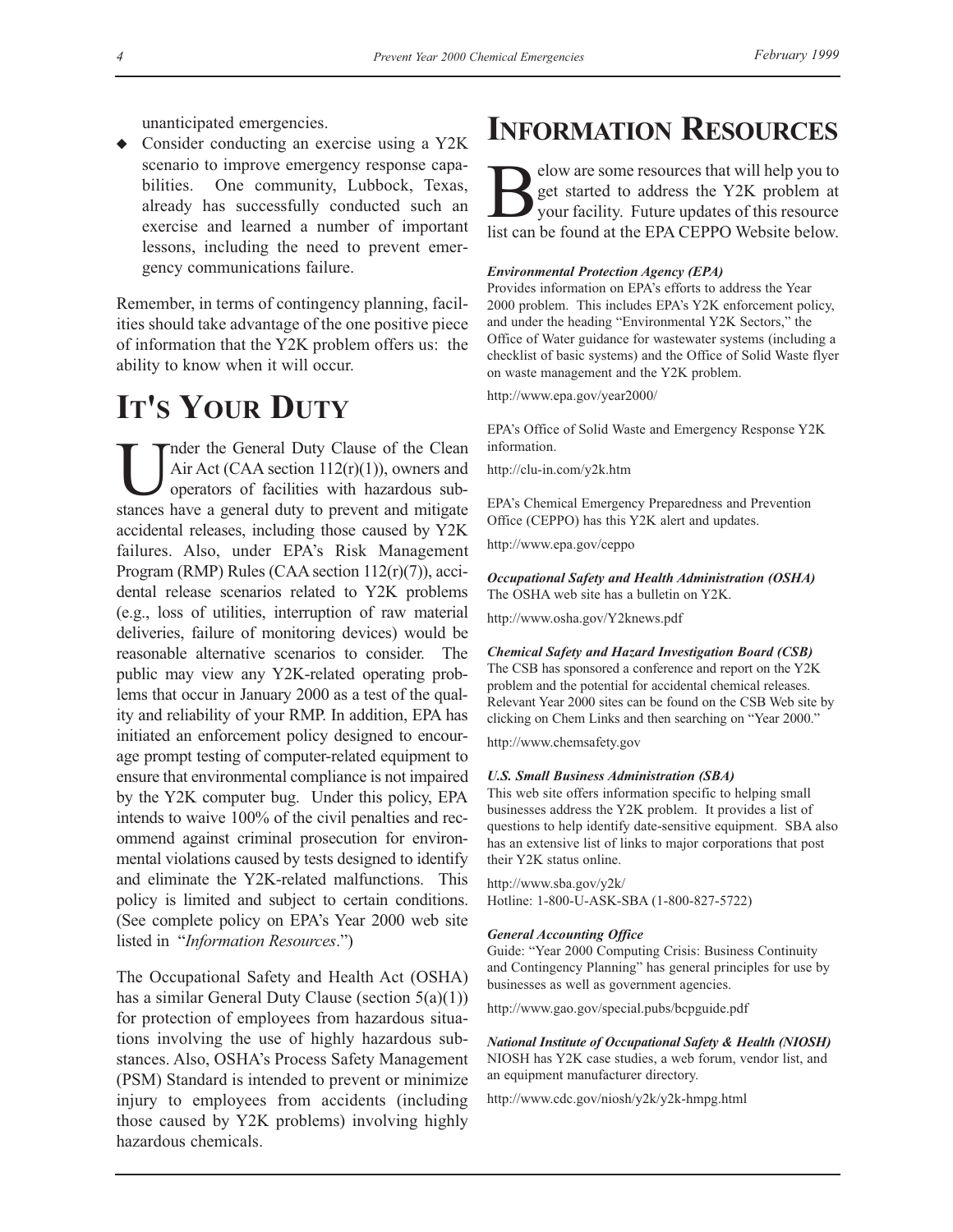#### *Health & Safety Executive (UK)*

The British Health and Safety Executive web site offers several reports on the Y2K problem. Of particular interest to the chemical industry is "Health and Safety and the Year 2000 Problem - Guidance on Year 2000 Issues As They Affect Safety-Related Control Systems" and "Contingency Planning for a Safe Year 2000."

http://www.open.gov.uk/hse/dst/2000indx.htm

#### **National Fire Data Center**

A basic system check that can help you determine if your organization's computer system is Y2K compliant is available on this website.

http://www.usfa.fema.gov/y2k/y2kcom.htm

#### *Electronic Systems Center of the Air Force Materiel*

*Command (site maintained by Mitre Corporation)* The site provides information on Y2K certification, compliance, solutions, testing and evaluations, contingency plans, cost estimation, tools and services.

http://www.mitre.org/technology/y2k

#### **National Institute of Standards and Technology**

The site has links to free software tests, self-help tools and product compliance status databases for use in Y2K assessment, testing, contingency planning and remediation. Information is provided for smaller manufacturers through the Manufacturing Extension Partnership, a nationwide network of centers providing technical and business assistance to smaller manufacturers. Small manufacturing firms can call 1-800-MEP-4MFG.

http://www.nist.gov/y2k

#### **President's Council on Year 2000 Conversion-Product Compliance Information**

The site has a list of computer manufacturers' Y2K sites.

http://www.y2k.gov/java/product\_compliance.html

#### Mary Kay O'Connor Process Safety Center

The site has links to compliance status of some manufacturers' control systems. Click on Y2K information.

http://process-safety.tamu.edu/y2k/y2k.htm

#### **Chemical Manufacturers Association (CMA) Survey**

CMA has developed a standard survey form for the use of its members. This survey package is designed to help companies assess Y2K efforts of critical suppliers and customers and minimize the risk of service interruption. The survey (posted on  $12/14/98$ ) can be found in the "What's New" section of the CMA website.

http://www.cmahq.com

#### **Case Study of One Chemical Manufacturer's Approach to Y2K** Problem

http://www.dell.com/smallbiz/y2k/studies.htm#merisol

#### *American Petroleum Institute*

The site provides industry activities, company status reports, Y2K database, and technical links.

http://www.api.org/ecity/y2k/index.html

#### **Year 2000**

The site has a list of Year2000 vendors and consultants.

http://www.year2000.com

#### *National Bulletin Board for Year 2000*

Provides tools for analysis, conversion, and testing for Y2K problems.

http://it2000.com/solutions/index.html

#### **Y2K Freeware and Shareware**

http://www.aphis.usda.gov/y2k/wares.html

#### Year 2000 Embedded Systems Vendors, Associations, and *Manufacturers*

http://ourworld.compuserve.com/homepages/roleigh martin/y 2k com.htm

#### **Some PC Test Results for Y2K Problems**

http://www.hqisec.army.mil/y2kweb/y2kresults.html

http://www.nim.com.au/year2000/ye02001.htm

#### FOR MORE INFORMATION...

CONTACT THE EMERGENCY PLANNING AND COMMUNITY RIGHT-TO-KNOW HOTLINE

800 424-9346 or (703) 412-9810 TDD (800) 553-7672

Monday-Friday, 9 AM to 6 PM, Eastern Time

#### ◆◆◆

To obtain copies of this publication, contact National SERVICE CENTER FOR ENVIRONMENTAL PUBLICATIONS (NSCEP) PHONE: 800-490-9198 FAX: 513-489-8695 http://www.epa.gov/ncepihom

VISIT THE CEPPO HOME PAGE ON THE WORLD WIDE WEB AT: http://www.epa.gov/ceppo

#### **NOTICE**

**The statements in this document are intended solely as guidance. This document does not substitute for EPA's or other agency regulations, nor is it a regulation itself. Site-specific application of the guidance may vary depending on process activities, and may not apply to a given situation. EPA may revoke, modify, or suspend this guidance in the future, as appropriate.**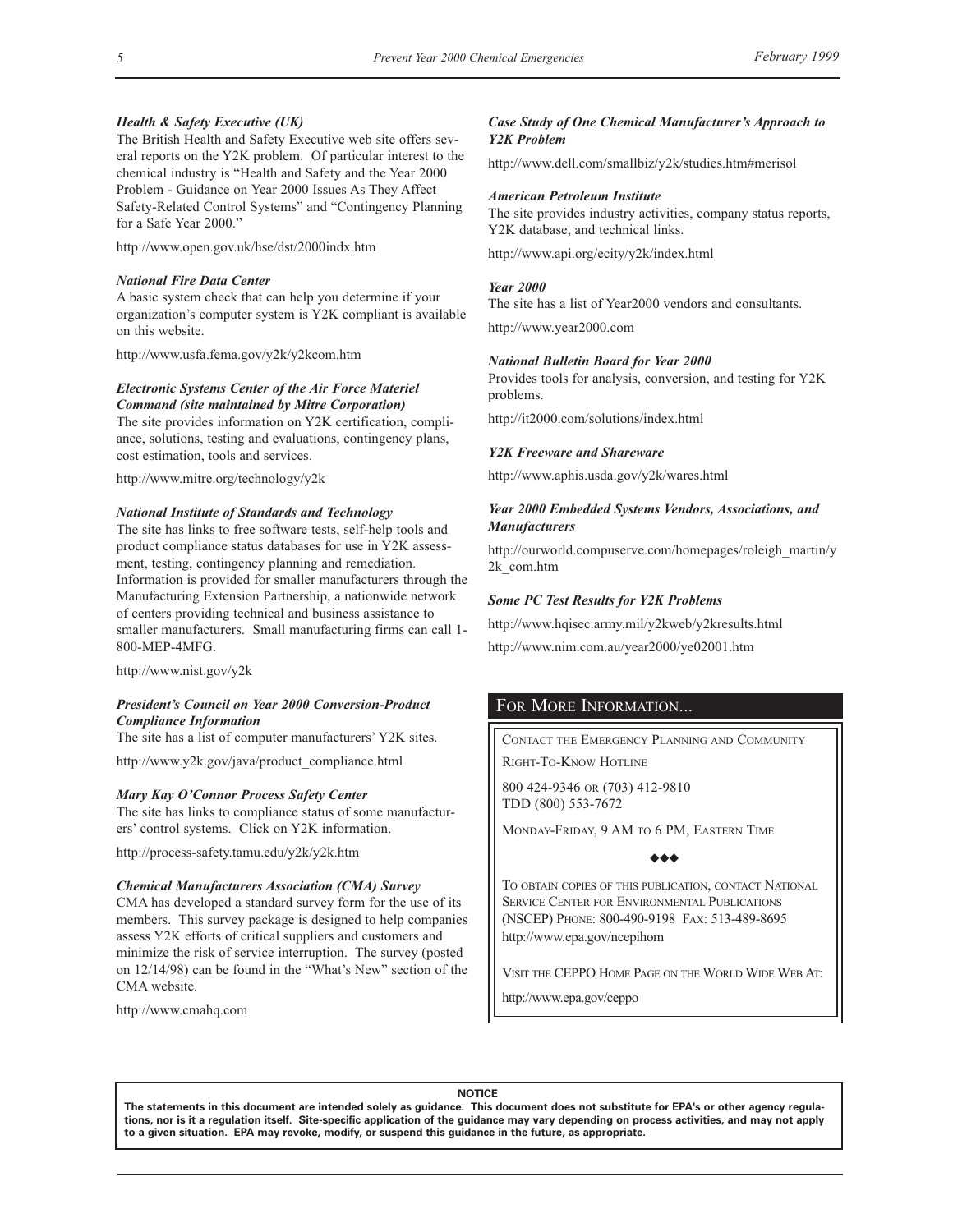United State Environmental **Protection Agency**  $(5104)$ Washington, DC 20460

**Official Business** Penalty for Private Use \$300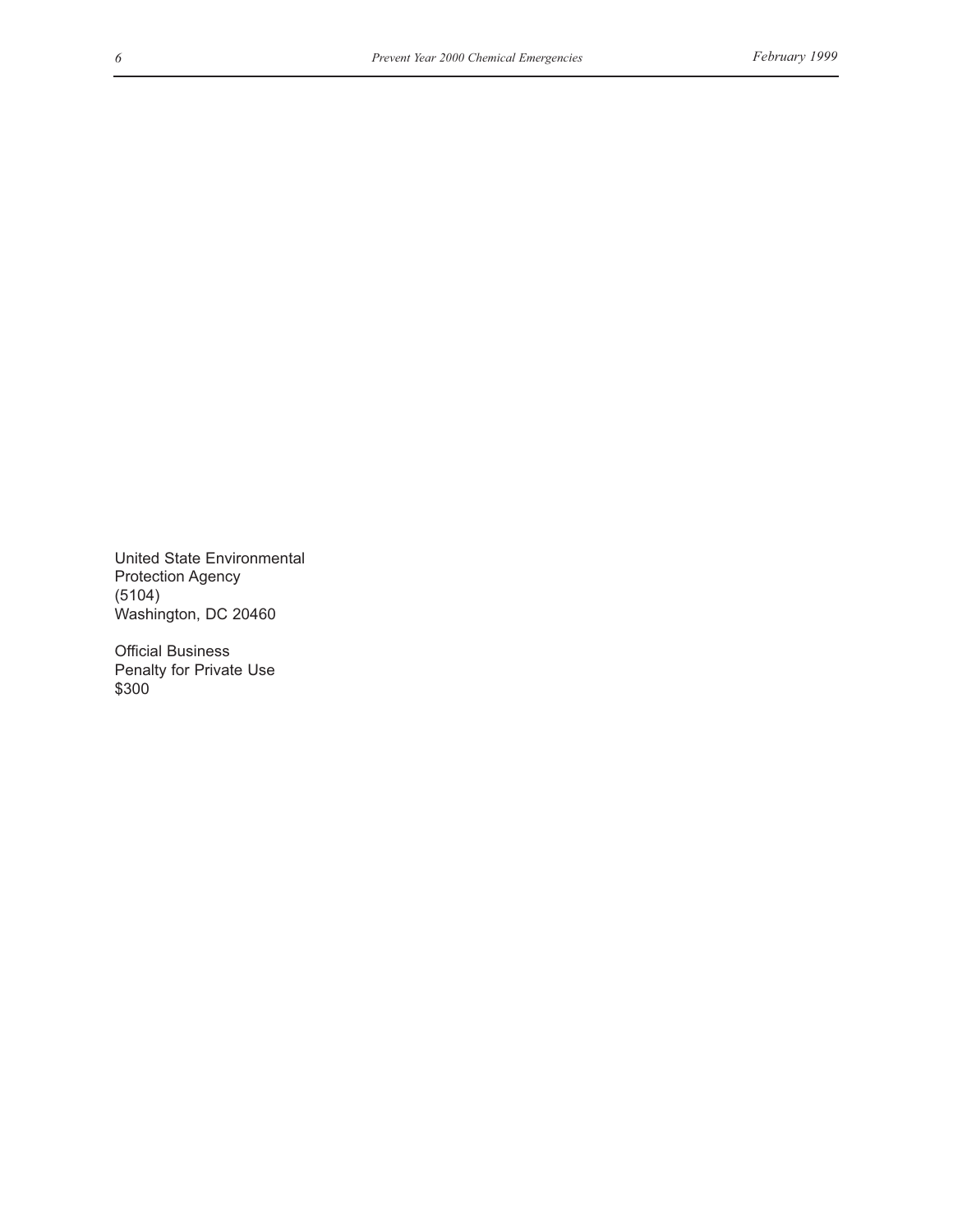## **CUSTOMER SATISFACTION SURVEY–CEPPO PUBLICATION**

#### **RMPS ARE ON THE WAY!**

**No** 

The opinions of our customers are very important to us. Now that you have read the LEPC Guidance, please take a few minutes to give us some feedback. The responses will be confidential, and the information you provide will enable us to better meet your future needs. We at CEPPO want to be sure that we are developing the products and providing the information you require.

Responding to this customer satisfaction survey is voluntary. Upon completion please remove the survey card from the Guidance Document, fold, and mail to the address shown on the back of this page.

**6. The sections on "opportunities" that the RMP** 

| <b>Language and Format</b> |  |  |
|----------------------------|--|--|
|----------------------------|--|--|

|                                                                                                                                           | information provides for you and your LEPC to                                                                                           |  |  |
|-------------------------------------------------------------------------------------------------------------------------------------------|-----------------------------------------------------------------------------------------------------------------------------------------|--|--|
| 1. Please rate the readability of the LEPC Guidance:                                                                                      | assess and enhance preparedness and prevention                                                                                          |  |  |
| $\Box$ very easy to understand                                                                                                            | in your community are:                                                                                                                  |  |  |
| $\Box$ easy to understand                                                                                                                 | $\Box$ very useful                                                                                                                      |  |  |
| average                                                                                                                                   | $\Box$ useful                                                                                                                           |  |  |
| $\Box$ difficult to understand                                                                                                            | $\Box$ slightly useful                                                                                                                  |  |  |
| $\Box$ very difficult to understand                                                                                                       | $\square$ not at all useful                                                                                                             |  |  |
| 2. The format/layout of the LEPC guidance is:                                                                                             | $\Box$ no opinion                                                                                                                       |  |  |
| $\Box$ very clear                                                                                                                         | 7. The amount of information in the Guidance is:                                                                                        |  |  |
| $\Box$ somewhat clear                                                                                                                     | $\Box$ too much                                                                                                                         |  |  |
| $\Box$ somewhat unclear                                                                                                                   | $\Box$ just enough                                                                                                                      |  |  |
| $\Box$ very unclear                                                                                                                       | $\Box$ too little                                                                                                                       |  |  |
| $\Box$ no opinion                                                                                                                         | 7a. If dissatisfied, what information would you add                                                                                     |  |  |
| <b>Usefulness of the Information</b>                                                                                                      | or delete?                                                                                                                              |  |  |
| 3. Overall, the information is:                                                                                                           |                                                                                                                                         |  |  |
| $\Box$ very useful<br>$\Box$ useful<br>$\Box$ slightly useful<br>$\Box$ not at all useful<br>$\Box$ no opinion                            | 8. Did the Guidance provide you with enough infor-<br>mation about whom to contact if you have ques-<br>tions or need more information? |  |  |
| 4. What is your level of satisfaction with the                                                                                            | $\Box$ yes                                                                                                                              |  |  |
| guidance?                                                                                                                                 | $\Box$ no opinion                                                                                                                       |  |  |
| $\Box$ very satisfied<br>$\Box$ satisfied<br>$\Box$ neither satisfied nor dissatisfied<br>$\Box$ dissatisfied<br>$\Box$ very dissatisfied | $\Box$ no<br>8a. If no, what other information would be useful?                                                                         |  |  |
| 5. What is your reaction to the descriptions of the                                                                                       | Please provide any additional comments you may                                                                                          |  |  |
| various roles and responsibilities involved in the                                                                                        | have about the LEPC Guidance to:                                                                                                        |  |  |
| RMP program (e.g., LEPC, state, region, HQ, facilities,                                                                                   | Bill Finan, CEPPO (MC 5104)                                                                                                             |  |  |
| communities)?                                                                                                                             | <b>USEPA</b>                                                                                                                            |  |  |
| $\Box$ very satisfied                                                                                                                     | 401 M St., SW                                                                                                                           |  |  |
| $\Box$ satisfied                                                                                                                          | Washington D.C. 20460                                                                                                                   |  |  |

- ❏ neither satisfied nor dissatisfied
- ❏ dissatisfied
- ❏ very dissatisfied

Washington, D.C. 20460 (202)260-0030

Thank you for your time.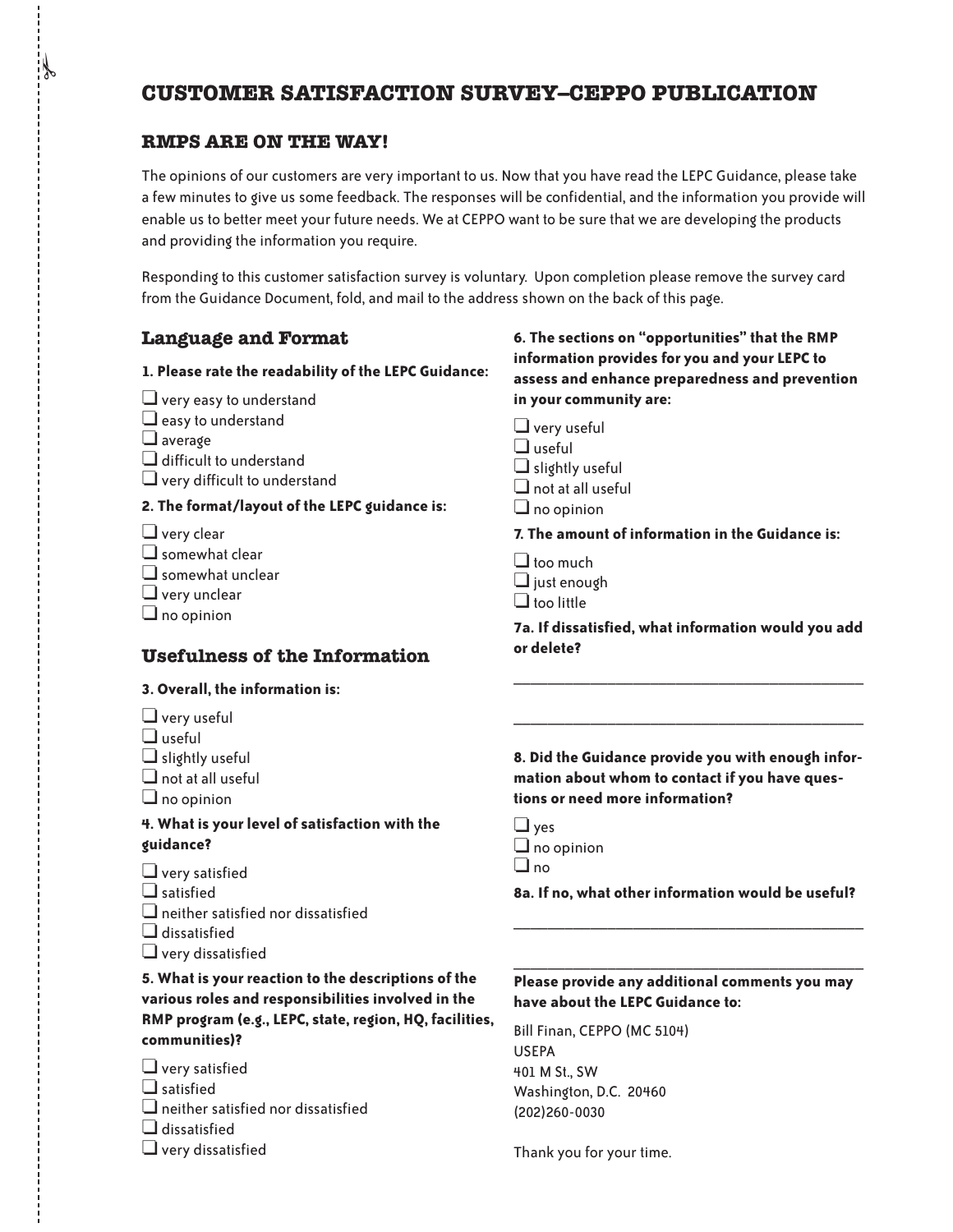Form Approved OMB Control No. 2090-0019. Approval expires 10/31/1999

Public reporting burden for this collection of information is estimated to average five (5) minutes per response, including the time for reviewing instructions, gathering information, and completing and reviewing the collection of information. Send comments on the Agency?s need for this information, the accuracy of the provided burden estimates, and any suggestions for reducing the burden, including the use of automated collection techniques to the Director, OPPE Regulatory Information Division, United States Environmental Protection Agency (Mail Code 2137), 401 M Street, SW, Washington, D.C. 20460; and to the Office of Information & Regulatory Affairs, Office of Management & Budget, 725 17th Street, NW. Washington, DC 20503, Attention: Desk Officer for EPA. Include the OMB Control Number in any correspondence.

> Place stamp here

U.S. Environmental Protection Agency ATTN: Chemical Emergency Preparedness and Prevention Office Program Implementation and Coordination Division MC 5104 401 M Street, SW Washington, DC 20460